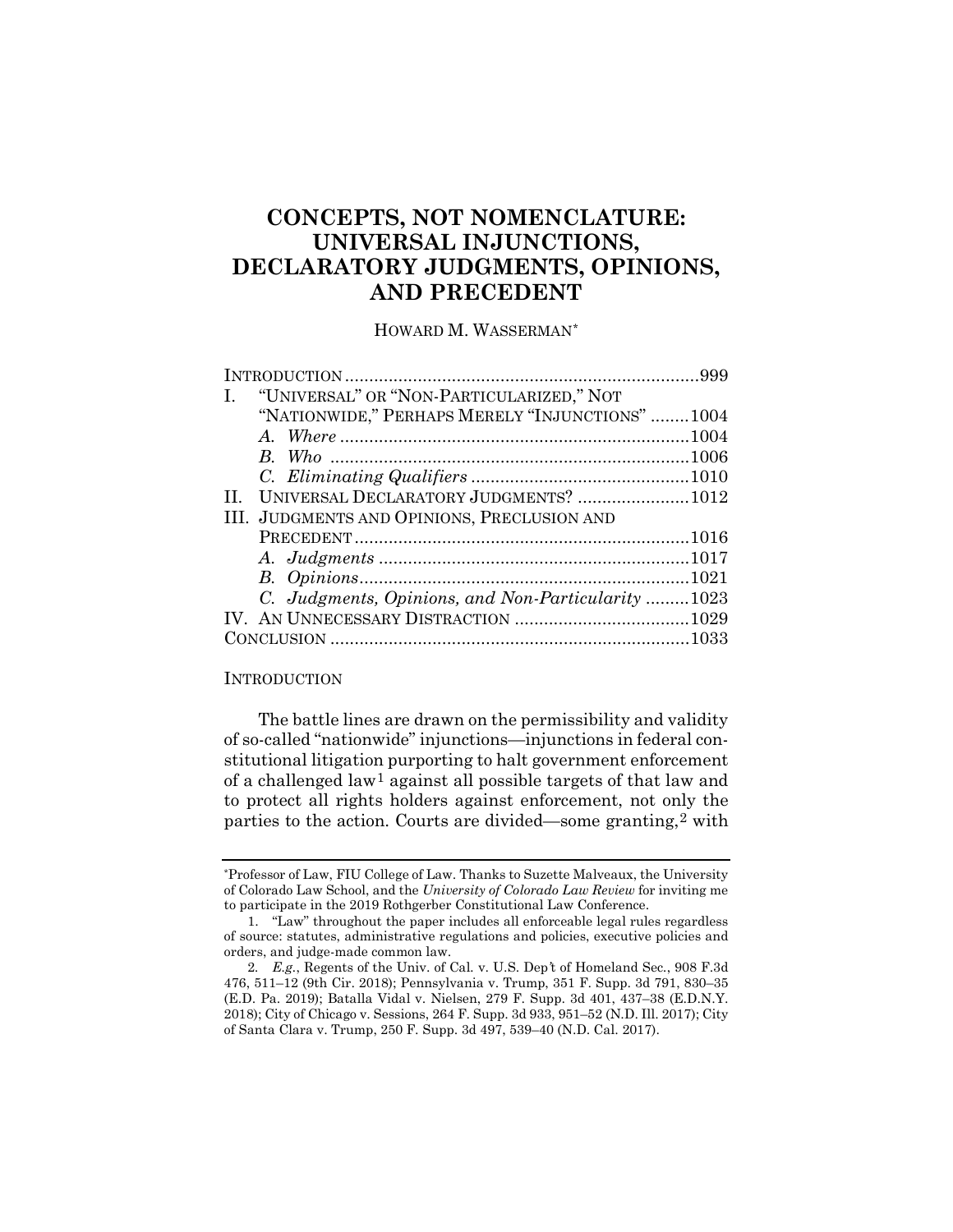<span id="page-1-7"></span>attempts at justification,[3](#page-1-1) others rejecting, in practice if not in concept.[4](#page-1-2) Justices Thomas and Gorsuch have weighed in against them.<sup>[5](#page-1-3)</sup> Scholars supporting their validity<sup>[6](#page-1-4)</sup> and scholars rejecting them as impermissible[7](#page-1-5) have made their positions known.

<span id="page-1-0"></span>I have staked my position in the impermissible camp:[8](#page-1-6) A court order should protect rights-holders who are parties to a particular case against enforcement efforts by government officials who are also parties to that case. A court order should protect no further.

The requirement that remedies be particularized and limited to the parties arises from the judicial process in which constitutional review and adjudication occur. That process offers

<span id="page-1-1"></span><sup>3</sup>*. E.g.*, *Pennsylvania*, 351 F. Supp. 3d at 830–35; City of Chicago v. Sessions, 2017 WL 4572208, \*4 (N.D. Ill. 2017).

<span id="page-1-2"></span><sup>4.</sup> E. Bay Sanctuary Covenant v. Barr, 934 F.3d 1026, 1028–30 (9th Cir. 2019); California v. Health *&* Human Servs., 351 F. Supp. 3d 1267, 1300 (N.D. Cal. 2019); *see also* City of Chicago v. Sessions, 321 F. Supp. 3d 855, 881 (N.D. Ill. 2018) (staying nationwide scope of injunction).

<span id="page-1-3"></span><sup>5.</sup> Dep't of Homeland Security v. New York, 140 S. Ct. 599, 600 (2020) (Gorsuch, J., joined by Thomas, J., concurring in the grant of stay); Trump v. Hawaii, 138 S. Ct. 2392, 2424–25 (2018) (Thomas, J., concurring); *but see id.* at 2446 n.13 (Sotomayor, J., dissenting).

<span id="page-1-4"></span><sup>6</sup>*. E.g.*, Zachary D. Clopton, *National Injunctions and Preclusion*, 118 MICH. L. REV. 1, 5–7 (2019); Amanda Frost, *In Defense of Nationwide Injunctions*, 93 N.Y.U. L. REV. 1065, 1069 (2018); Suzette M. Malveaux, *Class Actions, Civil Rights, and the National Injunction*, 131 HARV. L. REV. F. 56 (2017); Portia Pedro, *Toward Establishing a Pre-Extinction Definition of "Nationwide Injunctions*,*"* 91 U. COLO. L. REV. 847 (2020); James E. Pfander & Jacob Wentzel, *The Common Law Origins of* Ex Parte Young, STAN. L. REV. (forthcoming 2020) (manuscript at 56–57); Mila Sohoni, *The Lost History of the "Universal" Injunction*, 133 HARV. L. REV. 920, 924 (2020); Alan M. Trammell, *Demystifying Nationwide Injunctions*, 98 TEX. L. REV. 67, 73–74 (2019).

<span id="page-1-5"></span><sup>7</sup>*. E.g.*, DOUGLAS LAYCOCK, MODERN AMERICAN REMEDIES 436 (4th ed. 2010); Samuel L. Bray, *Multiple Chancellors: Reforming the National Injunction*, 131 HARV. L. REV. 417, 469 (2017); Ronald A. Cass, *Nationwide Injunctions' Governance Problems: Forum-Shopping, Politicizing Courts, and Eroding Constitutional Structure*, 27 GEO. MASON L. REV. (forthcoming 2020); Michael T. Morley, *Disaggregating Nationwide Injunctions*, 71 ALA. L. REV. 1, 7–8 (2019) [hereinafter Morley, *Disaggregating*]; Michael T. Morley, *Nationwide Injunctions, Rule 23(b)(2), and the Remedial Powers of the Lower Courts*, 97 B.U. L. REV. 615, 620 (2017) [hereinafter Morley, *Nationwide*]; Howard M. Wasserman, *Precedent, Non-Universal Injunctions, and Judicial Departmentalism: A Model of Constitutional Adjudication*, 23 LEWIS & CLARK L. REV. 1077, 1080–81, 1093–94 (2020) [hereinafter Wasserman, *Departmentalism*]; Howard M. Wasserman, *"Nationwide" Injunctions Are Really "Universal" Injunctions and They Are Never Appropriate*, 22 LEWIS & CLARK L. REV. 335, 353 (2018) [hereinafter Wasserman, *"Nationwide"*].

<span id="page-1-6"></span><sup>8.</sup> Wasserman, *Departmentalism*, *supra* note [7,](#page-1-0) at 1080–81, 1093–94; Wasserman, "*Nationwide*", *supra* note [7,](#page-1-0) at 353.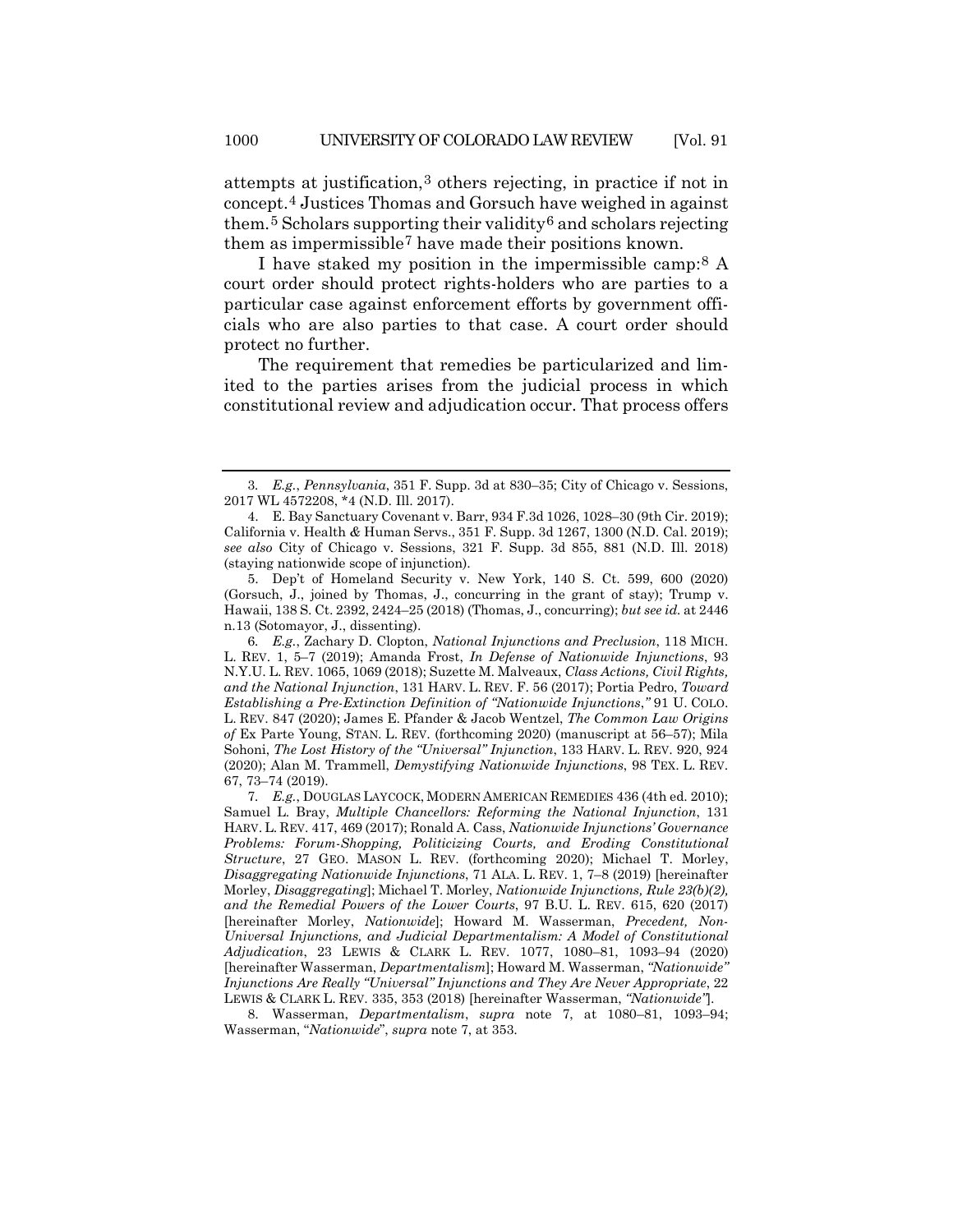rights-holders two ways to challenge enforcement of a constitutionally invalid law.

The first is defensively. The rights-holder is a defendant in a proceeding to enforce some law and raises the constitutional defect in that law as a defense against enforcement. This could be government-initiated proceedings against X, whether crimi-nal,<sup>[9](#page-2-0)</sup> civil,<sup>[10](#page-2-1)</sup> or administrative,<sup>[11](#page-2-2)</sup> or it could be private civil litigation against X.[12](#page-2-3) In either context, X challenges the constitutional validity of the law being enforced; a court agreeing with X's constitutional defense will dismiss the enforcement action or otherwise enter judgment for X.

The second is offensively. The rights-holder initiates a preenforcement federal constitutional challenge to the law. X sues the government or, more commonly, the executive official responsible for enforcing the law in what often is labeled an *Ex parte Young* action.[13](#page-2-4) X must seek prospective relief—a declaratory judgment[14](#page-2-5) that a law is constitutionally invalid and cannot be enforced by the defendant against the plaintiff, an injunction prohibiting enforcement of that law against the plaintiff,[15](#page-2-6) or both.[16](#page-2-7) Many cases produce anti-suit injunctions, with the court issuing a prohibitory (or negative) injunction preventing the defendant official from initiating a judicial proceeding to enforce the law against the rights-holder[.17](#page-2-8) But *Ex parte Young* pre-enforcement litigation extends to efforts to stop enforcement of any law, regardless of how that law would be enforced.[18](#page-2-9)

13. Ex Parte Young, 209 U.S. 123 (1908).

14. 28 U.S.C. §§ 2201–2202 (2018).

16. 28 U.S.C. § 2201(a).

<span id="page-2-0"></span><sup>9</sup>*. E.g.*, Bond v. United States, 564 U.S. 211 (2014); United States v. Stevens, 559 U.S. 460 (2010); United States v. Morrison, 529 U.S. 598 (2000); United States v. Lopez, 514 U.S. 549 (1995); Texas v. Johnson, 491 U.S. 397 (1989).

<span id="page-2-1"></span><sup>10</sup>*. E.g.*, United States v. Windsor, 570 U.S. 744 (2013); *cf.* Huffman v. Pursue Ltd., 420 U.S. 592, 604–05 (1975).

<span id="page-2-2"></span><sup>11</sup>*. E.g.*, Middlesex Cty. Ethics Comm'n v. Garden State Bar Ass'n, 457 U.S. 423 (1982).

<span id="page-2-4"></span><span id="page-2-3"></span><sup>12</sup>*. E.g.*, Snyder v. Phelps, 562 U.S. 443 (2011); Miami Herald Publ'g Co. v. Tornillo, 418 U.S. 241 (1974); N.Y. Times v. Sullivan, 376 U.S. 254 (1964).

<span id="page-2-6"></span><span id="page-2-5"></span><sup>15</sup>*. E.g.*, Obergefell v. Hodges, 135 S. Ct. 2584 (2015); Reno v. ACLU, 521 U.S. 844 (1997); Doran v. Salem Inn, Inc., 422 U.S. 922 (1975); Steffel v. Thompson, 415 U.S. 452 (1974).

<span id="page-2-8"></span><span id="page-2-7"></span><sup>17.</sup> Bray, *supra* not[e 7,](#page-1-0) at 449–50; John Harrison, Ex Parte Young, 60 STAN. L. REV. 989, 990, 1014–15 (2008); Va. Office for Prot. & Advocacy v. Stewart ("VOPA"), 563 U.S. 247, 262 (2011) (Kennedy, J., concurring).

<span id="page-2-9"></span><sup>18</sup>*. VOPA*, 563 U.S. at 256–57; Pfander & Wentzel, *supra* note [6](#page-1-7) (manuscript at 49); *see, e.g.*, United States v. Sanchez-Gomez, 138 S. Ct. 1532 (2018); City of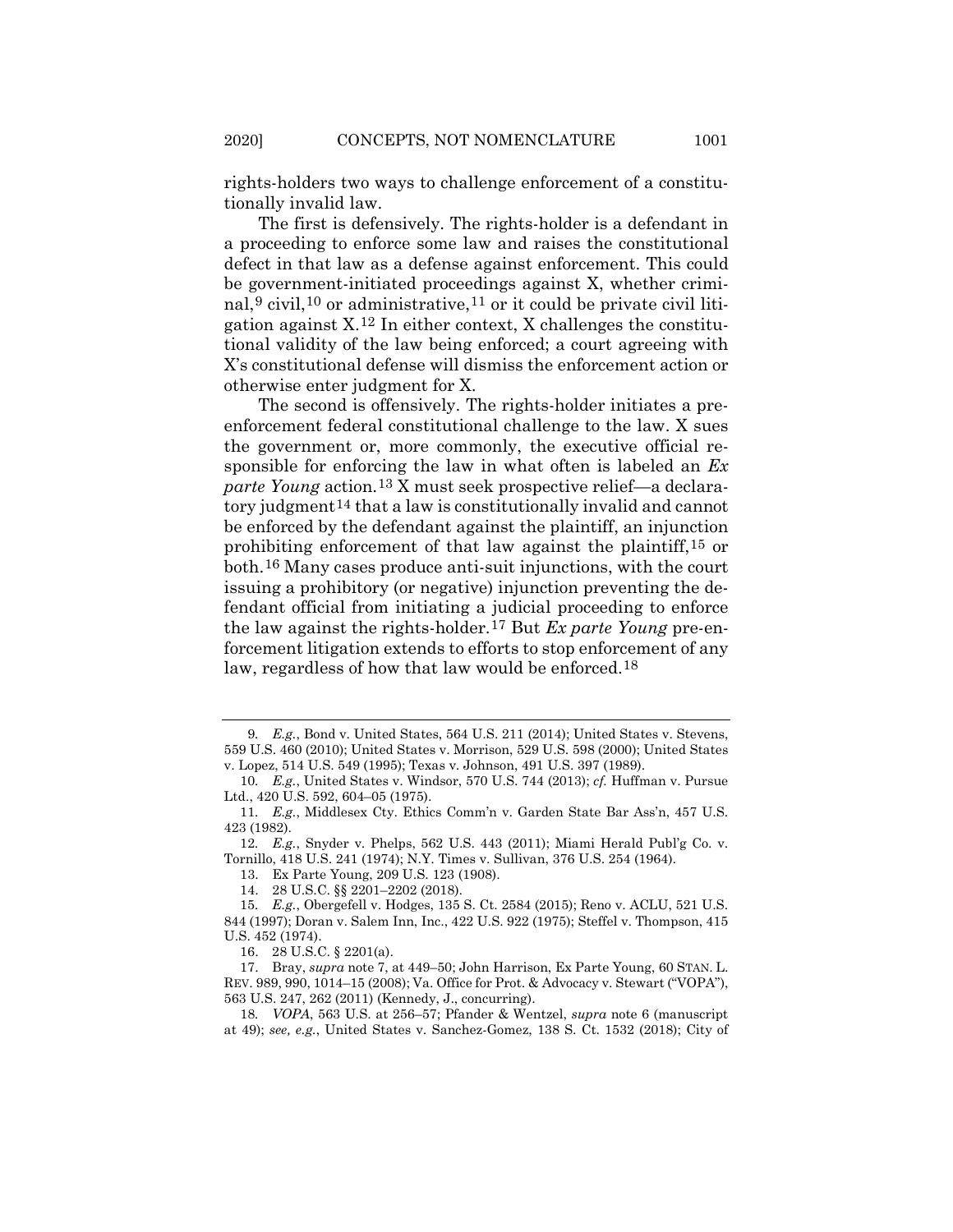Whether the constitutional defect is raised offensively or defensively, the court must interpret the Constitution and decide whether the underlying law being enforced is consistent with the Constitution. A law might be invalid because it exceeds internal limits on the government's power to enact laws (such as from the Commerce Clause or federalism principles),[19](#page-3-0) or because it violates external limits on the government's power arising from provisions creating individual rights (such as the First or Fourteenth Amendments).[20](#page-3-1)

Non-particularized remedies—the subject of this judicial and academic debate—arise in the offensive context. But if a court agrees that a law is constitutionally defective, either context should produce the same result: an opinion declaring the law constitutionally invalid and a judgment premised on that conclusion, prohibiting continued and future enforcement as to the parties to the action. Regardless of remedy—dismissal of ongoing enforcement or injunction prohibiting future enforcement—the judgments should have the same scope. Samuel Bray and Douglas Laycock separately explain the appropriate scope of judicial remedies. Bray argues that a "federal court should give an injunction that protects the plaintiff vis-à-vis the defendant."[21](#page-3-2) Laycock explains that "the court in an individual action should not globally prohibit a government agency from enforcing an invalid regulation; the court should order only that the invalid regulation not be enforced against the individual plaintiff."<sup>22</sup>

From that starting point, this Article explores four subsidiary issues on the scope of injunctions in constitutional cases. All relate to the fact that judicial review occurs in particular litigation and procedural contexts.

Part I considers what to call these beyond-the-plaintiffs injunctions. The term that has carried the day in the courts is "nationwide,"[23](#page-3-4) with many scholars following suit.[24](#page-3-5) Bray offers

Chicago v. Sessions, 264 F. Supp. 3d 933 (N.D. Ill. 2017); Miller v. Davis, 123 F. Supp. 3d 924 (E.D. Ky. 2015).

<span id="page-3-0"></span><sup>19.</sup> Bond v. United States, 564 U.S. 211, 214 (2014); United States v. Morrison, 529 U.S. 598, 601–02 (2000).

<span id="page-3-1"></span><sup>20</sup>*. Obergefell*, 135 S. Ct. at 2608; United States v. Stevens, 559 U.S. 460, 481– 82 (2010); *ACLU*, 521 U.S. at 849; Brown v. Bd. of Educ., 347 U.S. 483, 495 (1954). 21. Bray, *supra* note [7,](#page-1-0) at 469.

<sup>22.</sup> LAYCOCK, *supra* not[e 7](#page-1-0)*,* at 276.

<span id="page-3-5"></span><span id="page-3-4"></span><span id="page-3-3"></span><span id="page-3-2"></span><sup>23.</sup> Trump v. Hawaii, 138 S. Ct. 2392, 2424–25 n.1 (2018) (Thomas, J., concurring).

<sup>24</sup>*. See* Frost, *supra* not[e 6,](#page-1-7) at 1071; Trammell, *supra* note [6,](#page-1-7) at 67–71.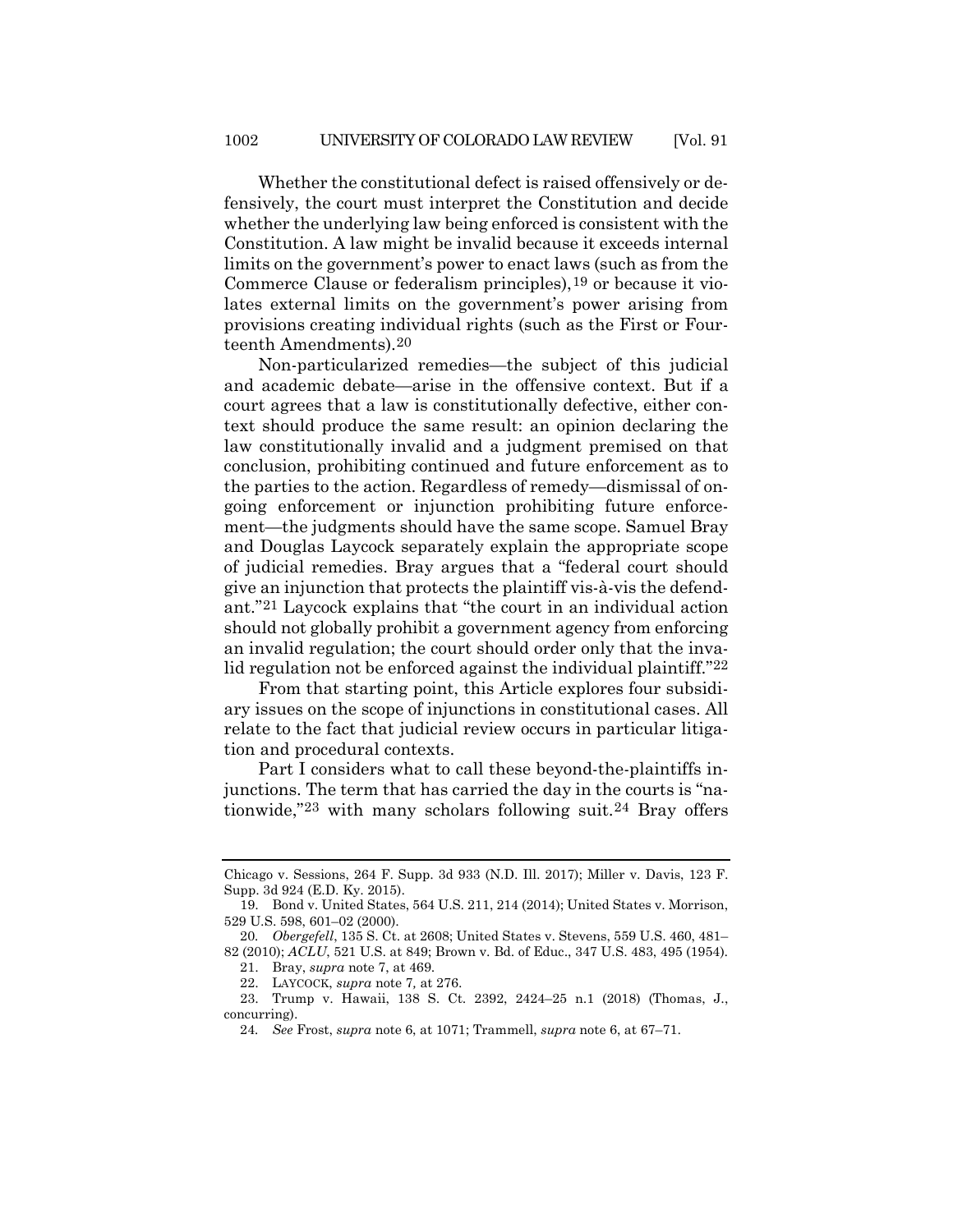"national" injunction[25](#page-4-0) as a close alternative. Justice Thomas adopted "universal" in his concurring opinion in *Trump v. Hawaii*,<sup>[26](#page-4-1)</sup> Justice Gorsuch called them "cosmic"<sup>[27](#page-4-2)</sup> (although it appears he was joking), and they agreed these injunctions suffered from the "same basic flaw" regardless of framing as universal, cosmic, or nationwide.[28](#page-4-3) Michael Morley focuses on whether the injunction is plaintiff-oriented or defendantoriented.[29](#page-4-4) Another conception emphasizes the injunction's particularity, whether it is particularized to the parties to the case or not particularized to any parties.[30](#page-4-5) Nomenclature matters because the correct terminology exposes the real issues, avoids judicial confusion over those issues, and may, in turn, eliminate the need for any terminology.

Part II explores the unique role and status of a different remedy that a court might issue in a pre-enforcement challenge to the enforceability of a constitutionally invalid law: the declaratory judgment—a declaration of the rights and legal relations of the parties[31](#page-4-6)—which has developed into a tool to obtain a judicial declaration on the constitutional validity of a law.[32](#page-4-7)

Part III emphasizes the distinction between two products of a judicial decision: the judgment resolving the dispute in a particular case and imposing a party-specific remedy and the opinion explaining that judgment. Each carries distinct meanings, characteristics, and consequences. Conflation of these products produces some confusion among courts and commentators, including assigning to the judgment the legal consequences and effects of the opinion.

Part IV shows why the debate over universal or nationwide scope is an unnecessary and unfortunate distraction, diverting courts and litigants from the real issues and producing layers of confusion in constitutional adjudication.

<span id="page-4-9"></span><span id="page-4-8"></span>

<sup>25.</sup> Bray, *supra* note [7,](#page-1-0) at 419, 419 n.5.

<span id="page-4-1"></span><span id="page-4-0"></span><sup>26</sup>*. Hawaii*, 138 S. Ct. at 2424–25, n.1; *see also* Wasserman, "*Nationwide*", *supra* note [7,](#page-1-0) at 350.

<span id="page-4-2"></span><sup>27.</sup> Transcript of Oral Argument at 72–73, *Hawaii*, 138 S. Ct. 2392 (No. 17- 965).

<span id="page-4-3"></span><sup>28.</sup> Dep't of Homeland Security v. New York, 140 S. Ct. 599, 600 (2020) (Gorsuch, J., joined by Thomas, J., concurring in the grant of stay).

<span id="page-4-5"></span><span id="page-4-4"></span><sup>29.</sup> Morley, *Disaggregating*, *supra* note [7,](#page-1-0) at 9–10; Morley, *Nationwide*, *supra* not[e 7,](#page-1-0) at 621.

<sup>30.</sup> Wasserman, *Departmentalism*, *supra* not[e 7,](#page-1-0) at 1094–95.

<sup>31.</sup> 28 U.S.C. § 2201(a) (2018).

<span id="page-4-7"></span><span id="page-4-6"></span><sup>32.</sup> John Harrison, *Severability, Remedies, and Constitutional Adjudication*, 83 GEO. WASH. L. REV. 56, 82–83, 83 n.130 (2014).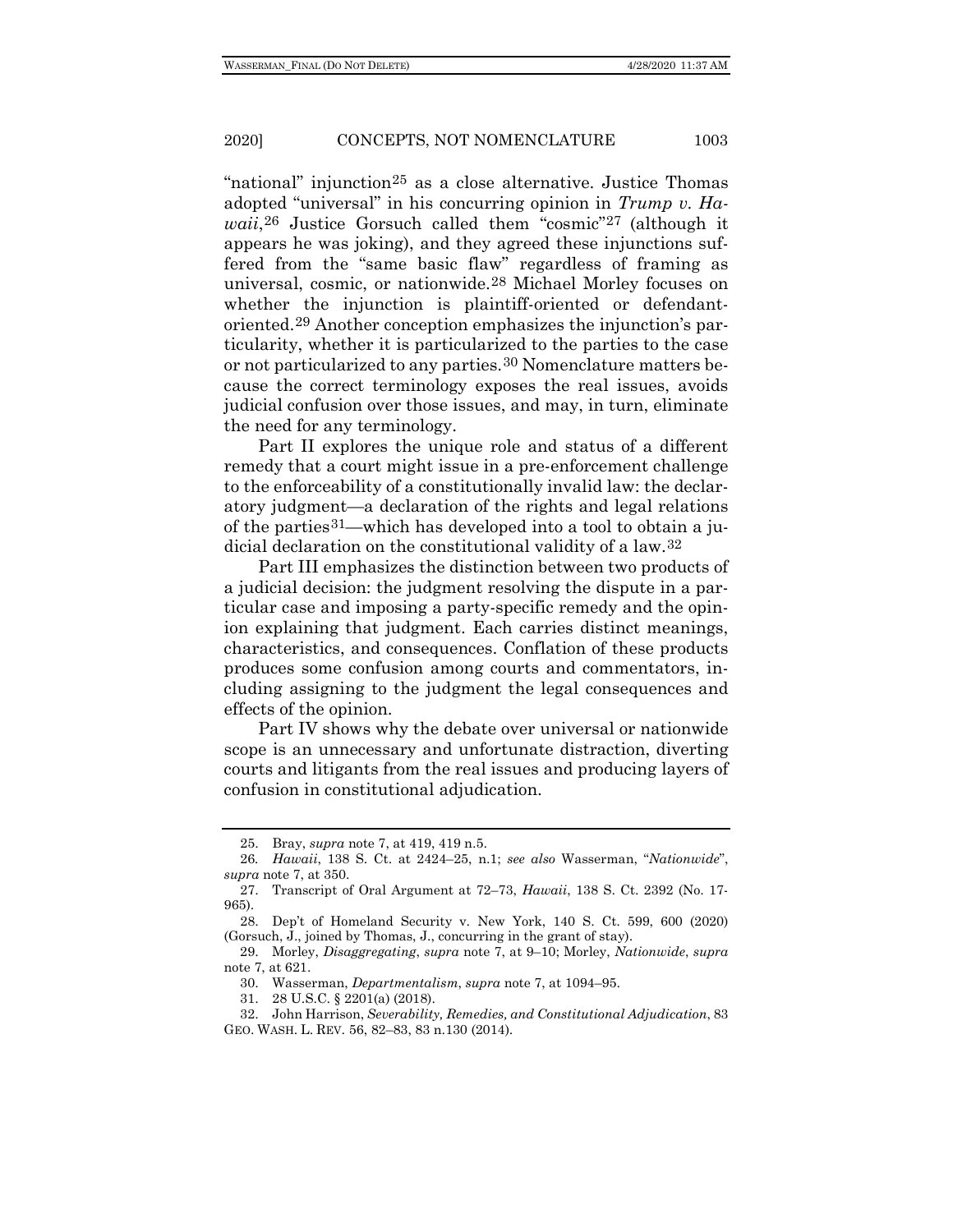# I. "UNIVERSAL" OR "NON-PARTICULARIZED," NOT "NATIONWIDE," PERHAPS MERELY "INJUNCTIONS"

The confusion over nomenclature—over the competing terms for orders that extend beyond the plaintiffs—relates to a separate confusion over distinct elements of an injunction: "who" and "where."

"Who" refers to the persons bound and protected by a judgment—who is controlled and subject to the limitations of the or-der and bound to act or refrain from acting in some respect.<sup>[33](#page-5-0)</sup> as well as who enjoys the blanket of the court's protection and its power to enforce the judgment if it is disobeyed.[34](#page-5-1) "Where" refers to the "territorial breadth" or geographic scope of the court order, where the judgment and court's enforcement power can find and act with respect to those bound or protected by an injunction. In pre-enforcement constitutional litigation, "who" means against what persons government is barred from enforcing the challenged law and against what persons government remains free from judicial decree to enforce the challenged law; "where" means the place in the world in which the government is barred from enforcing the law against that "who" the injunction protects. The former element is not about geographic applicability, but about the "particular people or entities whose rights they are tailored to enforce."[35](#page-5-2)

*A. Where*

"Nationwide" best describes an injunction's "where"—the "geographical bounds" of the plaintiff's injury and of the remedy for the plaintiff's injury. So understood, all injunctions are and should be nationwide. All injunctions protect the plaintiff against the defendants' unconstitutional or unlawful conduct everywhere the plaintiff may be or may go. That is, government officials are and should be prohibited from enforcing the constitutionally defective law against the protected party wherever the protected party may be or may go. A rights-holder's rights are violated by threatened enforcement of a constitutionally defective law wherever she goes, and the injunction protecting her against those violations protects her wherever she goes. All in-

<span id="page-5-0"></span><sup>33</sup>*. See* FED. R. CIV. P. 65(d)(2).

<span id="page-5-2"></span><span id="page-5-1"></span><sup>34.</sup> Bray, *supra* note [7,](#page-1-0) at 419 n.5.

<sup>35.</sup> Morley, *Disaggregating*, *supra* note [7,](#page-1-0) at 9.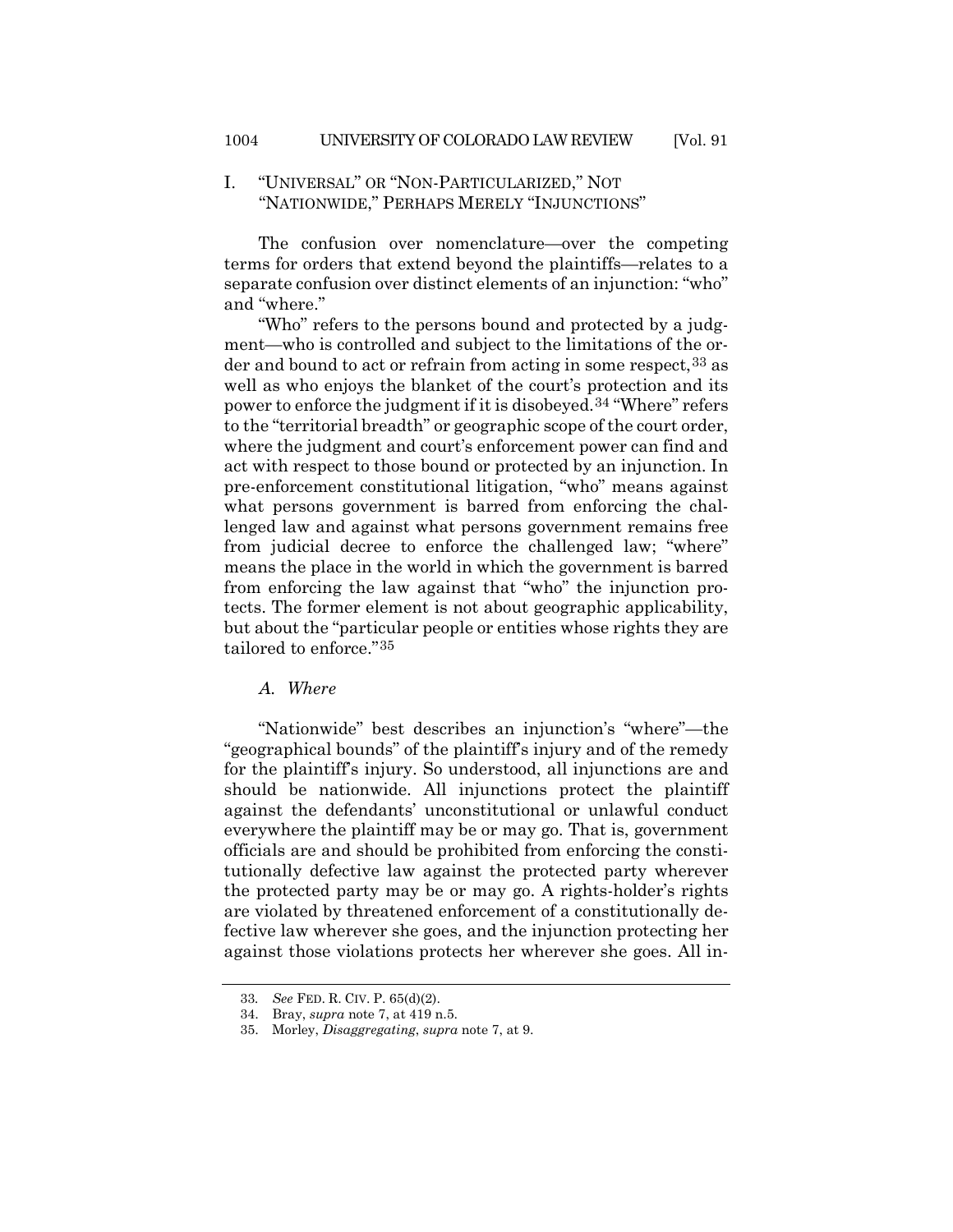junctions thus extend beyond the geographical bounds of the issuing judicial district or affirming judicial circuit.

A simple case illustrates the point. The Northwest Immigrant Rights Project (NWIRP) filed suit in federal court, seeking to halt enforcement of certain regulations in immigration proceedings; those regulations required attorneys to file a notice of appearance (and provide full legal representation), even when seeking to offer incidental advice to parties otherwise appearing pro se. NWIRP could not afford to provide full representation in every case, so the regulations' effect was to stop NWIRP from providing incidental assistance. NWIRP alleged the regulations violated the First Amendment—by interfering with communications between it and parties to immigration proceedings—and the Tenth Amendment—by infringing on the state power to regulate attorneys.[36](#page-6-0)

The district court enjoined enforcement of the regulations against NWIRP, making it properly and appropriately nationwide. In prohibiting the federal government from enforcing the attorney regulations against NWIRP, the district court necessarily prohibited enforcement of the regulations against NWIRP anywhere in the United States where NWIRP might attempt to provide legal services in immigration proceedings. The organi-zation operated in Washington state, <sup>[37](#page-6-1)</sup> so the injunction obviously prohibited enforcement in proceedings held there. But if NWIRP were to begin providing legal services in immigration proceedings in Oregon or Texas or Florida or Maine, the injunction would bar enforcement of the regulations in those proceedings, and attempted enforcement in those places would violate the Washington-based injunction. The protection that the injunction affords NWIRP against enforcement follows NWIRP wherever it might otherwise be subject to enforcement of the challenged law. This is neither exceptional nor controversial. A court would not call this a "nationwide" injunction since the nationwide scope of the protection for NWIRP would be understood—the court would call it an injunction.

An injunction prohibiting enforcement of a state law should be as nationwide as an injunction prohibiting enforcement of federal law—it protects the plaintiff against enforcement of the constitutionally defective state law everywhere she is or might go.

<span id="page-6-1"></span><span id="page-6-0"></span><sup>36.</sup> N.w. Immigrant Rights Project v. Sessions, 2017 WL 3189032, \*2–6 (W.D. Wash. 2017).

<sup>37</sup>*. Id.* at \*1.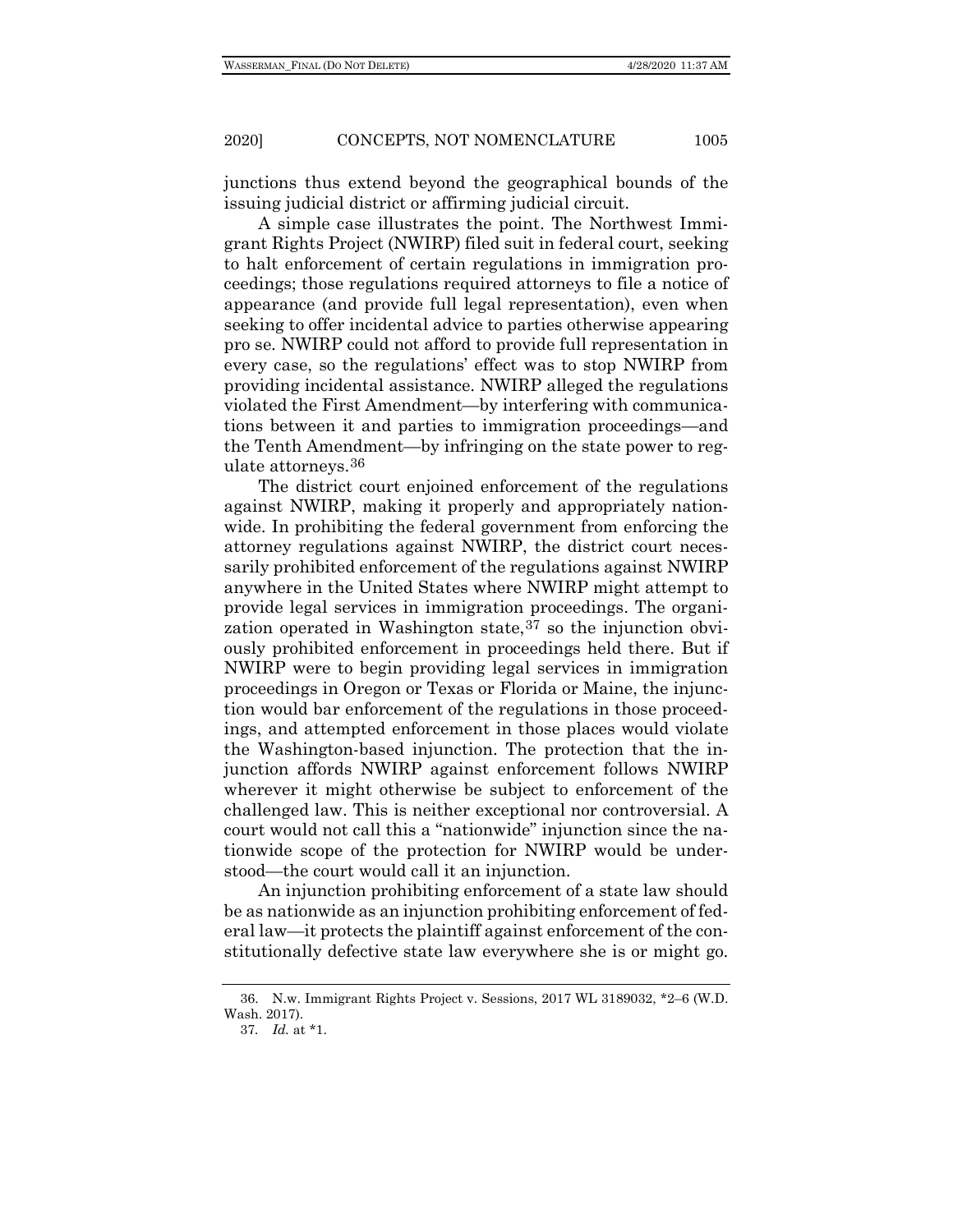In practice, nationwide scope presents less of a practical problem because of constitutional and prudential limits on extraterritorial application of state law. Those limits render it unnecessary for the injunction to protect nationwide; it does not render this conception of nationwide inapplicable. If a court enjoins Florida officials from enforcing a Florida law prohibiting flag burning against the plaintiff, the injunction prohibits Florida officials from enforcing that law anywhere the plaintiff might burn a flag, including outside Florida. Limits on extraterritorial application of Florida's flag-burning law—Florida cannot prosecute someone who burns a flag in Texas for violating Florida law—add an additional prohibition on that enforcement.

*B. Who*

The significant feature at the heart of this legal and scholarly controversy is the injunction's "who"—when an injunction prohibits, or purports to prohibit, enforcement of the challenged law against the universe of people who might be subject to enforcement of that challenged law, whether parties to the constitutional litigation or otherwise. During argument in *Trump v. Hawaii*, Justice Gorsuch recognized the problem as injunctions that are "not limited to relief for the parties at issue" stopping enforcement of "a federal statute with regard to anybody anywhere in the world.["38](#page-7-0) Because "nationwide" describes "where" and the real problem is the injunction's broad "who," different terminology becomes necessary.

"Universal" works well because the injunctions prohibit enforcement of the challenged law against the universe of people parties or otherwise—against whom the challenged law might be enforced. I have urged that term for several years, <sup>[39](#page-7-1)</sup> Justice Thomas adopted it as the appropriate term, [40](#page-7-2) and Justice Gorsuch appeared to have been joking when he labeled these injunctions "cosmic."[41](#page-7-3)

Further consideration reveals that "universal" is incomplete. An injunction might prohibit enforcement of a law against

<sup>38.</sup> Transcript of Oral Argument, *supra* not[e 27,](#page-4-8) at 72–73.

<sup>39.</sup> Wasserman, "*Nationwide*", *supra* note [7,](#page-1-0) at 350.

<span id="page-7-2"></span><span id="page-7-1"></span><span id="page-7-0"></span><sup>40.</sup> Trump v. Hawaii, 138 S. Ct. 2392, 2424–25 n.1 (2018) (Thomas, J., concurring).

<span id="page-7-3"></span><sup>41.</sup> Transcript of Oral Argument, *supra* note [27,](#page-4-8) at 72–73; *see also* Dep't of Homeland Security v. New York, 140 S. Ct. 599, 600 (2020) (Gorsuch, J., concurring in the grant of stay).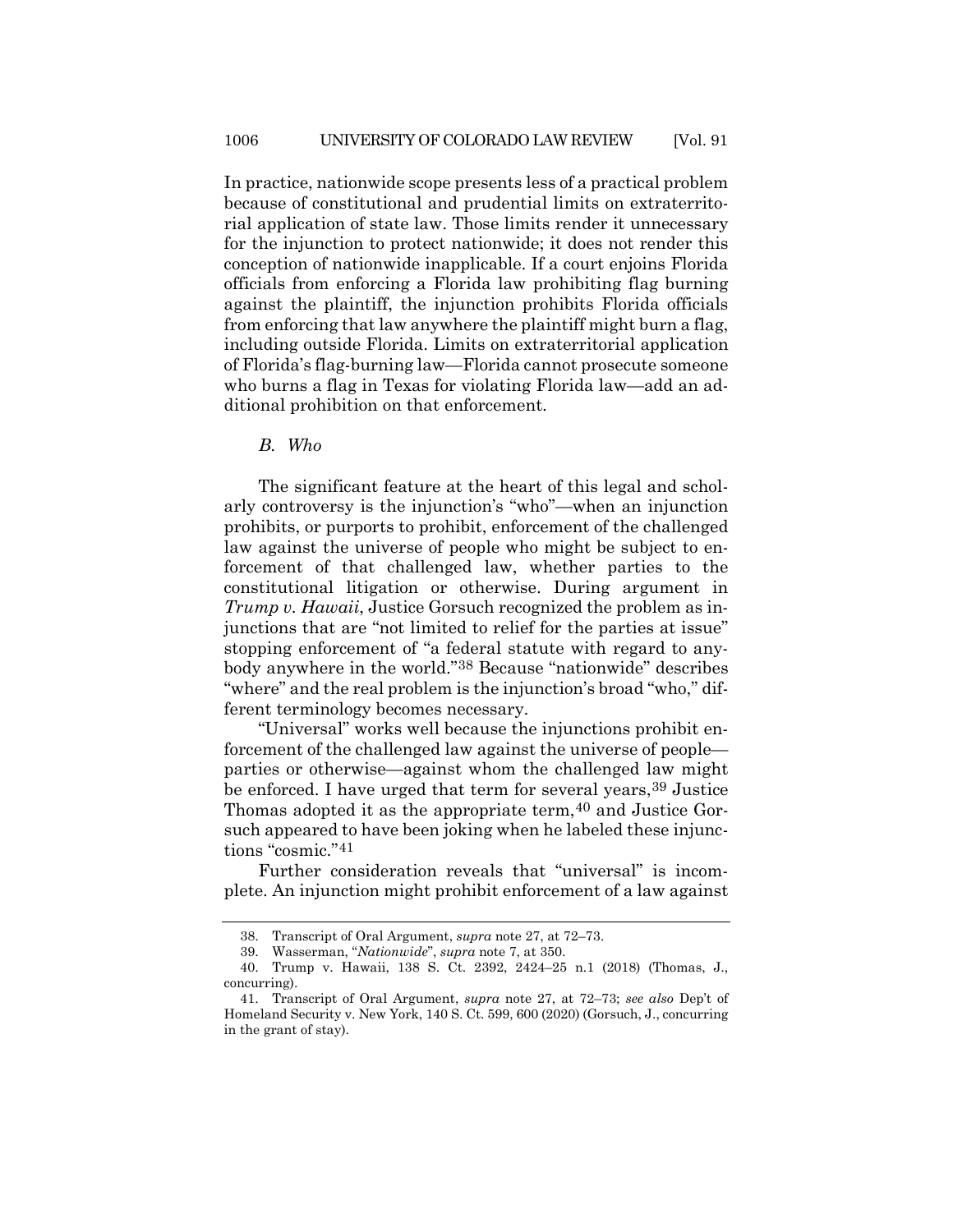rights holders other than the plaintiff without being universal the injunction might protect some rights-holders other than the parties without protecting all right-holders. An injunction protecting the plaintiff and ten nonparties is not universal, although it would be impermissibly overbroad in scope.

The appropriate terminology must capture all injunctions that protect beyond the plaintiff—those that prohibit enforcement against the universe and those that prohibit enforcement against more than the plaintiff but less than the universe. We thus might distinguish "particularized" injunctions from "nonparticularized" injunctions. A particularized injunction's protections are particularized to the parties to the action, but not beyond, consistent with a judicial remedy benefitting the plaintiff "in particular."[42](#page-8-0) A non-particularized injunction's protections extend beyond the plaintiffs—whether to the universe or to some group larger than the plaintiffs but smaller than the universe[.43](#page-8-1) Stephen Vladeck offers "categorical" to describe the injunction prohibiting all enforcement of the challenged law, regardless of the government's target.[44](#page-8-2)

Morley's focus on the injunction's "orientation" captures all overbroad injunctions, whether universal or non-universal-butbeyond-the-plaintiff. A plaintiff-oriented injunction "vindicates the plaintiffs' rights, but otherwise leaves the underlying statute or regulation undisturbed,"[45](#page-8-3) the equivalent of a particularized injunction. A defendant-oriented injunction "completely prohibit[s] the defendant agency or official from enforcing a challenged provision against anyone throughout the state or nation,"[46](#page-8-4) the equivalent of a non-particularized injunction.

A court might impose an injunction that is both permissibly nationwide and impermissibly universal/non-particularized. Injunctions are nationwide when they protect the named plaintiffs against enforcement of the constitutionally invalid law throughout the nation, wherever the plaintiffs are or might go; this is proper and unremarkable. Injunctions are non-particularized

<span id="page-8-0"></span><sup>42.</sup> Kanuszewski v. Mich. Dep't of Health & Human Servs., 927 F.3d 396, 426 (6th Cir. 2019) (Rogers, J., concurring).

<sup>43.</sup> Wasserman, *Departmentalism*, *supra* not[e 7,](#page-1-0) at 1093–94.

<span id="page-8-2"></span><span id="page-8-1"></span><sup>44.</sup> Stephen I. Vladeck, *The Solicitor General and the Shadow Docket*, 133 HARV. L. REV. 123, 139 (2019).

<span id="page-8-4"></span><span id="page-8-3"></span><sup>45.</sup> Michael T. Morley, *DeFacto Class Actions? Plaintiff- and Defendant-Oriented Injunctions in Voting Rights, Election Law, and Other Constitutional Cases*, 39 HARV. J.L. & PUB. POL'Y 487, 500 (2016).

<sup>46</sup>*. Id.*; Morley, *Nationwide*, *supra* not[e 7,](#page-1-0) at 616.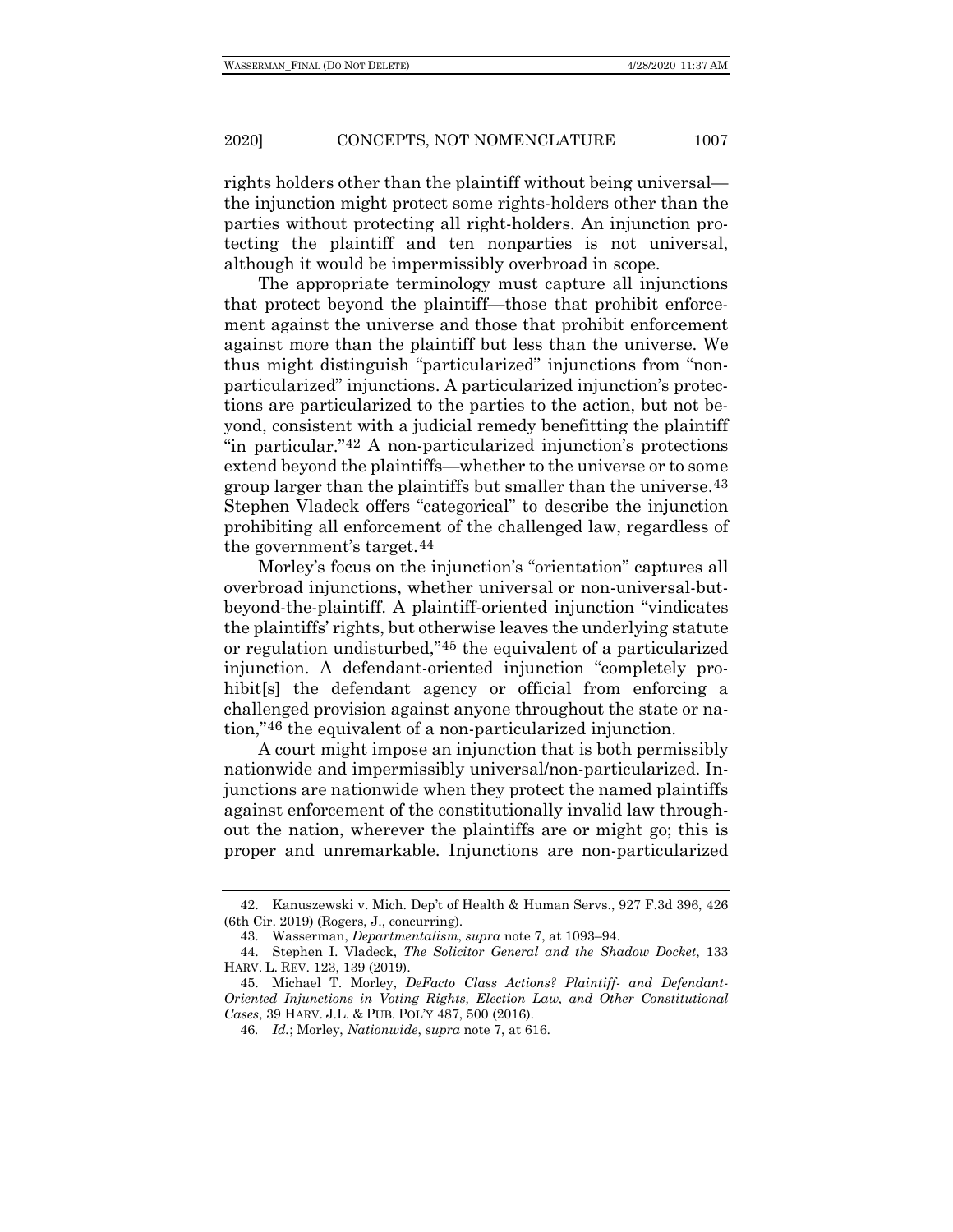when they protect nonparties—people other than the named plaintiffs—against enforcement of the constitutionally defective law throughout the nation. This is the point of controversy.

Any term—universal, non-particularized, categorical, defendant-oriented—also works regardless of the source of the challenged law. An injunction prohibiting enforcement of a state law can be universal/non-particularized, just as an injunction prohibiting enforcement of a federal law can be universal/nonparticularized. The difference is the size of the universes against whom enforcement is proscribed. Because federal law has broader reach than state law, the universe of people subject to enforcement of federal regulations governing immigration proceedings[47](#page-9-0) or federal regulations repealing the mandate that employer-provided insurance cover contraception<sup>[48](#page-9-1)</sup> is broader than the universe of people subject to enforcement of any state law. And the scope of an overbroad injunction prohibiting enforcement of federal law is broader than the scope of an overbroad injunction prohibiting enforcement of a state law.

For example, in *Koontz v. Watson*, the District of Kansas declared constitutionally invalid a Kansas law requiring all persons who contract with the state to certify that they were not involved in boycotts of the State of Israel.[49](#page-9-2) The plaintiff, a teacher hired to conduct teacher-training programs, alleged that the law violated the First Amendment, and the court agreed[.50](#page-9-3) The injunction prohibited the state from enforcing any statute, law, policy, or practice requiring independent contractors to declare that they are not participating in a boycott of Israel and prohibited the state "from requiring any independent contractor" to certify that they are not participating in a boycott of Israel as a condition of contracting with the state.[51](#page-9-4) That injunction was universal/non-particularized—prohibiting enforcement of all state laws against the universe of potential state contractors, regardless of who those contractors are, where they are, what they are contracting for, and what laws they are subject to. But it protected a smaller universe.

<span id="page-9-0"></span><sup>47.</sup> Northwest Immigrant Rights Project v. Sessions, No. C17-716, 2017 WL 3189032, at \*6–7 (W.D. Wash. July 27, 2017).

<span id="page-9-4"></span><span id="page-9-3"></span><span id="page-9-2"></span><span id="page-9-1"></span><sup>48</sup>*. Compare* California v. Health & Human Servs., 351 F. Supp. 3d 1267, 1300 (N.D. Cal. 2019), *with* Pennsylvania v. Trump, 351 F. Supp. 3d 791, 830–31 (E.D. Pa. 2019).

<sup>49.</sup> 283 F. Supp. 3d 1007, 1012–13 (D. Kan. 2018).

<sup>50</sup>*. Id.* at 1012.

<sup>51</sup>*. Id.* at 1027.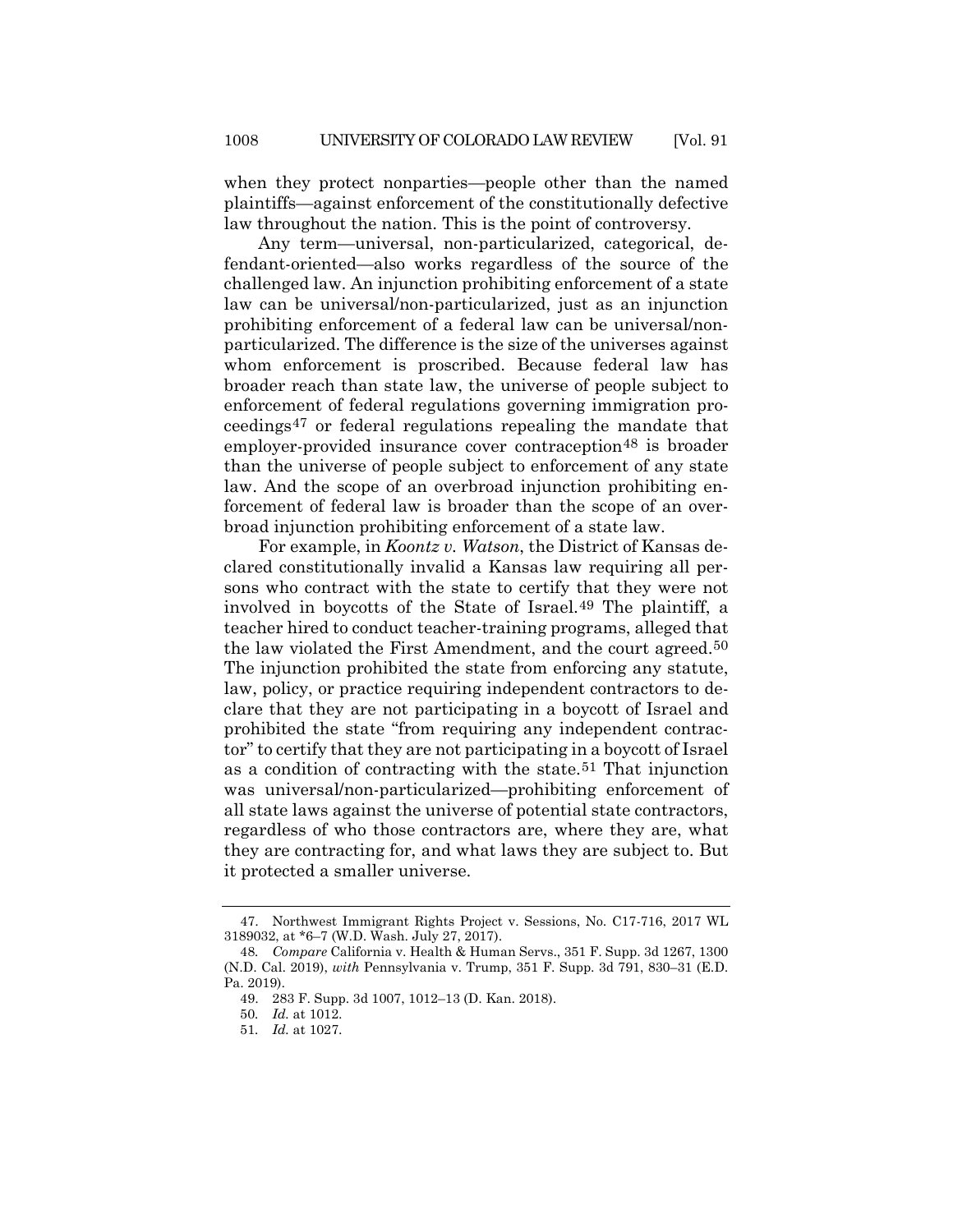Morley argues that the nomenclature discussion errs in looking for a single term, when the debate is over five distinct types of injunctions: (1) nationwide plaintiff-oriented injunctions, prohibiting enforcement of the challenged law against the plaintiff wherever she is; (2) nationwide plaintiff-class injunctions, prohibiting enforcement of the challenged law against all members of a civil-rights injunctive class certified under Federal Rule of Civil Procedure  $23(b)(2)$ ;<sup>[52](#page-10-0)</sup> (3) nationwide associational injunctions, prohibiting enforcement of the challenged law against members of a plaintiff association;[53](#page-10-1) (4) nationwide defendant-oriented injunctions, prohibiting the defendant government from enforcing the challenged law against any person, any place; and (5) nationwide defendant-class injunctions, prohibiting a class of defendants from enforcing the challenged law against the plaintiff.[54](#page-10-2) He argues that the first three are proper if the plaintiff can satisfy certain requirements, while the fourth is not appropriate, and the fifth is controversial.[55](#page-10-3) Morley's framework provides helpful specificity, while capturing the essential point that all injunctions should be nationwide in their "where," but particularized in their "who."

Recent litigation within the Ninth Circuit demonstrates the mischief when courts fail to use the proper terminology. Four asylum-advocacy organizations sued to stop enforcement of Trump Administration regulations requiring those seeking asylum in the United States to first seek asylum in a third country.[56](#page-10-4) The district court enjoined enforcement of the regulations, making the injunction "nationwide" because the Ninth Circuit had "consistently recognized the authority of district courts to enjoin unlawful policies on a universal basis."[57](#page-10-5) In that sentence, the district court demonstrated the nomenclature confusion at the heart of this legal debate—using nationwide and universal as synonyms when they cover distinct aspects of the court order.

The Ninth Circuit granted in part a motion to stay the injunction pending appeal. The injunction remained in effect

<sup>52</sup>*. Cf.* Wasserman, "*Nationwide*", *supra* note [7,](#page-1-0) at 366–69.

<sup>53</sup>*. Id.* at 368–69.

<sup>54.</sup> Morley, *Disaggregating*, *supra* note [7,](#page-1-0) at 9–10.

<sup>55</sup>*. Id.*

<span id="page-10-5"></span><span id="page-10-4"></span><span id="page-10-3"></span><span id="page-10-2"></span><span id="page-10-1"></span><span id="page-10-0"></span><sup>56.</sup> E. Bay Sanctuary Covenant v. Barr, 391 F. Supp. 3d 974, 976 (N.D. Cal. 2019); E. Bay Sanctuary Covenant v. Barr, 385 F. Supp. 3d 922, 929–30, 960 (N.D. Cal. 2019).

<sup>57</sup>*. E. Bay*, 385 F. Supp. 3d at 960.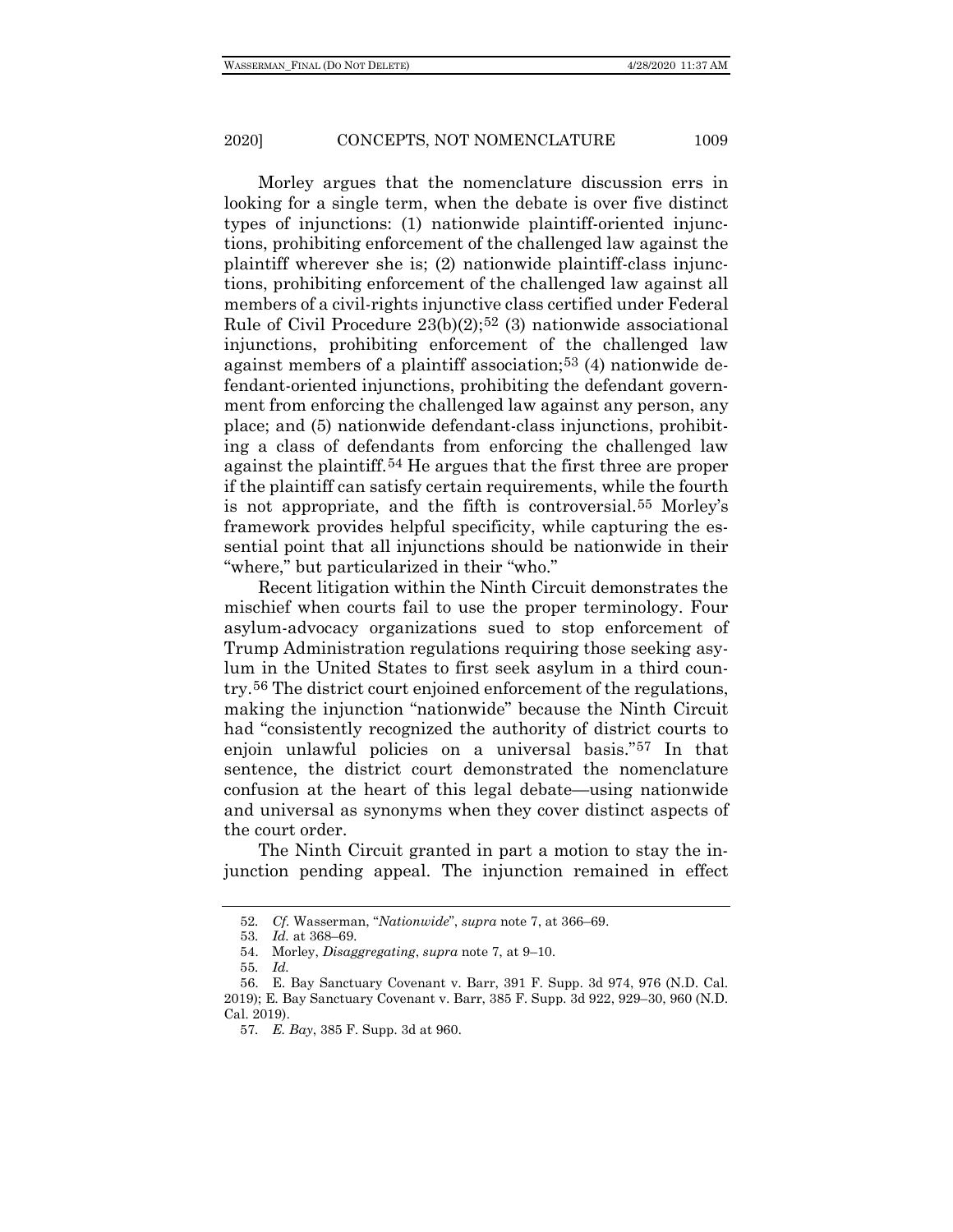within the Ninth Circuit, but the court stayed the injunction to the extent it applied outside the Ninth Circuit, "because the nationwide scope of the injunction is not supported by the record as it stands.["58](#page-11-0)

But the Ninth Circuit left the district court with jurisdiction to "further develop the record in support of a preliminary injunction extending beyond the Ninth Circuit."[59](#page-11-1) The district court accepted the invitation, offering factual support for reinstating the injunction's original scope. That factual support focused on the extent to which some of the California-based plaintiff organizations provided representation and educational programs to asylum-seekers in states outside the Ninth Circuit[.60](#page-11-2)

The Ninth Circuit's stay produced relief that was over- and under-protective. It was over-protective by leaving in place an unstayed injunction protecting not only the four plaintiffs but also the non-particularized universe of enforcement targets within the Ninth Circuit. It was under-protective by failing to protect the named plaintiffs, who were affected by the challenged regulations outside the Ninth Circuit, wherever they operated. In other words, it produced injunctive relief that was insufficiently nationwide to accord the plaintiffs complete relief while being too universal/non-particularized in protecting nonplaintiffs.

By contrast, the district court performed the appropriate analysis in supplementing the record. It focused on the location of the four named plaintiffs, who operated and suffered injury outside the Ninth Circuit and who needed nationwide protection in other states.[61](#page-11-3) In other words, it focused on the geographic scope of the plaintiffs' activities and thus the nationwide scope of an injunction that could protect them in those activities. And the district court never mentioned protecting nonparties, who should not have been within the scope of any court order.

# *C. Eliminating Qualifiers*

While Morley adds more nomenclature, perhaps the search for correct nomenclature is misguided. Rather than label injunc-

<sup>58.</sup> E. Bay Sanctuary Covenant v. Barr, 934 F.3d 1026, 1028–29 (9th Cir. 2019).

<sup>59</sup>*. Id.* at 1030–31.

<sup>60</sup>*. E. Bay*, 391 F. Supp. 3d at 982–84.

<span id="page-11-3"></span><span id="page-11-2"></span><span id="page-11-1"></span><span id="page-11-0"></span><sup>61.</sup> This point was rendered moot when the Supreme Court stayed the injunction in full. Barr v. E. Bay Sanctuary Covenant 140 S. Ct. 3 (2019).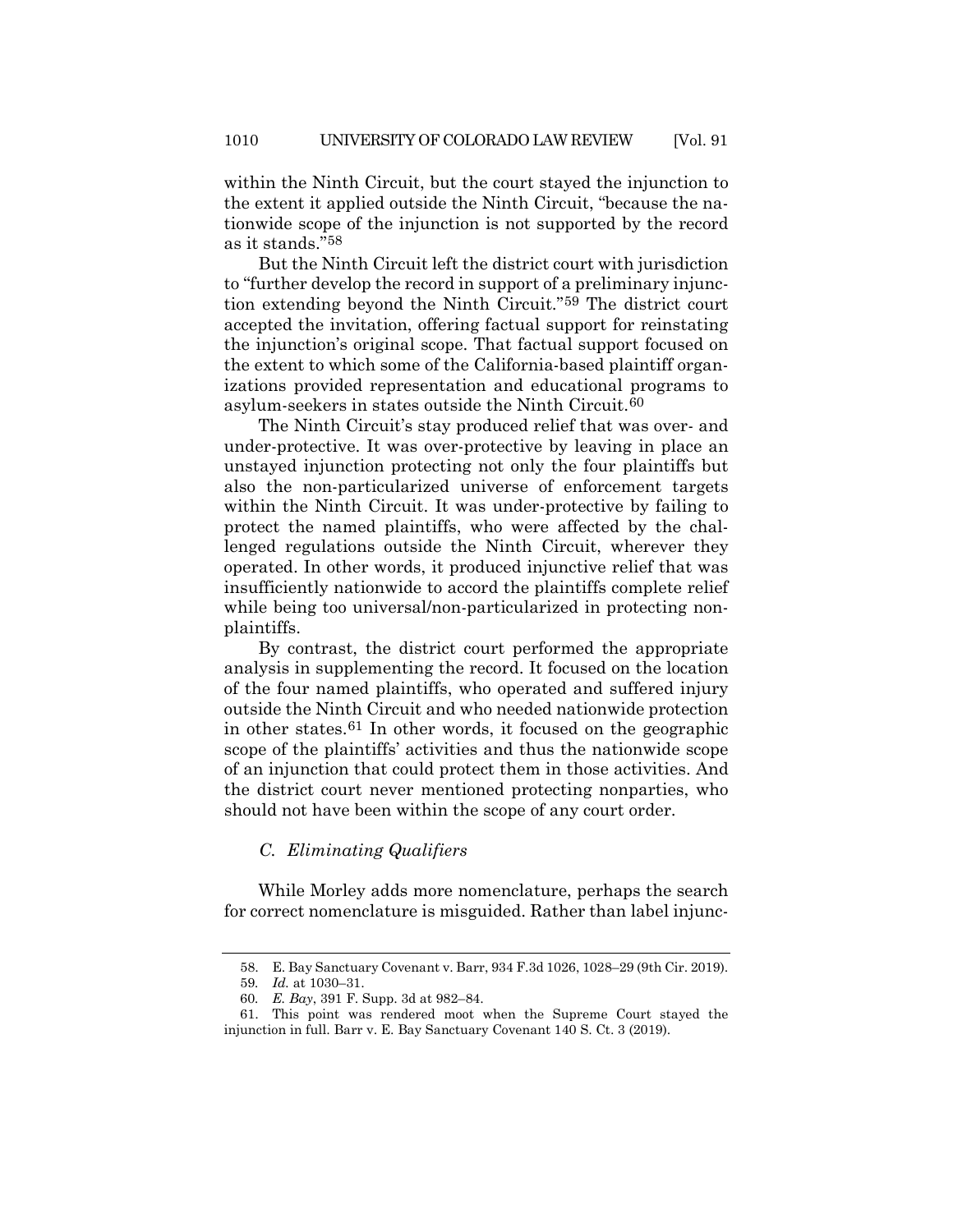tions as "nationwide" or "universal" or "plaintiff-class-oriented" or "non-particularized," we should, as Portia Pedro argues, call them "injunctions," without misleading, inaccurate, undefined, and undefinable qualifiers.[62](#page-12-0) That is possible, however, only with agreement on and understanding of the definition and appropriate scope of an injunction.[63](#page-12-1) The "universal" or "nonparticularized" label attaches when courts attempt to stretch their orders beyond that appropriate scope. The label is necessary to describe and criticize an erroneously broad order.

<span id="page-12-7"></span>If Justices Thomas and Gorsuch<sup>64</sup> and scholars such as Bray, Cass, Morley, and myself<sup>[65](#page-12-3)</sup> are correct about the limited remedial power of federal courts in constitutional litigation, the scope-of-injunction debate reduces to two points. First, a judicial remedy is particularized to the litigation at issue and therefore to the parties to that litigation;[66](#page-12-4) an injunction should protect the plaintiffs against enforcement, but no further. Second, that injunction should protect the plaintiffs (however defined) wherever in the nation they find themselves.[67](#page-12-5) In other words, the nationwide piece of that injunction is necessary and appropriate in every case; the universal/non-particularized (or defendantoriented) piece of the injunction is unnecessary and inappropriate in every case.[68](#page-12-6)

To render labels unnecessary, courts and commentators must agree that every injunction has a nationwide "where" and a non-universal/particularized "who." An "injunction," unqualified, in a case brought by X would prohibit the government from enforcing the law against X anywhere X is or might go. That injunction, unqualified, would be silent and inapplicable as to Y.

<sup>62.</sup> Pedro, *supra* note [6,](#page-1-7) 863–64, 868–69.

<sup>63</sup>*. Id.* at 69.

<span id="page-12-2"></span><span id="page-12-1"></span><span id="page-12-0"></span><sup>64.</sup> Dep't of Homeland Security v. New York, 140 S. Ct. 599, 600 (2020) (Gorsuch, J., joined by Thomas, J., concurring in the grant of stay); Trump v. Hawaii, 138 S. Ct. 2392, 2424–25 (2018) (Thomas, J., concurring).

<span id="page-12-3"></span><sup>65.</sup> Bray, *supra* note [7,](#page-1-0) at 469; Cass, *supra* note [7,](#page-1-0) at 5; Morley, *Nationwide*, *supra* note [7,](#page-1-0) at 616; Morley, *Disaggregating*, *supra* note [7,](#page-1-0) at 7–8; Wasserman, "*Nationwide*", *supra* not[e 7,](#page-1-0) at 353; Wasserman, *Departmentalism*, *supra* not[e 7,](#page-1-0) at 1093–94.

<span id="page-12-4"></span><sup>66.</sup> William Baude, *The Judgment Power*, 98 GEO. L.J. 1807, 1811 (2008); Bray, *supra* note [7,](#page-1-0) at 469; Robert. J. Pushaw, Jr., *The Inherent Powers of Federal Courts and the Structural Constitution*, 86 IOWA L. REV. 735, 860 (2001).

<sup>67.</sup> Bray, *supra* note [7,](#page-1-0) at 469.

<span id="page-12-6"></span><span id="page-12-5"></span><sup>68.</sup> This is subject to litigation and procedural mechanisms, expanding who qualifies as the plaintiffs so as to gain the protections of the injunction. Wasserman, *Departmentalism*, *supra* note [7,](#page-1-0) at 1098–1104; Wasserman, *"Nationwide"*, *supra* not[e 7,](#page-1-0) at 366–75.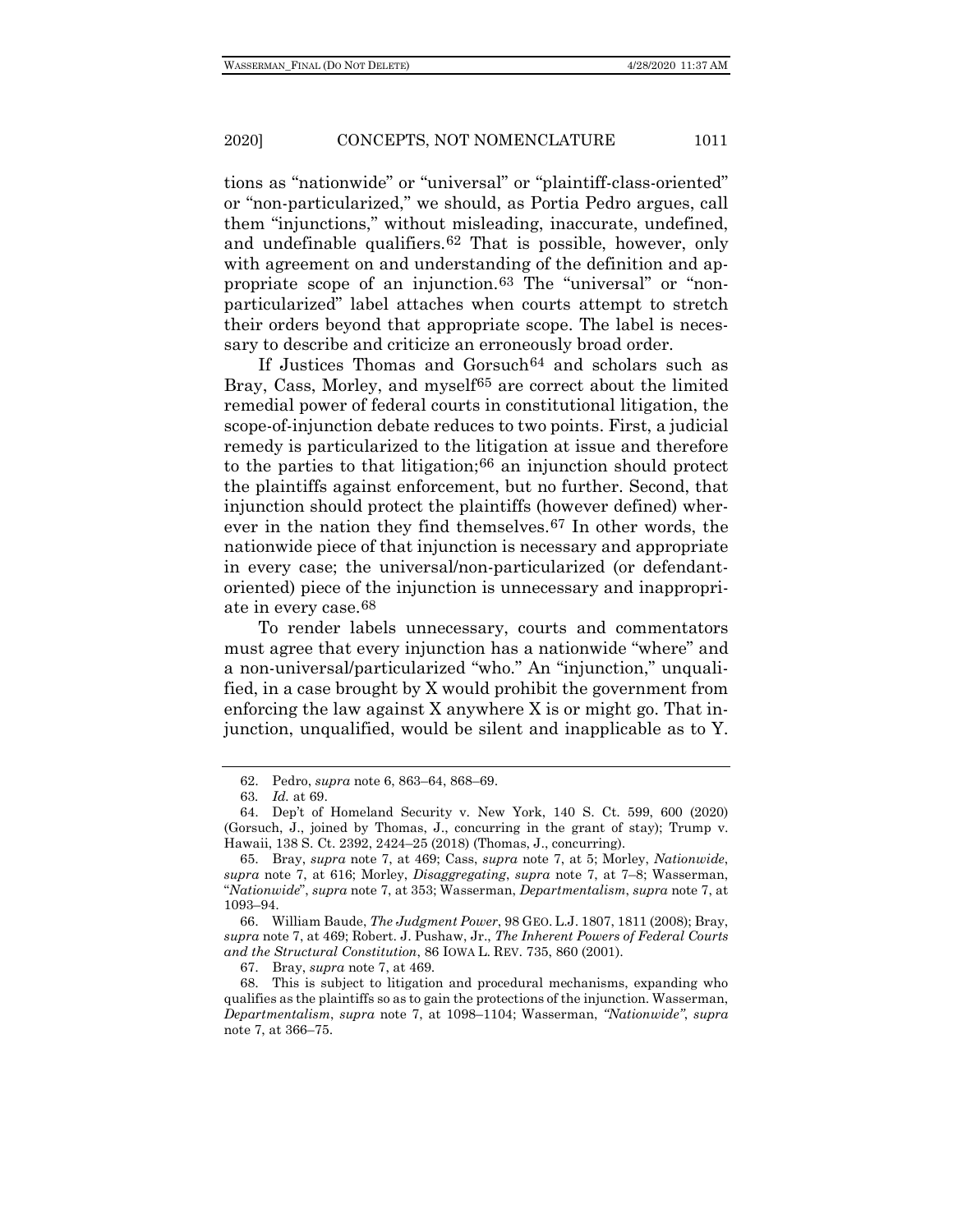The law remains on the books, enforceable against everyone other than X.[69](#page-13-0) As the Supreme Court explained in *Doran v. Salem Inn*,[70](#page-13-1) "neither declaratory nor injunctive relief can directly interfere with enforcement of contested statutes or ordinances except with respect to the particular federal plaintiffs, and the State is free to prosecute others who may violate the statute."[71](#page-13-2)

#### II. UNIVERSAL DECLARATORY JUDGMENTS?

The scope-of-judgment controversy has focused on universal/non-particularized injunctions. But an injunction is not the only available remedy in pre-enforcement *Ex parte Young* actions. A court also may grant a declaratory judgment—an order "declar[ing] the rights and other legal relations of any interested party seeking such declaration"—alone or with an injunction.[72](#page-13-3)

In *Steffel v. Thompson*, the Supreme Court explained that Congress created the declaratory judgment in 1934 as a delayed reaction to the "storm of controversy" that followed *Ex parte Young* in 1908 and to legislative hostility toward the power of federal district courts to enjoin enforcement of constitutionally invalid state or federal laws[.73](#page-13-4) A declaratory judgment represents a "milder alternative" to the "strong medicine" of an injunction—a federal court engages in judicial review and pronounces that a law is constitutionally invalid and should not be enforced, without imposing the coercive hammer of an injunction. A declaratory judgment is less intrusive on states and political branches because the court does not prohibit enforcement of the law, it only opines on the law's constitutional validity and enforceability. A declaratory judgment is less coercive because it is not immediately enforceable through contempt if the government disregards the declaration or continues enforcing the challenged law.[74](#page-13-5) Declaratory judgments function through persua-

<sup>69.</sup> Harrison, *supra* note [32,](#page-4-9) at 87–88.

<sup>70.</sup> 422 U.S. 922 (1975).

<sup>71</sup>*. Id.* at 931.

<sup>72.</sup> 28 U.S.C. § 2201(a) (2018).

<span id="page-13-4"></span><span id="page-13-3"></span><span id="page-13-2"></span><span id="page-13-1"></span><span id="page-13-0"></span><sup>73.</sup> Steffel v. Thompson, 415 U.S. 452, 466–67 (1974). Congress responded one year after *Ex parte Young* by creating three-judge district courts for actions seeking injunctions against enforcement of state laws, 28 U.S.C. § 2281, later extending it to actions seeking to enjoin enforcement of federal laws. 28 U.S.C. § 2282. *See* Michael E. Solimine, *Congress,* Ex Parte Young*, and the Fate of the Three-Judge District Court*, 70 PITT. L. REV. 101, 113 (2008).

<span id="page-13-5"></span><sup>74.</sup> Perez v. Ledesma, 401 U.S. 82, 111–12 (1971) (Brennan, J., concurring in part and dissenting in part); Cass, *supra* note [7,](#page-1-0) at 49.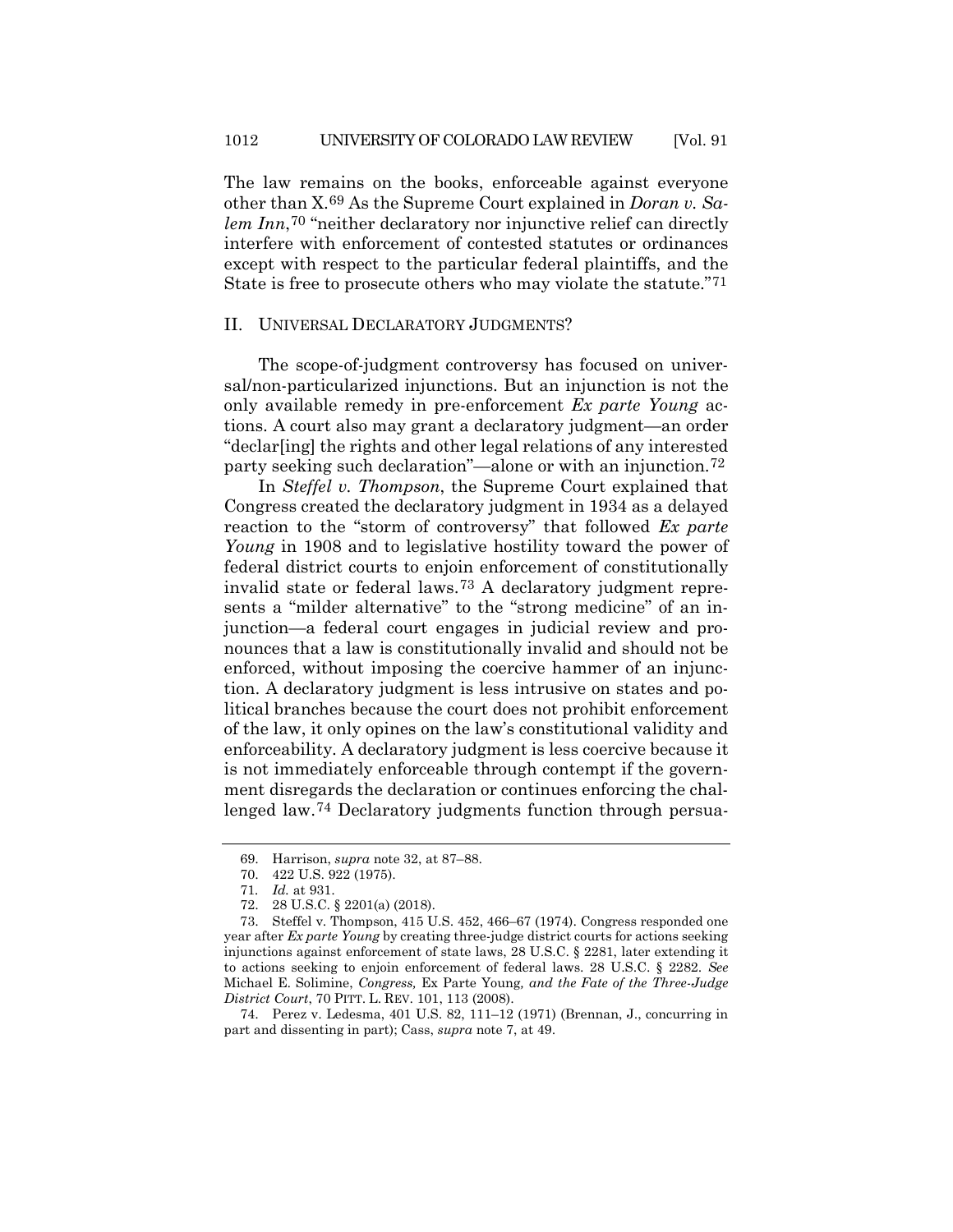sion, convincing government defendants—through the force of the court's reasoning—to refrain from enforcing the challenged law.[75](#page-14-1) If persuasion does not work and coercion becomes necessary, the declaratory judgment can form the basis for a subsequent injunction[,76](#page-14-2) although it requires an additional round of litigation and a second court order.

Declaratory judgments and injunctions operate as antisuit remedies. An individual threatened with governmental enforcement of a law against her can seek a federal court order that the law is constitutionally invalid and enforcement would violate her constitutional rights. That order could be an injunction prohibiting enforcement of the constitutionally invalid law on pain of contempt, or it could be a declaration that the constitutionally invalid law should not be enforced—these are alternatives serving the same purpose.[77](#page-14-3) In fact, many plaintiffs request a preenforcement injunction where the primary objective is the declaration of rights, not the coercive force of the injunction and contempt.[78](#page-14-4)

<span id="page-14-0"></span>Bray rejects "mildness" as the fundamental distinction between injunctions and declaratory judgments.[79](#page-14-5) A declaratory judgment is a court order, having the force and effect of a final judgment.[80](#page-14-6) A declaration that a law should not be enforced against an individual frees that individual to engage in constitutionally protected conduct without fear of enforcement; it is of no matter that the judgment does not command nonenforcement of the law or carry the pain of contempt.[81](#page-14-7) The real distinction between the remedies is the greater detail the court can (indeed, mus[t82](#page-14-8)) include in an injunction, allowing it to manage and oversee the parties and their conduct going forward. Declaratory judgments require less detail and less party management, allowing the court to pronounce the rights without more.[83](#page-14-9)

<sup>75</sup>*. Steffel*, 415 U.S. at 470–71.

<sup>76.</sup> 28 U.S.C. § 2202; Samuels v. Mackell, 401 U.S. 66, 72–73 (1971).

<span id="page-14-3"></span><span id="page-14-2"></span><span id="page-14-1"></span><sup>77</sup>*. Steffel*, 415 U.S. at 466; *Mackell*, 401 U.S. at 73; Harrison, *supra* note [32,](#page-4-9)  at 87–88.

<span id="page-14-4"></span><sup>78.</sup> EMILY SHERWIN & SAMUEL L. BRAY, AMES, CHAFEE, AND RE ON REMEDIES 1071 (3d ed. 2020).

<span id="page-14-9"></span><span id="page-14-8"></span><span id="page-14-7"></span><span id="page-14-6"></span><span id="page-14-5"></span><sup>79.</sup> Samuel L. Bray, *The Myth of the Mild Declaratory Judgment*, 63 DUKE L.J. 1091, 1120–21 (2014).

<sup>80.</sup> 28 U.S.C. § 2201(a).

<sup>81.</sup> Bray, *supra* note [79,](#page-14-0) at 1120–21.

<sup>82.</sup> FED. R. CIV. P. 65(d)(1)(B), (C).

<sup>83.</sup> Bray, *supra* note [79,](#page-14-0) at 1124–25.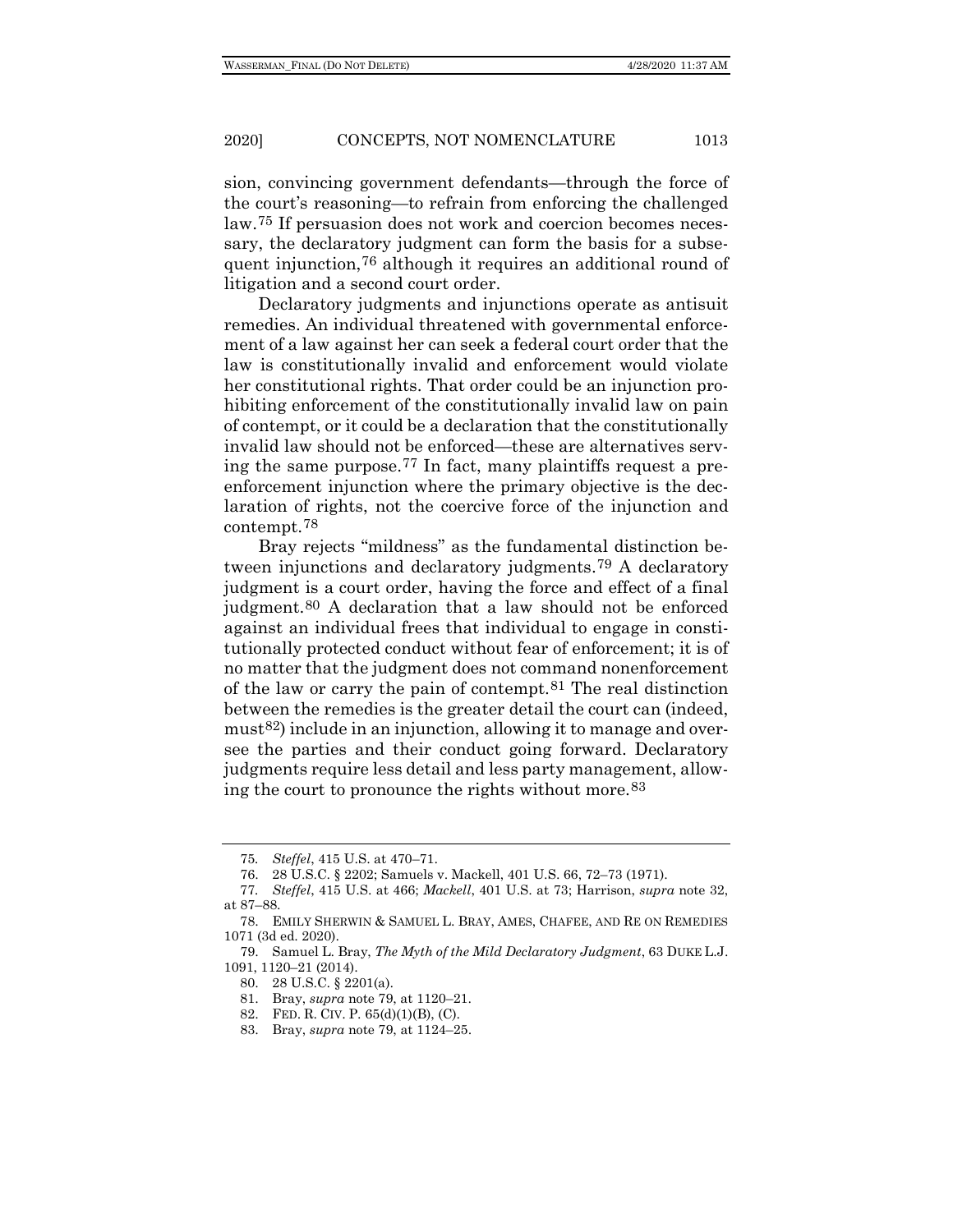Choosing between an injunction and a declaratory judgment thus depends on the needs of the case—whether ongoing court supervision and management is necessary. That depends, in turn, on the scope of the constitutional action. An injunction is essential in structural-reform litigation, where the purpose of the suit is judicially supervised reform of government institutions, such as schools or prisons.[84](#page-15-0) A declaratory judgment may be sufficient in the one-off case in which an individual seeks to stop enforcement of a law against him but does not require broader judicial oversight.[85](#page-15-1) Courts may believe the declaration of rights sufficient because the government "will do [its] duty when disputed questions have been finally adjudicated and the rights and liabilities of the parties have been finally determined."[86](#page-15-2)

But declaratory and injunctive relief present similar problems of remedial scope. When a court declares that a law should not be enforced because it is constitutionally invalid—even when the declaration is not accompanied by an injunction—it must determine against whom the law should not be enforced and by whom it should not be enforced. In other words, the question remains whether a court can issue a universal/non-particularized declaratory judgment or whether the declaration must be particularized to the parties. This affects how courts understand whether the government defendant is "doing its duty" and "obeying" the declaration of rights.

A declaratory judgment thus should be as party-particularized as an injunction, limited to declaring the rights of the plaintiff as against the government defendant, but not extending to declare the rights of nonplaintiffs or to bind nondefendants. The declaration establishes that a constitutionally invalid law cannot be enforced against the plaintiff by the defendant but says nothing about the enforceability of that law by or against nonparties. As John Harrison argues:

When a court enjoins an officer from enforcing a statutory rule, the effect is similar to the repeal of the rule as far as the plaintiff is concerned. When a court declares that a statutory

<span id="page-15-2"></span><span id="page-15-1"></span><span id="page-15-0"></span><sup>84</sup>*. Id.* at 1128; *see, e.g.*, Brown v. Plata, 563 U.S. 493 (2011); MALCOLM M. FEELY & EDWARD L. RUBIN, JUDICIAL POLICY MAKING AND THE MODERN STATE: HOW THE COURTS REFORMED AMERICA'S PRISONS (1998).

<sup>85.</sup> Bray, *supra* note [79,](#page-14-0) at 1124–25.

<sup>86.</sup> Martin v. Gross, 380 F. Supp. 3d 169, 172 (D. Mass. 2019).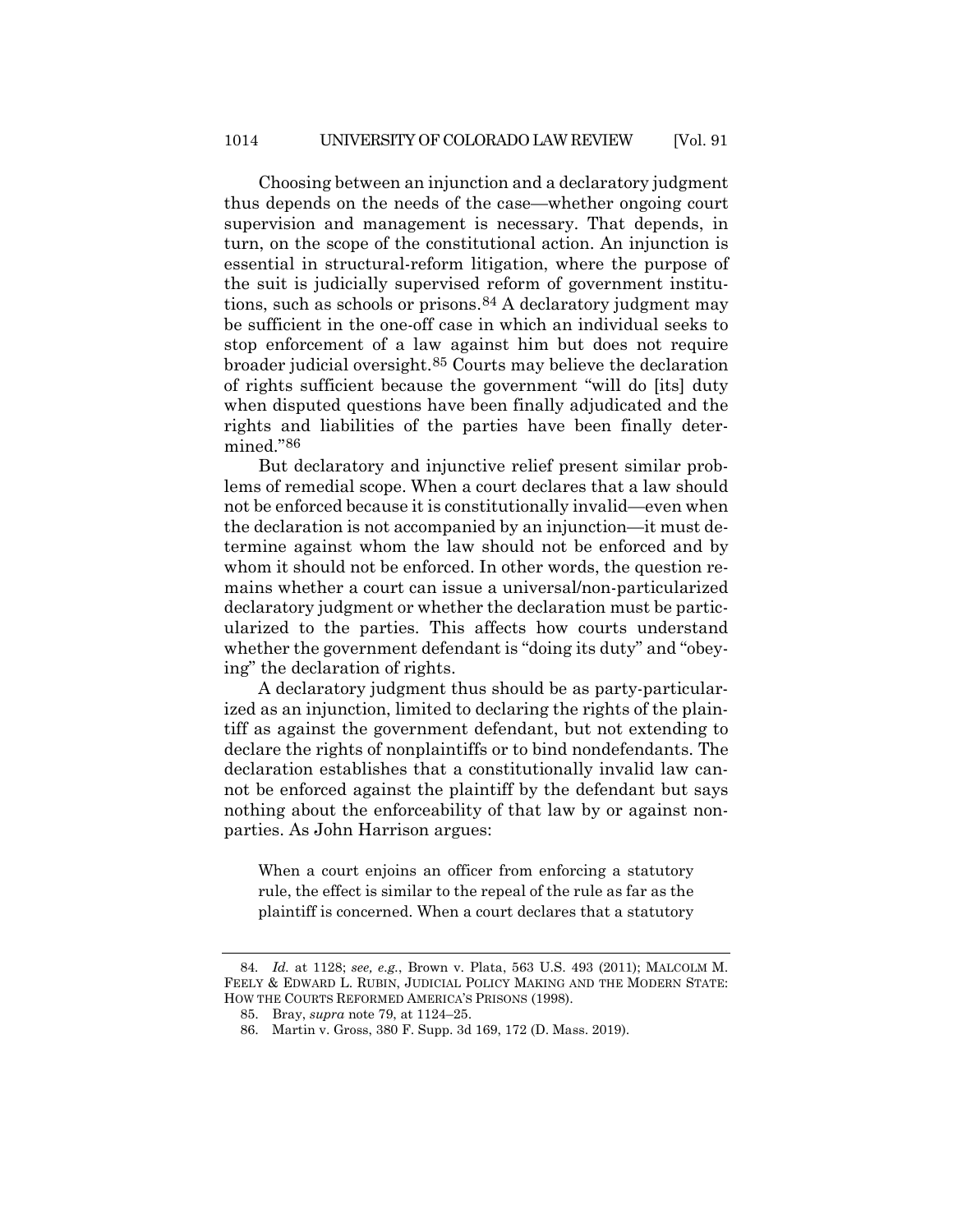rule is not applicable to a party because the rule is unconstitutional, the declaratory judgment again resembles a judicial act of invalidation with respect to the parties involved.[87](#page-16-0)

This understanding is consistent with the text of the Declaratory Judgment Act. Section 2201(a) empowers the court to declare the rights or legal relations "of any interested party,["88](#page-16-1) meaning the determination of rights is specific to the parties, but it cannot speak to the law or its enforceability in the abstract.[89](#page-16-2) Kevin Walsh's argument about the nature of constitutional actions holds for declaratory relief as it does for injunctions—it is an *in personam* claim to stop government officials from enforcing the law against the plaintiff, not an *in rem* claim to stop the law itself.[90](#page-16-3) The requirement of particularity is not unique to injunctions because any remedy resolves a discrete dispute between discrete parties to a discrete action and not beyond.[91](#page-16-4)

<span id="page-16-7"></span>"Further necessary or proper relief," namely an injunction against the adverse party, can follow if the declaration proves insufficient to protect the rights declared against enforcement of the challenged law.[92](#page-16-5) But only the plaintiff can seek that further relief to protect her declared rights. For example, X having obtained a declaratory judgment, it would be incoherent to allow Y to use X's declaratory judgment to obtain an injunction protecting Y; if X must pursue the less-coercive remedy against enforcement in a separate step, so must Y. It also would be incoherent to allow X to convert her declaratory judgment into an injunction if the government obeys the judgment as to X but attempts to enforce the challenged law against Y; nonenforcement as to X has given X what she wants, so an injunction prohibiting enforcement of the law as to Y is not "necessary" to protect  $X$ 's rights. If X cannot protect Y's constitutional rights by bringing a lawsuit to enforce those rights,[93](#page-16-6) X cannot protect Y's constitu-

<sup>87.</sup> Harrison, *supra* note [32,](#page-4-9) at 87–88.

<sup>88.</sup> 28 U.S.C. § 2201(a) (2018).

<sup>89.</sup> Harrison, *supra* note [32,](#page-4-9) at 82–83, 82 n.130.

<span id="page-16-3"></span><span id="page-16-2"></span><span id="page-16-1"></span><span id="page-16-0"></span><sup>90.</sup> Kevin C. Walsh, *Judicial Departmentalism: An Introduction*, 58 WM. & MARY L. REV. 1713, 1725 (2017).

<span id="page-16-6"></span><span id="page-16-5"></span><span id="page-16-4"></span><sup>91.</sup> Bray, *supra* note [7,](#page-1-0) at 469; Cass, *supra* note [7,](#page-1-0) at 7; Morley, *Nationwide*, *supra* note [7,](#page-1-0) at 616; Morley, *Disaggregating*, *supra* note [7,](#page-1-0) at 7–8; Wasserman, "*Nationwide*", *supra* not[e 7,](#page-1-0) at 353; Wasserman, *Departmentalism*, *supra* not[e 7,](#page-1-0) at 1094–96.

<sup>92.</sup> 28 U.S.C. § 2202; Samuels v. Mackell, 401 U.S. 66, 72 (1971).

<sup>93.</sup> City of L.A. v. Lyons, 461 U.S. 95, 105 (1983).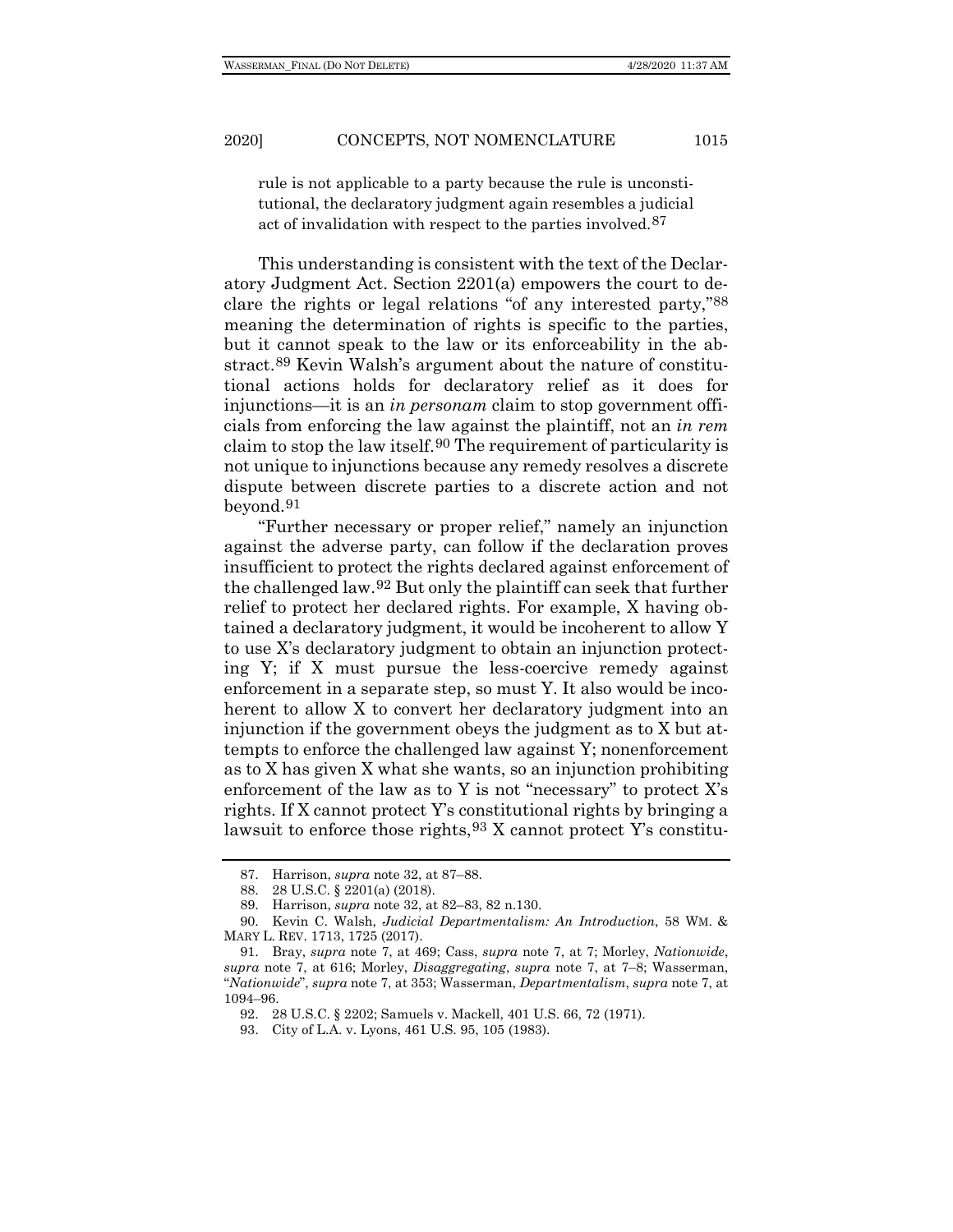tional rights by converting her declaratory judgment into a nonparticularized injunction protecting Y.

In endorsing particularity of federal remedies in *Doran*, the Supreme Court treated declaratory and injunctive relief as having the same scope and purpose—either remedy halts enforcement of the challenged law against the federal plaintiffs, while either remedy leaves the government free to enforce that law against others who violate it.[94](#page-17-0) Moreover, the milder, lessintrusive, weaker declaratory-judgment medicine should not have broader nonparty effects than the stronger, more coercive injunctive medicine. If the injunction only prohibits government officials from enforcing the challenged law against the parties, the less-coercive declaratory judgment should only declare that government officials cannot enforce the challenged law against the parties.

In *Martin v. Gross*, in two consolidated individual actions, the district court declared invalid a Massachusetts law prohibiting secret recording of government officials but declined to enjoin enforcement.[95](#page-17-1) According to the court, the declaratory judgment meant government officials could not enforce the law against the plaintiffs. Enforcement would constitute failure to "do their duty" and would provide a basis for the court to convert the declaratory judgment into an injunction, the earlier remedy having failed to persuade the government to change its conduct.[96](#page-17-2)

But the declaratory judgment did not speak, and should not have spoken, to the validity of Massachusetts officials enforcing the law against nonparties. Such enforcement would not have constituted failure of officials to comply with the judgment or with their official duties. Had Massachusetts officials continued to enforce the law against persons who were not party to *Martin*, those nonparties would have to join or initiate their own actions and obtain their own judgments—declaratory, injunctive, or both—protecting them against enforcement of the law.

### III. JUDGMENTS AND OPINIONS, PRECLUSION AND PRECEDENT

<span id="page-17-0"></span>A court issues two papers when it decides a case: a judgment and an opinion. Failure to distinguish these papers, their mean-

<sup>94.</sup> Doran v. Salem Inn, Inc., 422 U.S. 922, 931 (1975).

<span id="page-17-2"></span><span id="page-17-1"></span><sup>95.</sup> Martin v. Gross, 380 F. Supp. 3d 169, 172–73, (D. Mass. 2019).

<sup>96</sup>*. Id.*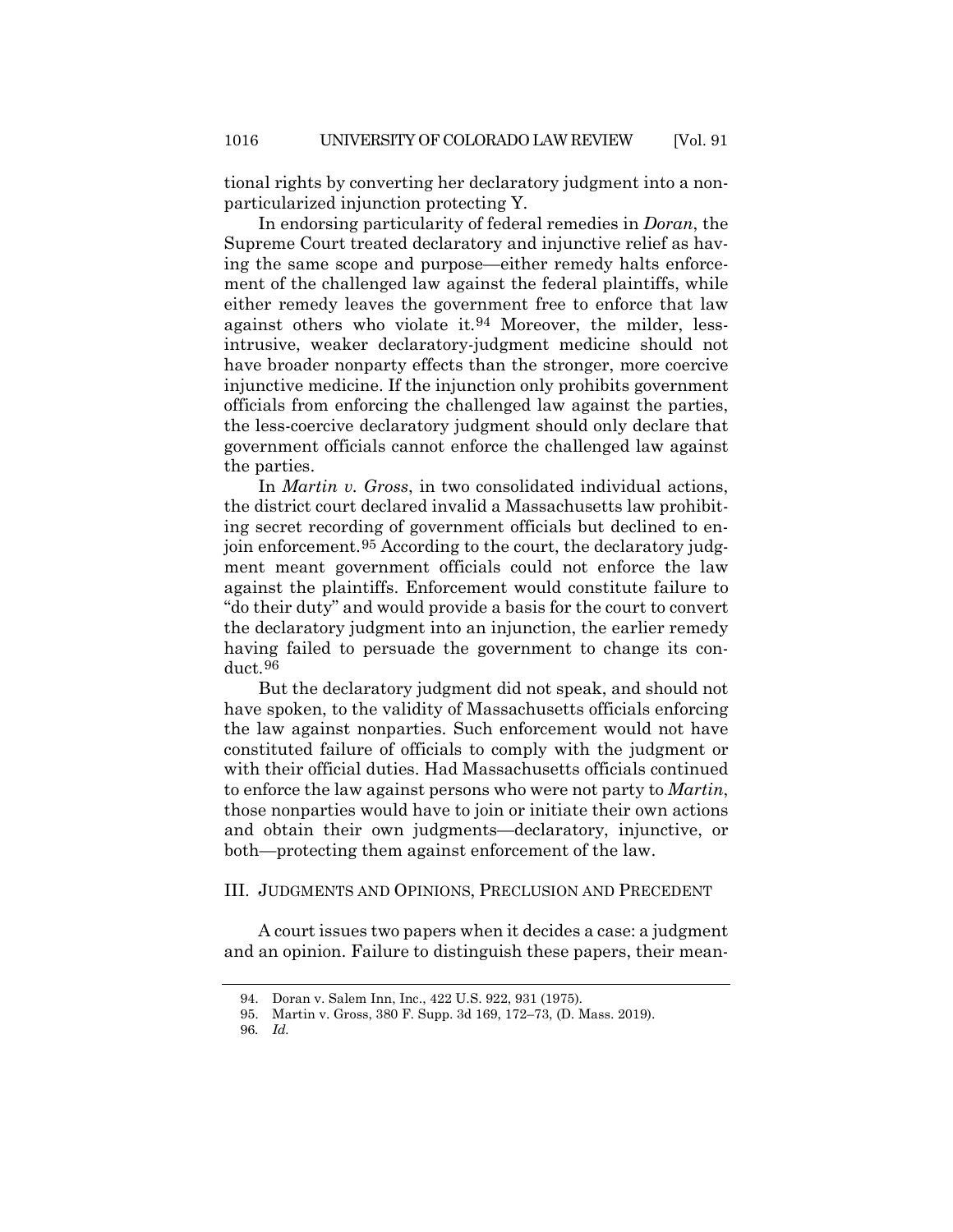ing, and their effects explains some of the confusion over the scope of remedies.

# <span id="page-18-0"></span>*A. Judgments*

The binding judgment resolves constitutional litigation involving one plaintiff, one defendant, one law, and one constitutional right.[97](#page-18-1) Will Baude argues that the root of the judicial power under Article III is the authority to "issue binding judgments and to settle legal disputes within the court's jurisdiction. But judgments settle only those legal disputes, not others.["98](#page-18-2)

A judgment must be obeyed by the parties and enforced by the executive, even if erroneous.[99](#page-18-3) A party cannot avoid its obligation to obey a judgment and cannot avoid contempt on the grounds that the judgment is wrong. Under the "collateral bar rule," a party cannot disobey an injunction and challenge the contempt finding on the ground that the underlying injunction is erroneous or invalid.[100](#page-18-4) An erroneous judgment can be challenged and corrected only through established judicial processes, such as appellate review of the judgment, subject to the procedural rules and limits that Congress and the courts put in place.[101](#page-18-5) But the enjoined party must obey that judgment while appellate review proceeds unless the injunction is stayed pending review.[102](#page-18-6) The completion of appellate review produces an Article III final judgment, which cannot be questioned or undone by the other branches[103](#page-18-7) and is subject to limited judicial reconsideration.[104](#page-18-8) A court may enforce that final judgment on its own

<span id="page-18-9"></span><span id="page-18-1"></span><sup>97.</sup> Baude, *supra* not[e 66,](#page-12-7) at 1811; Gary Lawson & Christopher D. Moore, *The Executive Power of Constitutional Interpretation*, 81 IOWA L. REV. 1267, 1327 (1996); Thomas W. Merrill, *Judicial Opinions as Binding Law and as Explanations for Judgments*, 15 CARDOZO L. REV. 43, 44–45 (1993); Pushaw, *supra* note [66,](#page-12-7) at 860; *see also* FED. R. CIV. P. 58.

<sup>98.</sup> Baude, *supra* note [66,](#page-12-7) at 1811.

<span id="page-18-3"></span><span id="page-18-2"></span><sup>99</sup>*. Id.* at 1826; Harrison, *supra* note [32,](#page-4-9) at 87; Pushaw, *supra* not[e 66,](#page-12-7) at 860; Wasserman, *Departmentalism*, *supra* note [7,](#page-1-0) at 1105, 1110–11; *but see* Lawson & Moore, *supra* not[e 97,](#page-18-0) at 1325.

<sup>100.</sup> Walker v. City of Birmingham, 388 U.S. 307, 314–16 (1967).

<sup>101</sup>*. Id.* at 314.

<span id="page-18-6"></span><span id="page-18-5"></span><span id="page-18-4"></span><sup>102.</sup> Nken v. Holder, 556 U.S. 418, 434 (2009); Josh Blackman & Howard M. Wasserman, *The Process of Marriage Equality*, 43 HASTINGS CONST. L.Q. 243, 283 (2017).

<span id="page-18-7"></span><sup>103.</sup> Plaut v. Spendthrift Farm, Inc., 514 U.S. 211, 218–19 (1995); Lawson & Moore, *supra* not[e 97,](#page-18-0) at 1319.

<span id="page-18-8"></span><sup>104</sup>*. See* FED. R. CIV. P. 60(b); Rufo v. Inmates of Suffolk Cty. Jail, 502 U.S. 367, 379–80 (1992).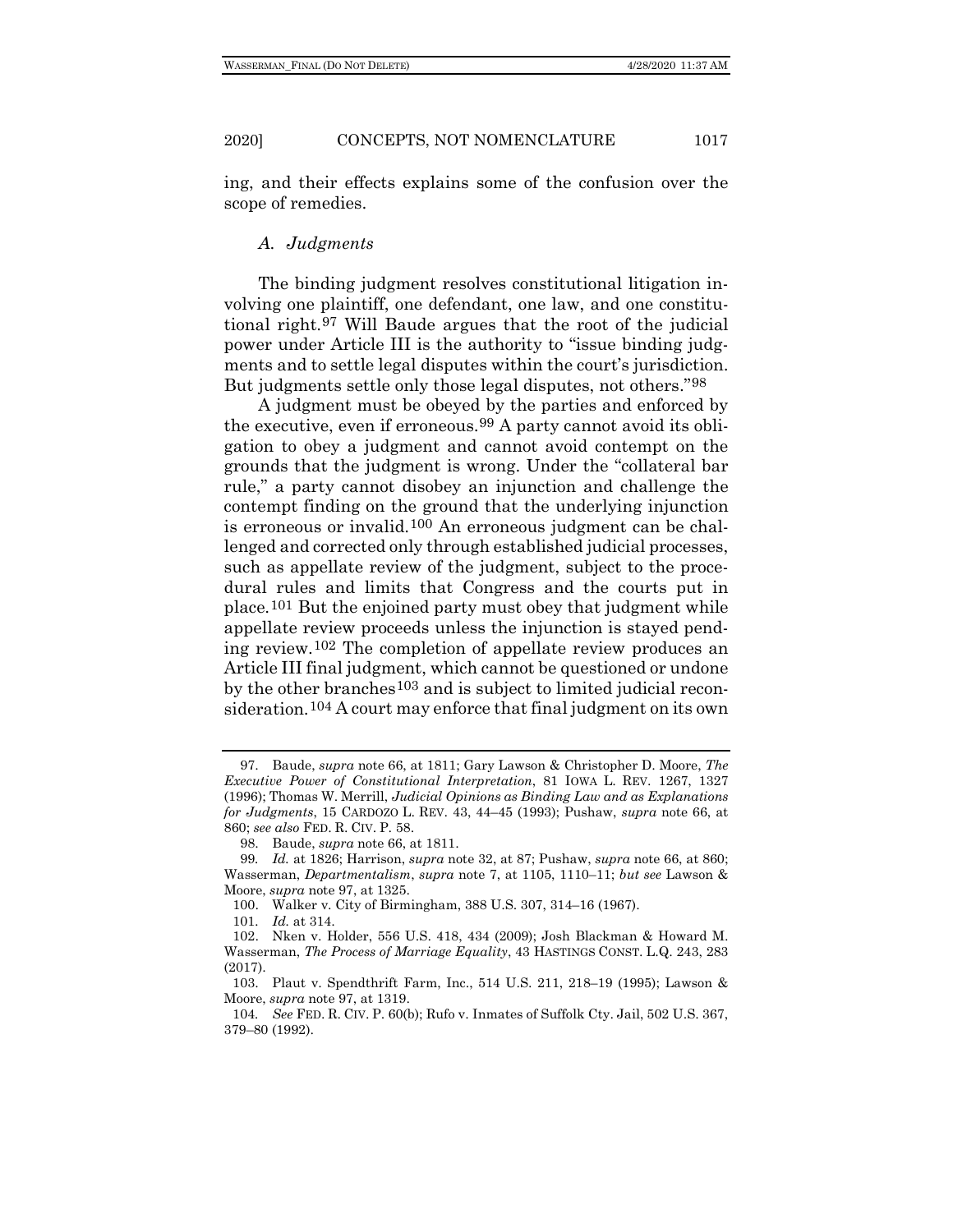or on request of a party, including by holding noncompliant parties in contempt of court and ordering them jailed.[105](#page-19-0)

But any judgment is particularized to the litigation at issue and, therefore, to the parties to that litigation.[106](#page-19-1) Only parties are bound to abide by the judgment, and the court's enforcement powers—such as contempt—are limited to the parties.

This is obvious with the judgment in an enforcement action. Imagine the government initiates a proceeding to enforce a law against X, X defends on the grounds that the law is inconsistent with the Constitution, and the court agrees with X that the law is constitutionally invalid and cannot be enforced as the rule of decision in the case. The court dismisses the enforcement action and enters judgment in favor of X and against the government. But this judgment goes no further, speaking to no person other than X. And no one believes or argues otherwise.

It should follow that a judgment in a pre-enforcement *Ex parte Young* action for declaratory or injunctive relief to halt future enforcement of the challenged law should be as particularized as the action enforcing that law. That judgment should protect the plaintiff against enforcement but should not protect nonparties against separate enforcement. Bray argues that a "federal court should give an injunction that protects the plaintiff vis-à-vis the defendant, wherever the plaintiff and the defendant may both happen to be. The injunction should not constrain the defendant's conduct vis-à-vis nonparties.["107](#page-19-2) Laycock offers a similar framing—the "court in an individual action should not globally prohibit a government agency from enforcing an invalid regulation; the court should order only that the invalid regulation not be enforced against the individual plaintiff."[108](#page-19-3)

A pre-enforcement action anticipates government enforcement, and the pre-enforcement remedy prevents that anticipated enforcement. The rights-holder's offensive effort to stop enforcement before it begins is symmetrical to her defensive effort to defeat enforcement once undertaken. The rights-holder's goal in both is to halt enforcement of the challenged law against

<span id="page-19-2"></span><span id="page-19-1"></span><span id="page-19-0"></span><sup>105.</sup> FED. R. CIV. P. 70; 28 U.S.C. §§ 401–402 (2018); *see* Juidice v. Vail, 430 U.S. 327, 335–36 (1977); Miller v. Caudill, 936 F.3d 442, 446 (6th Cir. 2019); Reynolds v. Roberts, 207 F.3d 1288, 1297 (11th Cir. 2000).

<sup>106.</sup> Baude, *supra* note [66,](#page-12-7) at 1826; Pushaw, *supra* not[e 66,](#page-12-7) at 860.

<sup>107.</sup> Bray, *supra* note [7,](#page-1-0) at 469.

<span id="page-19-3"></span><sup>108</sup>*. Id.* at 469 n.10.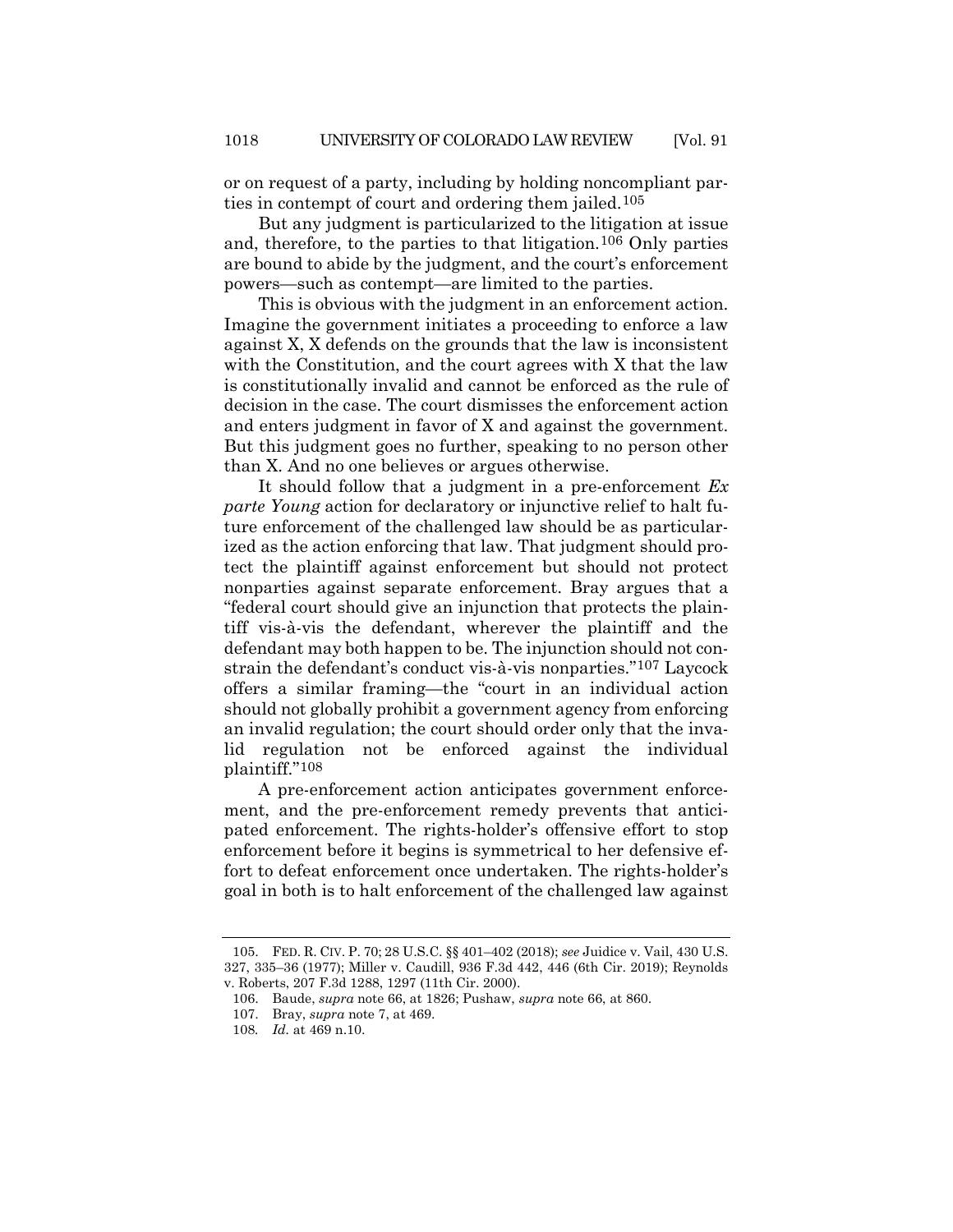<span id="page-20-7"></span>

her. If the judgment in the enforcement action would be limited to the rights-holder, the judgment in the pre-enforcement action should go no further.

The effect of either judgment is controlled by the law of judgments and the law of preclusion.[109](#page-20-0) The final judgment resolves the dispute between parties and is enforceable to ensure that those parties comply. Preclusion then limits the right to relitigate, in a new action, the legal and factual issues considered and resolved by that judgment.[110](#page-20-1) Like the judgment, preclusion is limited to the parties to the first action and judgment or to those with a close or privity connection with them; preclusion does not affect those unconnected to the original litigation and the judgment resolving that litigation.<sup>111</sup>

Courts have relaxed this rule somewhat by allowing nonmutual preclusion—a nonparty to Court I avails herself of the preclusive effect of the judgment against a party to Court I, who is denied another bite at the apple in Court II.[112](#page-20-3) But under *United States v. Mendoza*,<sup>[113](#page-20-4)</sup> nonparties cannot use preclusion against the federal government or federal officials,  $^{114}$  $^{114}$  $^{114}$  a principle that some courts have extended to state governments and officials.[115](#page-20-6) That is, a nonparty to the judgment in Court I cannot use nonmutual preclusion against the federal or state governments (or officials) to resolve new litigation before Court II. If Court II is considering actual or threatened enforcement against Y, Y cannot argue that the constitutional question has been resolved against the government by Court I's judgment as to X and that preclusion binds Court II to reach the same conclusion on the constitutional question.

This point has been the target of recent scholarly criticism. Zachary Clopton and Alan Trammell independently argue that

<span id="page-20-0"></span><sup>109.</sup> Richard H. Fallon, Jr., *Fact and Fiction About Facial Challenges*, 99 CALIF. L. REV. 915, 924 n.31 (2011) [hereinafter Fallon, *Fact*]; Richard H. Fallon, Jr., *As-Applied and Facial Challenges and Third-Party Standing*, 113 HARV. L. REV. 1321, 1339–40 (2000) [hereinafter Fallon, *As Applied*]; Harrison, *supra* note [32,](#page-4-9) at 88; Adam N. Steinman, *Case Law*, 97 B.U. L. REV. 1947, 1957 (2017).

<span id="page-20-1"></span><sup>110.</sup> Clopton, *supra* note [6,](#page-1-7) at 10–13; Trammell, *supra* note [6,](#page-1-7) at 92–95; *see* United States v. Mendoza, 464 U.S. 154, 158 (1984).

<span id="page-20-4"></span><span id="page-20-3"></span><span id="page-20-2"></span><sup>111</sup>*. Mendoza*, 464 U.S. at 159–60; Clopton, *supra* note [6,](#page-1-7) at 10–13; Harrison, *supra* note [32,](#page-4-9) at 88.

<sup>112.</sup> Clopton, *supra* not[e 6,](#page-1-7) at 12–13; Trammell, *supra* not[e 6,](#page-1-7) at 95.

<sup>113.</sup> 464 U.S. 154 (1984).

<sup>114</sup>*. Id.* at 162.

<sup>115.</sup> Idaho Potato Comm'n v. G&T Terminal Packaging, Inc., 425 F.3d 708, 713–

<span id="page-20-6"></span><span id="page-20-5"></span><sup>14 (9</sup>th Cir. 2005); Morley, *Nationwide*, *supra* not[e 7,](#page-1-0) at 623–24.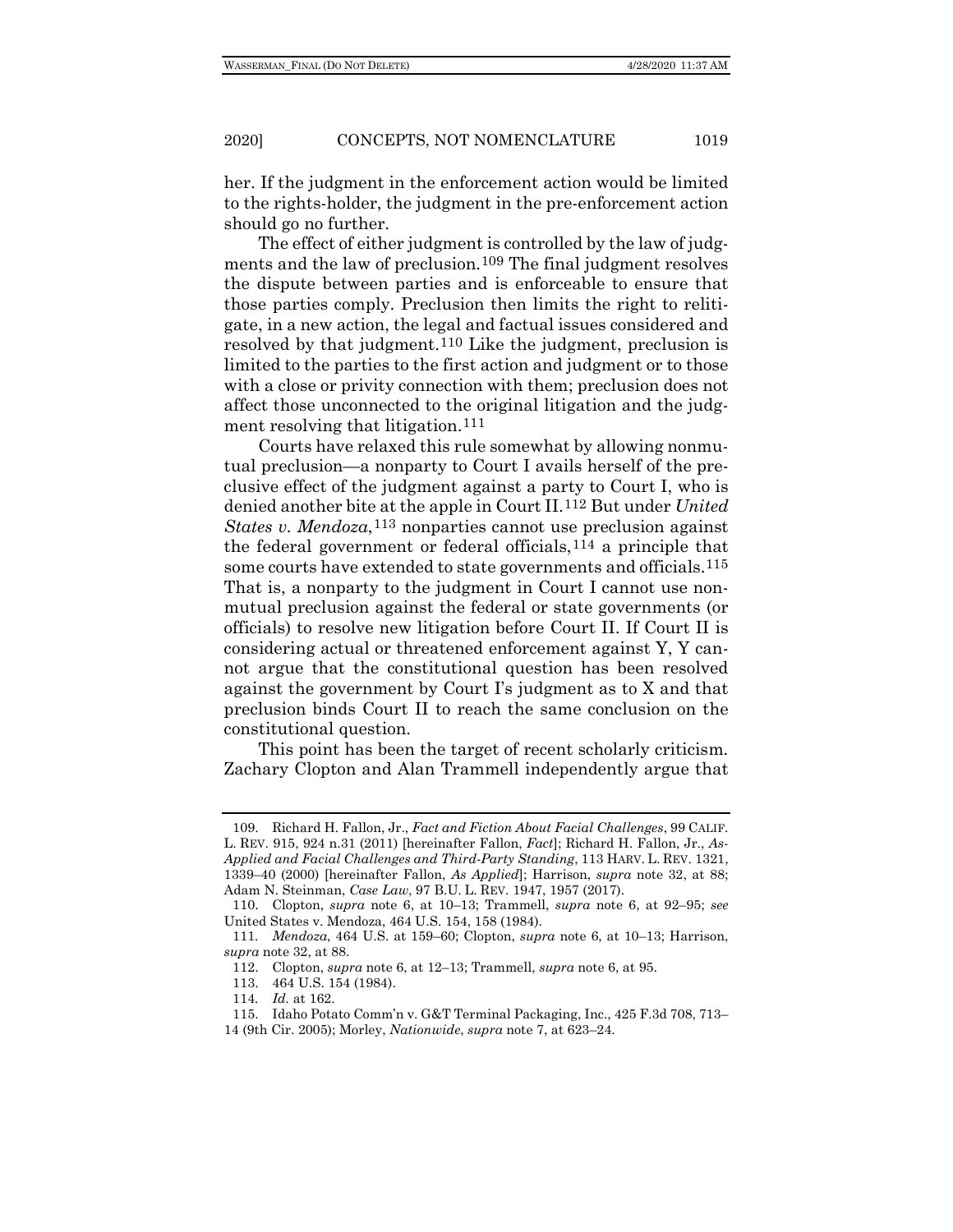*Mendoza* was wrongly decided and that Congress or courts should overrule or narrow it.[116](#page-21-0) This would allow nonparties in Court I to obtain the preclusive benefits of the constitutional ruling to bar or halt the government from future enforcement against them in Court II. Y could argue that Court I's judgment as to X resolved the question of the law's constitutional validity against the government after the government had a full and fair opportunity to litigate the constitutional issue. That judgment would bind Court II, requiring it to find the law constitutionally invalid and unenforceable in an action involving Y, without Y having to relitigate the constitutional issue and without the government having a second opportunity to litigate the constitutional issue on which it lost.

Clopton and Trammell both tie limiting or overruling *Mendoza* to the scope-of-injunction debate. Both authors argue that if, in a non-*Mendoza* world, a nonparty can benefit from Court I's judgment via nonmutual preclusion, then Court I should—in an appropriate case—be able to skip the middle step and directly protect nonparties via a universal/non-particularized injunction.[117](#page-21-1) Nonmutual preclusion and non-particularized injunctions give nonparties the benefits of Court I's injunction; the latter protects nonparties more directly and without the need for additional litigation in Court II.

The problem with this argument is that the scope of a judgment and the scope of preclusion need not be coextensive. Expanding the preclusive effect of a judgment does not require expanding the permissible scope of that judgment. The symmetry between a judgment in an enforcement action and a judgment in the corresponding pre-enforcement action demonstrates why.

Suppose *Mendoza* were overruled. The government initiates an enforcement action against X, who defends on the grounds that the law at issue is constitutionally invalid; Court I agrees and dismisses the action against X. Without *Mendoza* and with nonmutual preclusion available against the government, Y could assert preclusion based on that judgment in a subsequent enforcement action. Y could argue that Court II is bound by the judgment of Court I on the constitutional issue, without Y having to litigate the issue and without the government having an opportunity to relitigate the issue on which it lost. But the judg-

<sup>116.</sup> Clopton, *supra* not[e 6,](#page-1-7) at 37; Trammell, *supra* not[e 6,](#page-1-7) at 99–102.

<span id="page-21-1"></span><span id="page-21-0"></span><sup>117.</sup> Clopton, *supra* note [6,](#page-1-7) at 6, 19, 36–38; Trammell, *supra* not[e 6,](#page-1-7) at 102, 120– 22.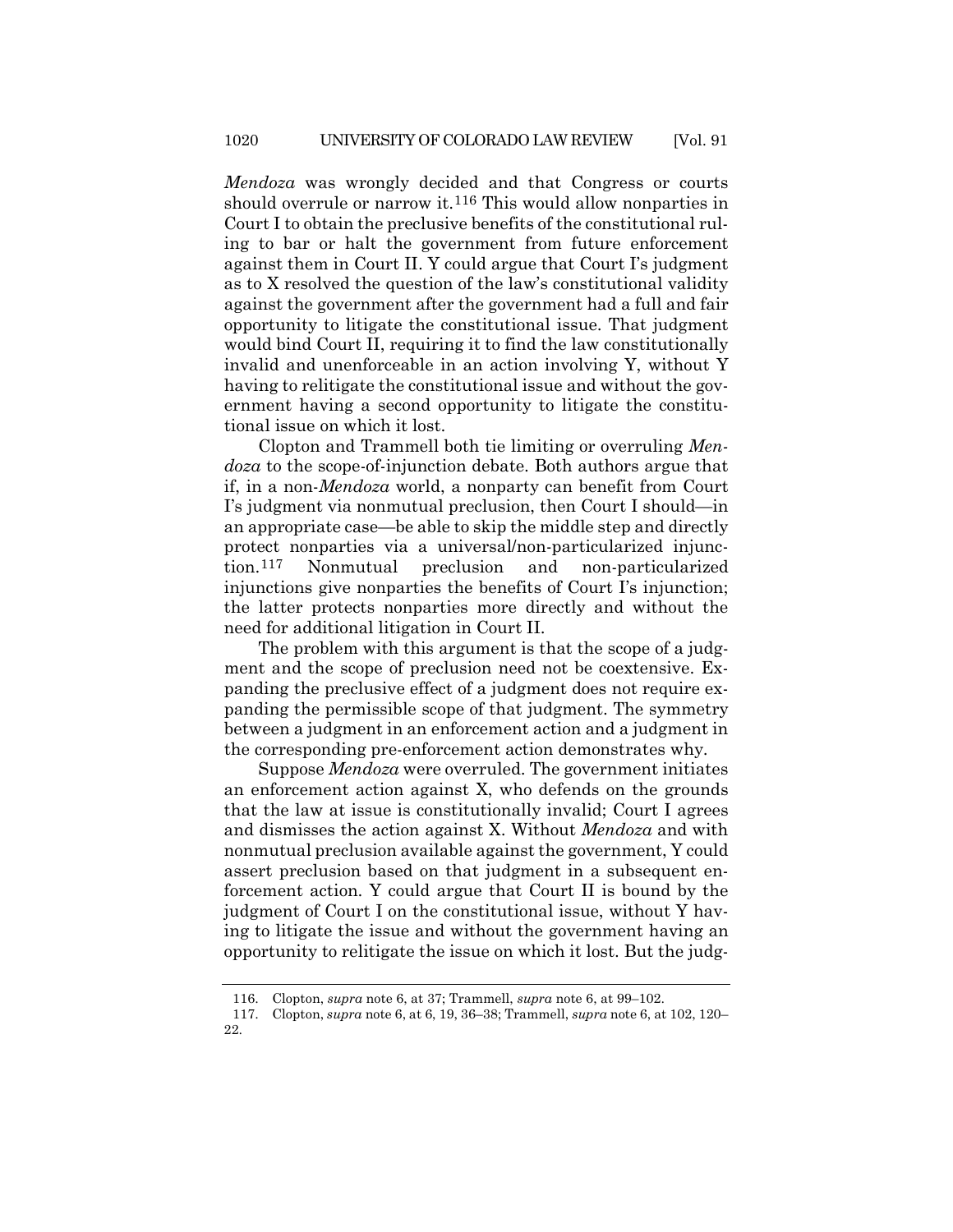ment of Court I would not protect anyone other than X, regardless of how anyone might wield its preclusive effect in subsequent litigation. The government would violate that judgment, and be subject to contempt, only by attempting to enforce against X, not against any nonparty.

The same should hold if the judgment from Court I came in a pre-enforcement *Ex parte Young* action by X. Broadening the preclusive effect of that judgment need not broaden the judgment and injunction itself. Regardless of the posture of the litigation that produced Court I's judgment, the preclusive effect of that judgment matters for subsequent litigation, in which Court II decides what preclusive effect to accord Court I's prior judgment.[118](#page-22-0)

# *B. Opinions*

The opinion, the second paper the court issues, is a reasoned explanation justifying the judgment. Opinions are "essays written by judges explaining why they rendered the judgment they did. The primary significance of these essays for nonjudicial actors is the guidance they provide in predicting future judicial behavior."<sup>119</sup> Opinions "explain the grounds for judgments, helping other people to plan and order their affairs."<sup>[120](#page-22-2)</sup> This giving of reasons for an outcome represents a hallmark of judicial decision-making.[121](#page-22-3)

Court I's opinion—explaining why a law is constitutionally valid or invalid and justifying the judgment—serves as precedent for Court II in considering the constitutional validity of that law or a similar law in a separate action involving a different rights-holder. Precedential force varies by court.[122](#page-22-4) A district court opinion as to the validity of a law has persuasive force for the next court, including for judges within that district, but no

<sup>118.</sup> Smith v. Bayer Corp., 564 U.S. 299, 307 (2011).

<span id="page-22-1"></span><span id="page-22-0"></span><sup>119.</sup> Merrill, *supra* note [97,](#page-18-0) at 62. Oliver Wendell Holmes famously defined all law as "the prediction of the incidence of the public force through the instrumentality of the courts." Oliver Wendell Holmes, *The Path of the Law*, 10 HARV. L. REV. 457, 457 (1897).

<span id="page-22-2"></span><sup>120.</sup> Baude, *supra* note [66,](#page-12-7) at 1844; Lawson & Moore, *supra* note [97,](#page-18-0) at 1327; Merrill, *supra* note [97,](#page-18-0) at 44–45, 62.

<span id="page-22-3"></span><sup>121.</sup> Lon L. Fuller, *The Forms and Limits of Adjudication*, 92 HARV. L. REV. 353, 387–88 (1978).

<span id="page-22-4"></span><sup>122.</sup> Randy J. Kozel, *The Scope of Precedent*, 113 MICH. L. REV. 179, 185–86 (2014).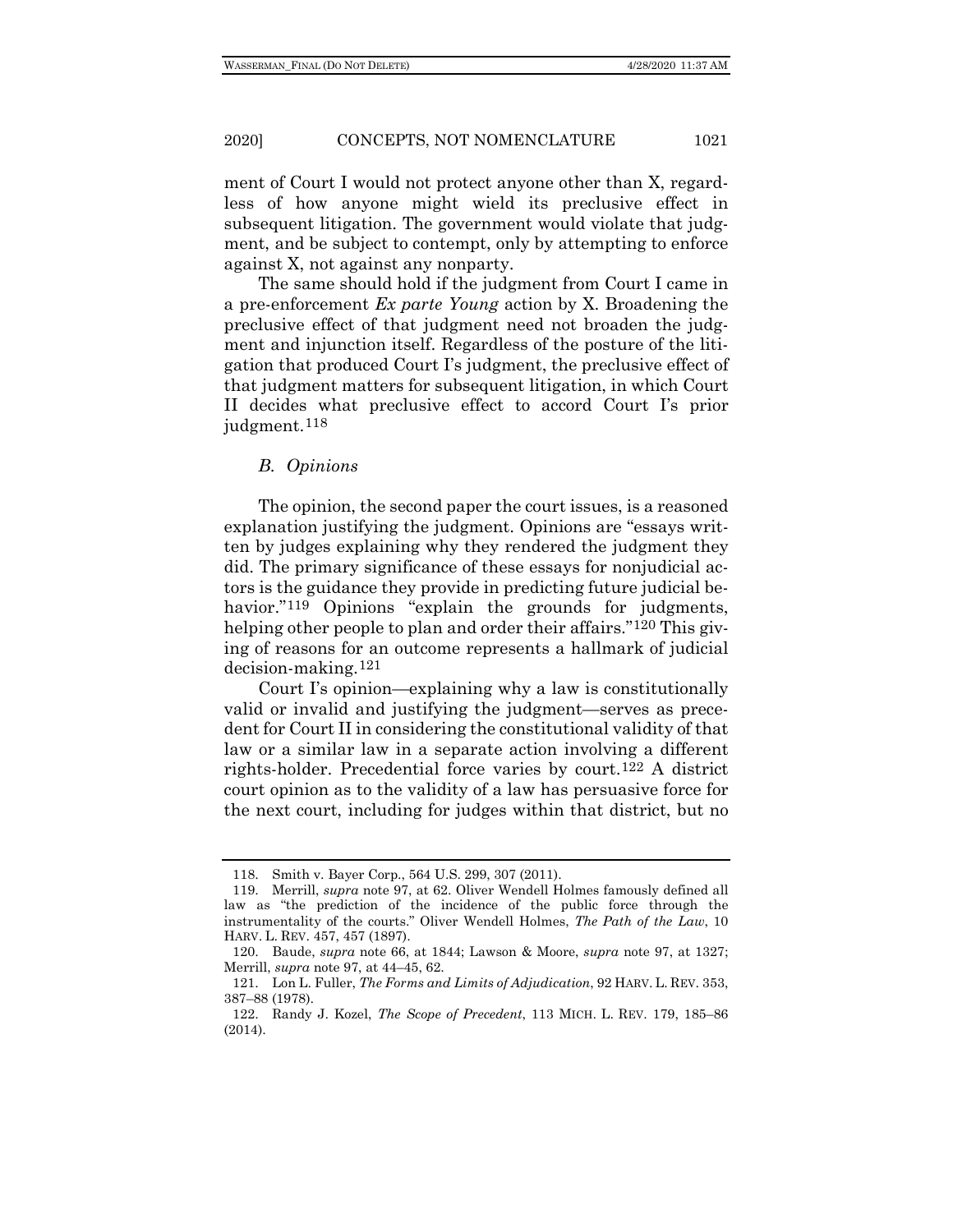binding force.[123](#page-23-1) A regional court of appeals' opinion has binding force on other panels of that circuit (and can be reversed only by that circuit sitting *en banc*) and on district courts within its circuit, but persuasive force on courts of appeals and trial courts elsewhere. A Supreme Court decision has binding force on all courts in all circuits and districts and in all state courts.[124](#page-23-2)

There are debates and confusion about when a judicial decision establishes precedent, what that precedent is, and how courts can tell.[125](#page-23-3) While important questions, they are beyond the current point that precedent governs a judicial decision's prospective nonparty effects—on government officials and rights-holders forming their primary conduct in the real world and on courts and parties to future litigation.[126](#page-23-4) The effect of binding precedent (whatever its scope) continues until a decision is overruled by the issuing court or a higher court.[127](#page-23-5) Persuasive precedent allows different courts to decide issues in their own ways, depending on how convincing they find prior opinions.

<span id="page-23-0"></span>The other significant feature of precedent is that it can change.[128](#page-23-6) While the opinion allows government officials and individuals to arrange their primary conduct going forward,[129](#page-23-7) all must account for the possibility of change in organizing their enforcement activities.[130](#page-23-8) This leaves everyone with freedom and with uncertainty. Laws that government officials believe unenforceable under current precedent remain on the books and may become enforceable with a change in precedent. Laws they be-

<span id="page-23-1"></span><sup>123.</sup> Camreta v. Greene, 563 U.S. 692, 709 n.7 (2011); ASARCO Inc. v. Kadish, 490 U.S. 605, 617 (1989); Fallon, *Fact*, *supra* note [109,](#page-20-7) at 924 n.31; Fallon, *As-Applied*, *supra* note [109,](#page-20-7) at 1340; *but see* Morley, *Disaggregating*, *supra* note [7,](#page-1-0) at 53 (proposing that district court opinions be given intradistrict or intracircuit stare decisis effect).

<span id="page-23-2"></span><sup>124.</sup> Cass, *supra* note [7,](#page-1-0) at 47–49; Fallon, *Fact*, *supra* note [109,](#page-20-7) at 923 n.31; Fallon, *As-Applied*, *supra* note [109,](#page-20-7) at 1339; Harrison, *supra* note [32,](#page-4-9) at 88; Steinman, *supra* note [109,](#page-20-7) at 1957.

<span id="page-23-3"></span><sup>125</sup>*. See generally* RANDY J. KOZEL, SETTLED VERSUS RIGHT: A THEORY OF PRECEDENT (2017); Steinman, *supra* note [109,](#page-20-7) at 1950; Richard M. Re, *Narrowing Supreme Court Precedent From Below*, 104 GEO. L.J. 921 (2016); Richard M. Re, *Narrowing Precedent in the Supreme Court*, 114 COLUM. L. REV. 1861 (2014); Frederick Schauer, *Precedent*, 39 STAN. L. REV. 571 (1987).

<span id="page-23-4"></span><sup>126.</sup> Baude, *supra* note [66,](#page-12-7) at 1844; Lawson & Moore, *supra* note [97,](#page-18-0) at 1327; Merrill, *supra* note [97,](#page-18-0) at 44–45, 62.

<span id="page-23-5"></span><sup>127.</sup> Jonathan F. Mitchell, *The Writ-of-Erasure Fallacy*, 104 VA. L. REV. 933, 946–47, 1017 (2018).

<sup>128.</sup> Walsh, *supra* note [90,](#page-16-7) at 1715.

<span id="page-23-8"></span><span id="page-23-7"></span><span id="page-23-6"></span><sup>129.</sup> Baude, *supra* note [66,](#page-12-7) at 1844; Lawson & Moore, *supra* note [97,](#page-18-0) at 1327; Merrill, *supra* note [97,](#page-18-0) at 44–45, 62.

<sup>130.</sup> Mitchell, *supra* not[e 127,](#page-23-0) at 1008.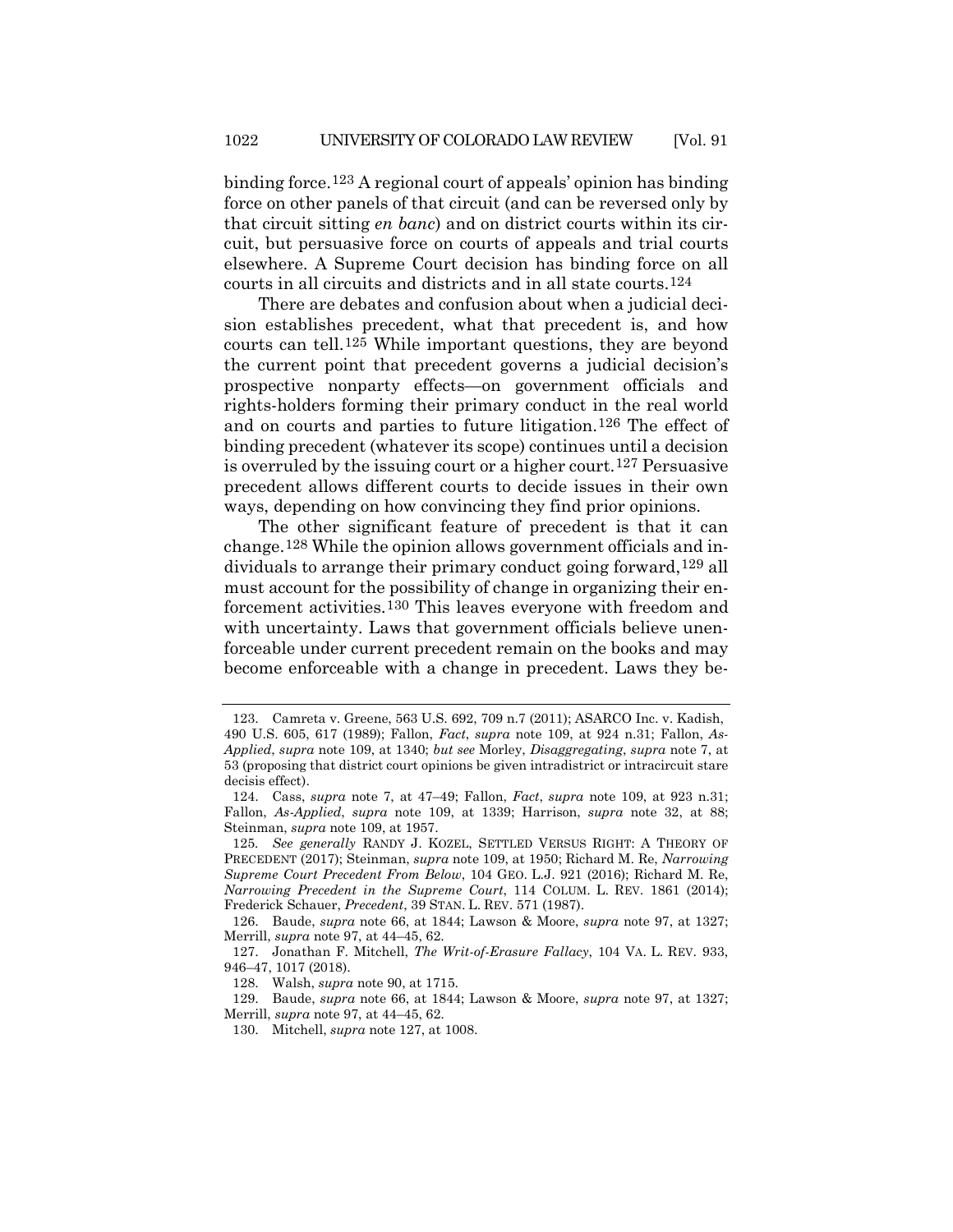lieve enforceable may cease to be so with a change in precedent.[131](#page-24-0) Conduct that individuals believe they may constitutionally engage in free from government restriction may lose its constitutional protection and become subject to restriction with a change in precedent[.132](#page-24-1) Conduct that individuals believe to be prohibited may gain constitutional protection and become permissible with a change in precedent.

# *C. Judgments, Opinions, and Non-Particularity*

Universal/non-particularized injunctions grant courts broader authority to establish the parameters of constitutional law for other persons, beyond resolving the case at hand.[133](#page-24-2) But the judgment need not perform that function, either directly via an injunction protecting the universe of targets or indirectly via nonmutual preclusion. Instead, the opinion performs that function. The opinion provides the decision's wider prospective nonparty authority through the law of precedent and stare decisis. The opinion protects other rights-holders by establishing the parameters of constitutional law and constitutional rights for future litigation.[134](#page-24-3)

Judgment and precedent operate differently within the judicial hierarchy. A district court opinion is not binding precedent, even on other judges within the district.[135](#page-24-4) But an unstayed district court judgment<sup>[136](#page-24-5)</sup> is and remains binding on the parties, carrying the same force and effect on those parties as an injunction that has been reviewed and affirmed by a higher court. While in effect, the district court injunction places enjoined government officials in the same position as though the injunction was affirmed on review or as though officials declined to seek review. That force remains unless and until the judgment is reversed by a higher court. Allowing universal/nonparticularized injunctions thus expands the power and force of

<sup>131</sup>*. Id.* at 987.

<sup>132</sup>*. Id.* at 948, 987–88.

<span id="page-24-2"></span><span id="page-24-1"></span><span id="page-24-0"></span><sup>133.</sup> Frost, *supra* note [6,](#page-1-7) at 1087–89, 1092–95; Malveaux, *supra* note [6,](#page-1-7) at 62– 63.

<span id="page-24-3"></span><sup>134.</sup> Baude, *supra* note [66,](#page-12-7) at 1844; Fallon, *Fact*, *supra* note [109,](#page-20-7) at 923 n.31; Fallon, *As Applied*, *supra* not[e 109,](#page-20-7) at 1339; Merill, *supra* not[e 97,](#page-18-0) at 44–45; Morley, *Disaggregating*, *supra* not[e 7,](#page-1-0) at 24–25, 39–40.

<sup>135</sup>*. See supra* notes 125–130.

<span id="page-24-5"></span><span id="page-24-4"></span><sup>136.</sup> Nken v. Holder, 556 U.S. 418, 434 (2009); Blackman & Wasserman, *supra* not[e 102,](#page-18-9) at 283.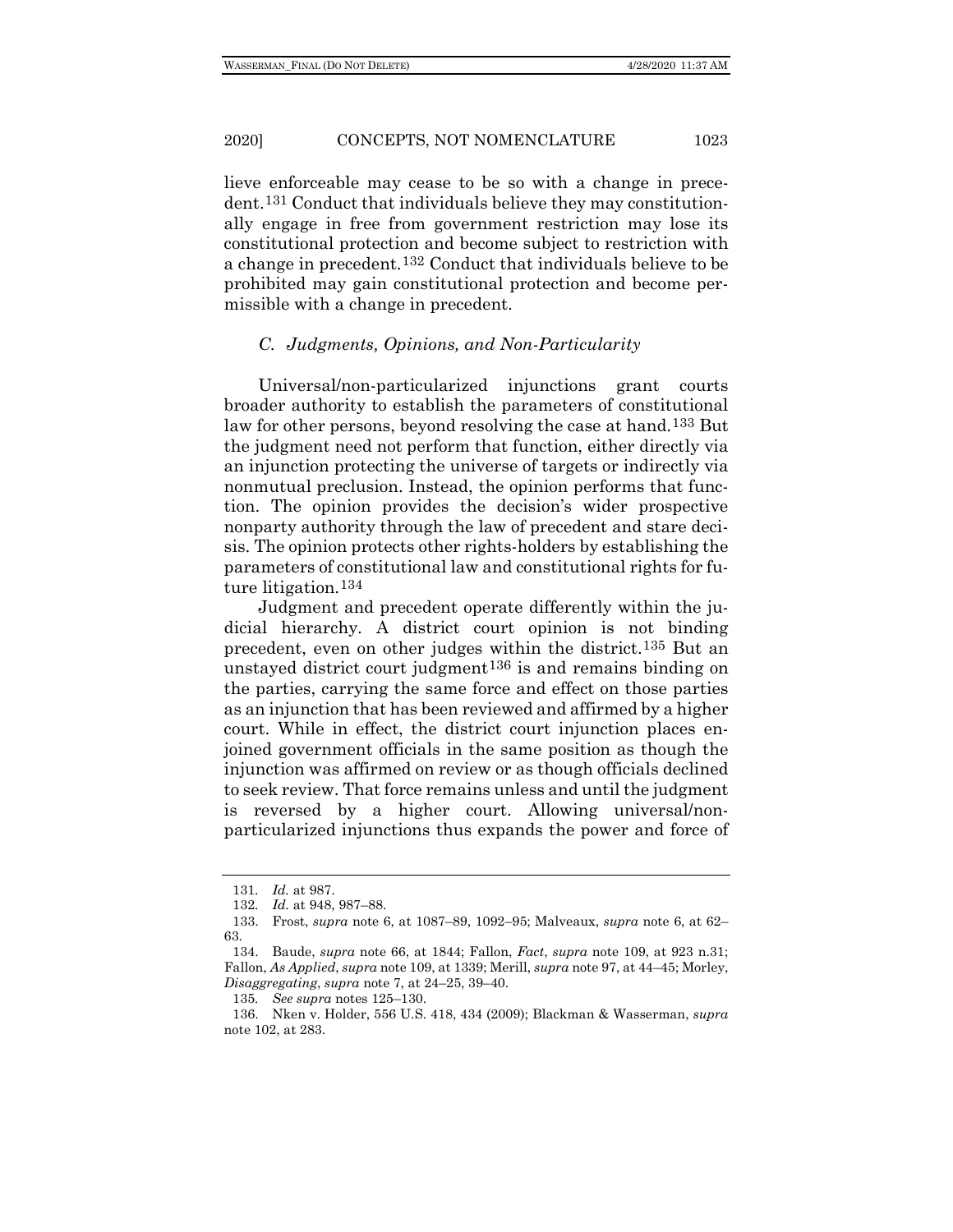one district judge, giving her judgment force that her opinion lacks as precedent.

Similarly, Supreme Court affirmance of the district court's judgment does not expand the injunction. If the district court entered a non-universal/particularized injunction, the Supreme Court affirms a non-universal/particularized injunction; the injunction does not gain broader scope or force to protect beyond the parties.

Supreme Court affirmance does mean all future enforcement efforts necessarily fail and all pre-enforcement actions to enjoin enforcement necessarily succeed, because all courts are bound by the Supreme Court's opinion pronouncing that the challenged law is constitutionally defective and not enforceable.[137](#page-25-0) But the affirmance resolves the question as a matter of the law of precedent—the binding precedential effect of the Supreme Court's opinion on any subsequent court deciding a legal issue arising from a new government threat or attempt to enforce the law against nonparties to the first case (who are not protected by the judgment). The affirmance is not a function of the law of judgments or of a non-particularized injunction prohibiting enforcement against those nonparties.

Preclusion and precedent empower the later court. Court II decides the scope and meaning of the precedent set by Court I's opinion and whether and how to apply it in resolving the new action. Similarly, the preclusive effect of Court I's judgment "is usually the bailiwick of the *second* court."[138](#page-25-1) Following a judgment from Court I, the parties in Court II raise the preclusive effect of that judgment before Court II; Court II decides whether preclusion applies and the scope of that preclusion.

The trend toward universal/non-particularized injunctions reflects judicial impatience with this adjudicative process. Universality/non-particularity seeks to empower Court I to control the adjudicative process at the expense of Court II. And it extends the judgment and the law of judgments to swallow the opinion and the law of precedent.

Court I, having declared the challenged law constitutionally invalid in Case I and having extended its judgment beyond the parties, strips Court II of the opportunity (or at least the

<span id="page-25-0"></span><sup>137.</sup> Blackman & Wasserman*, supra* not[e 102](#page-18-9)**,** at 252–53; Steinman, *supra* note [109,](#page-20-7) at 1957; Walsh, *supra* not[e 90,](#page-16-7) at 1715, 1727–28.

<span id="page-25-1"></span><sup>138.</sup> Smith v. Bayer Corp., 564 U.S. 299, 307 (2011) (emphasis in original); *see supra* notes 117–119 and accompanying text.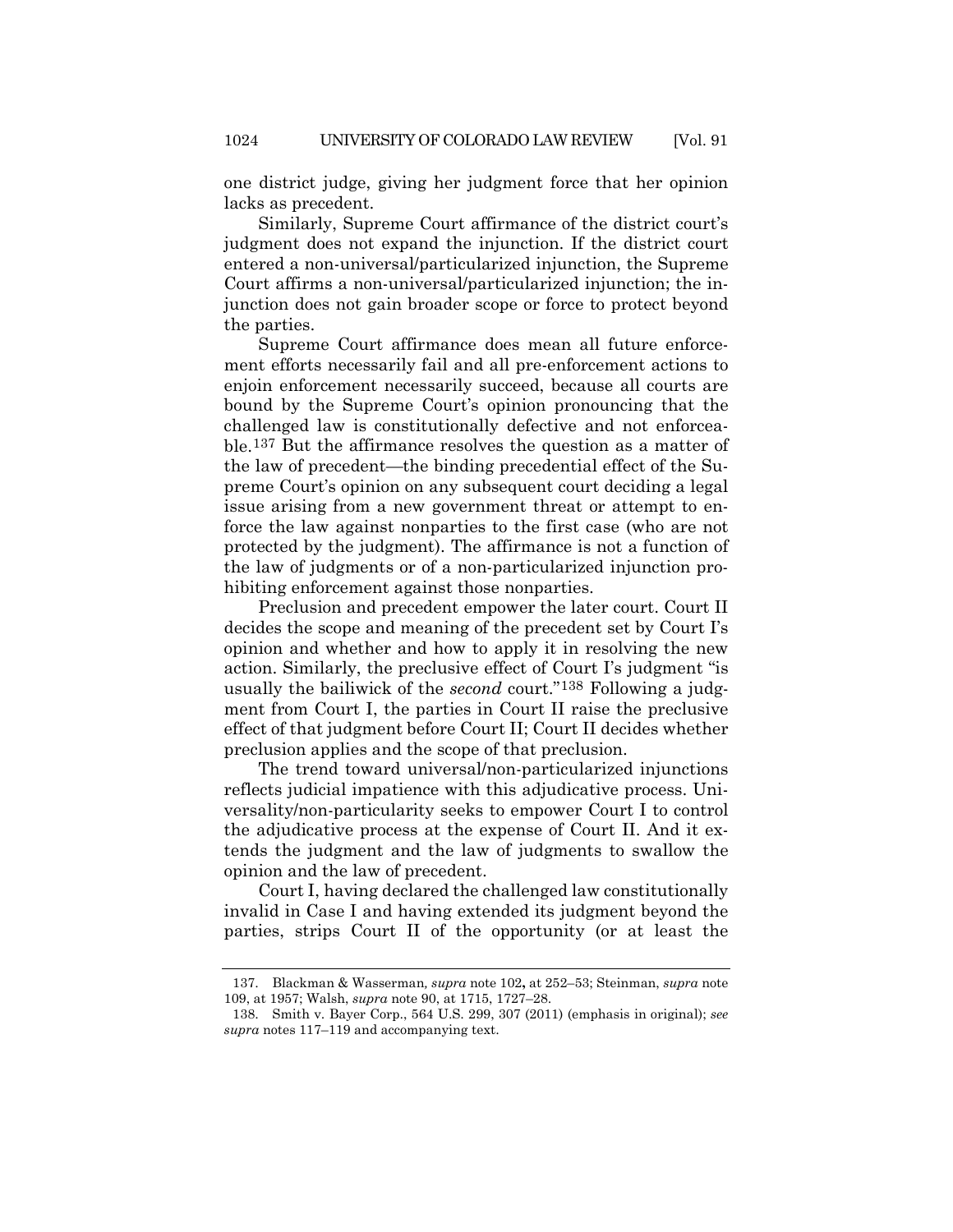need)[139](#page-26-0) to adjudicate the same issue involving different parties. By issuing a universal/non-particularized injunction, Court I can prevent Court II from deciding either the scope of Court I's judgment and injunction or the meaning of its opinion as precedent. Court I issues the lone controlling judgment and opinion on the law's constitutional validity and prohibits all enforcement of that law against anyone, subject only to reversal by its regional circuit or by the Supreme Court. By issuing the lone, universally binding judgment and opinion, Court I can guard both through its enforcement and contempt powers, cutting off any opportunity for disagreement by the parties or by another court.

Supporters of universal/non-particularized injunctions reject individual, atomized litigation of constitutional rights, fearing a flood of duplicative litigation in which each affected individual or entity must file its own action and obtain its own injunction.[140](#page-26-1) For example, in imposing a universal/non-particularized injunction in an action challenging regulations stripping federal funds from "sanctuary cities," the Northern District of Illinois emphasized that thirty-seven counties and cities had filed an amicus brief in that action.<sup>[141](#page-26-2)</sup> Because all had been heard in this case, judicial economy counseled against compelling each to file a separate lawsuit to have a separate court resolve legal issues already addressed[.142](#page-26-3)

But multiple or successive litigation is not duplicative litigation. Rather, multiple or successive litigation is necessary to create precedent—persuasive and binding—that subsequent courts can use to guide resolution of subsequent cases. Multiple precedents from multiple litigation in multiple courts allow "percolation of legal questions" through different district courts and courts of appeals, allowing each court to reach its own conclusion, pending final resolution by the Supreme Court.[143](#page-26-4) Allowing universal/non-particularized injunctions to preempt further litigation preempts the creation of new precedent.

<sup>139</sup>*. See infra* Part IV.

<span id="page-26-1"></span><span id="page-26-0"></span><sup>140.</sup> City of Chicago v. Sessions, 2017 WL 4572208, \*3 (N.D. Ill. Oct. 13, 2017); Frost, *supra* note [6,](#page-1-7) at 1101; Malveaux, *supra* note [6,](#page-1-7) at 61–62; Pedro, *supra* note [6,](#page-1-7) at 851–52, 865; Trammell, *supra* not[e 6,](#page-1-7) at 112.

<sup>141</sup>*. City of Chicago*, 2017 WL 4572208, at \*3.

<sup>142</sup>*. Id.*

<span id="page-26-4"></span><span id="page-26-3"></span><span id="page-26-2"></span><sup>143.</sup> Bray, *supra* note [79,](#page-14-0) at 420; Wasserman, *"Nationwide"*, *supra* note [7,](#page-1-0) at 383.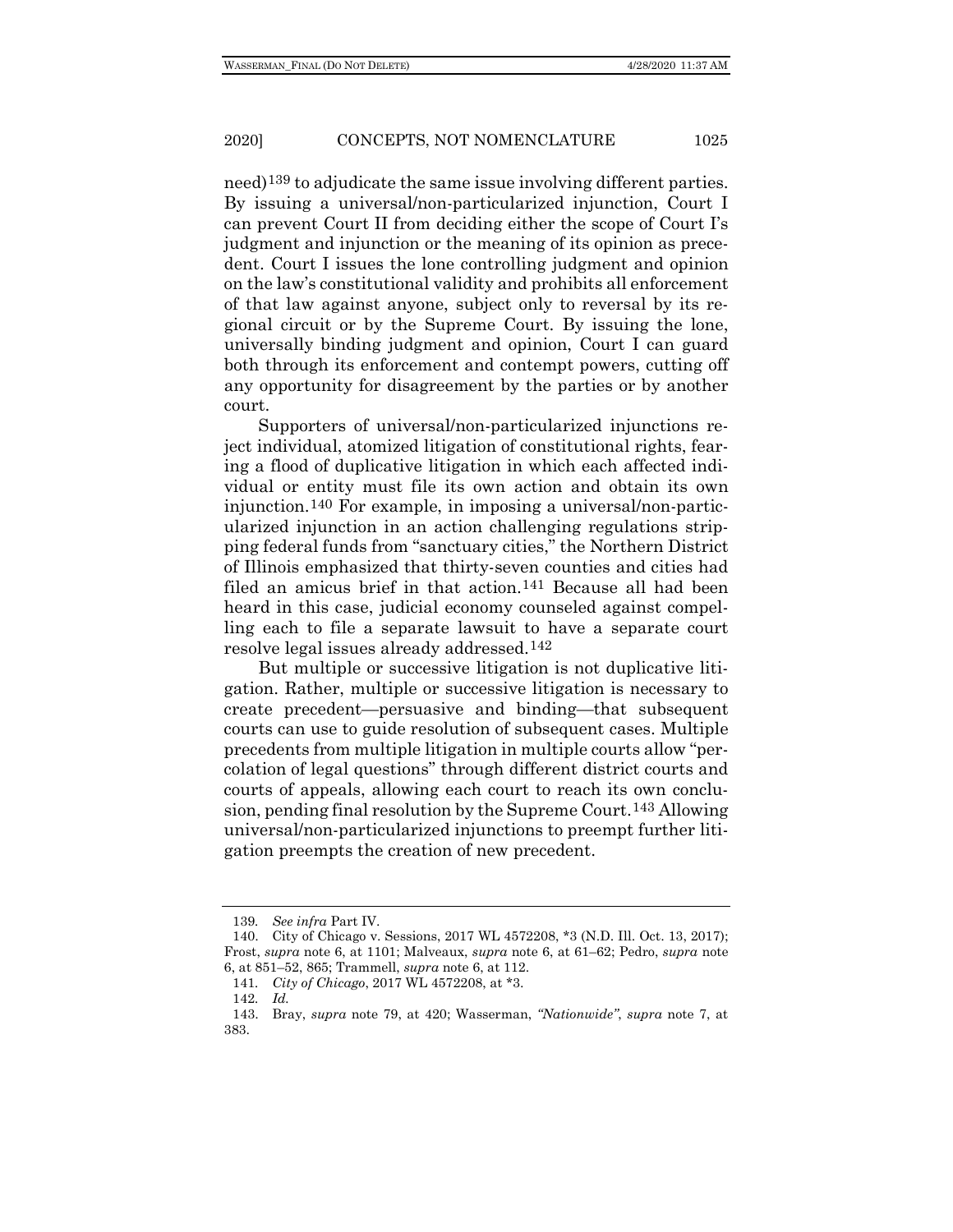Although not a constitutional case, *Nevada v. United States Department of Labor* offers a bizarre example of the problems created by this sort of judicial reach. Several states and business organizations sued in the Eastern District of Texas, challenging—under the Fair Labor Standards Act (FLSA)—the validity of Department of Labor (DOL) regulations raising the salary line at which employees become exempt from overtime requirements (that is, broadening the class of employees entitled to overtime pay). The district court issued a universal/non-particularized preliminary injunction prohibiting enforcement of the regula-tions,<sup>[144](#page-27-0)</sup> then granted summary judgment for the plaintiffs.<sup>145</sup>

A Chipotle employee named Carmen Alvarez, represented by counsel, filed a separate action in the District of New Jersey, alleging that the company had denied her overtime payments in violation of the DOL regulations.[146](#page-27-2) The Eastern District of Texas found Alvarez and her lawyers in contempt of its original injunction; because the injunction was universal/nonparticularized, their attempts to enforce a regulation that the court had determined was unenforceable violated a court order to which they were subject.[147](#page-27-3)

More than a year later, the Fifth Circuit reversed the contempt finding, rejecting the argument that Alvarez or her attorneys were in privity with DOL, given the absence of evidence of an express or implied legal relationship under which DOL could be said to represent Alvarez's interests.[148](#page-27-4) The court added, "[m]ore generally, Chipotle's theory that the DOL represents every worker's legal interests through its enforcement of the FLSA so as to bind every worker in the United States to an injunction where the DOL is the only bound party lacks authoritative support."[149](#page-27-5) Federal labor law gave individuals unique legal rights and the opportunity to enforce those rights in private litigation when violated by a particular actor, distinct from the power of the federal government to enforce federal labor law.[150](#page-27-6)

Had the district court's original injunction been properly particularized, precedent could have done the work here, rather than judgment and contempt. Alvarez's action against Chipotle

<span id="page-27-0"></span><sup>144.</sup> Nevada v. U.S. Dep't of Labor, 218 F. Supp. 3d 520 (E.D. Tex. 2016).

<sup>145.</sup> Nevada v. U.S. Dep't of Labor, 275 F. Supp. 3d 795 (E.D. Tex. 2017).

<span id="page-27-2"></span><span id="page-27-1"></span><sup>146.</sup> Nevada v. U.S. Dep't of Labor, 321 F. Supp. 3d 709, 720 (E.D. Tex. 2018).

<span id="page-27-3"></span><sup>147</sup>*. Id.* at 720, 726.

<span id="page-27-5"></span><span id="page-27-4"></span><sup>148.</sup> Texas v. U.S. Dep't of Labor, 929 F.3d 205, 208 (5th Cir. 2019).

<sup>149</sup>*. Id.* at 213.

<span id="page-27-6"></span><sup>150</sup>*. Id.*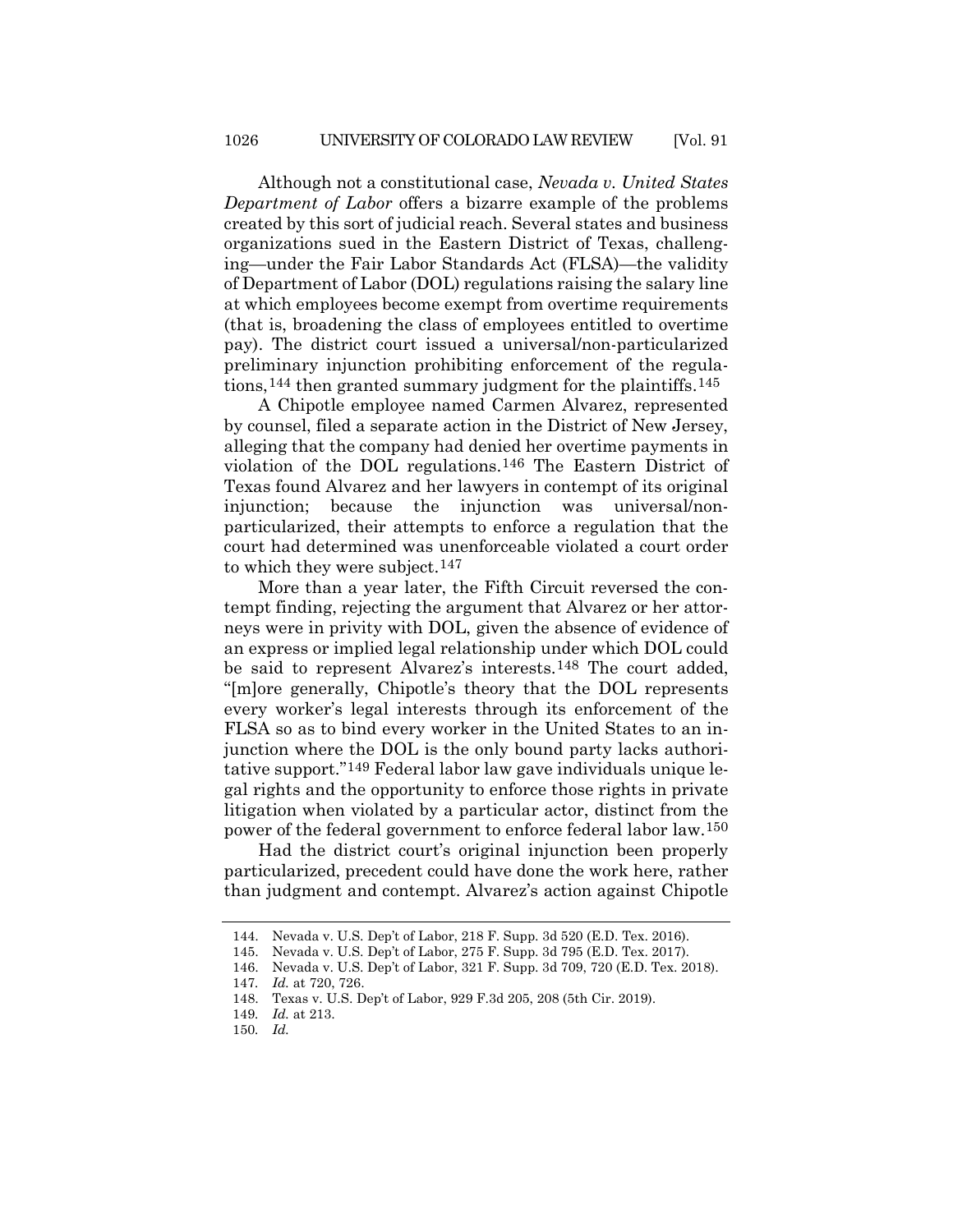should have gone forward with Chipotle urging the District of New Jersey to agree with the Eastern District of Texas's opinion that the overtime regulations were invalid and unenforceable as to Alvarez and to resolve the lawsuit against her and in favor of Chipotle.[151](#page-28-0) Alternatively, because the Eastern District of Texas would not have been binding authority on the District of New Jersey, the latter court could have reached a different legal conclusion about the regulations' validity and ruled in favor of Alvarez.[152](#page-28-1) This would have created a division of authority on the legal question. Either way, this shows the law of precedent and percolation in action.

Mila Sohoni shows that the Supreme Court has long affirmed injunctions that, by their terms, prohibit government conduct as a universal and categorical matter and are not limited to the plaintiffs.[153](#page-28-2) This includes some of the Court's most significant constitutional cases, <sup>[154](#page-28-3)</sup> in which the Court intended and the public understood the Court to have stopped all enforcement of the constitutionally infirm laws, not only enforcement against the plaintiffs.

As one example, Sohoni offers *West Virginia Board of Education v. Barnette*,[155](#page-28-4) in which the Court held that the First Amendment prohibited states from compelling school children to stand and recite the Pledge of Allegiance. Sohoni argues that if, the day after *Barnette*, the federal government compelled students in D.C. schools to salute the flag, "there is no basis in Article III for thinking that such a hypothetical case would have or should have come out any differently than *Barnette* did."[156](#page-28-5)

<span id="page-28-0"></span><sup>151.</sup> To the extent there was privity among DOL, Alvarez, and her attorneys, that should have been left for a preclusion analysis, not judgment and contempt, in the second court. Chipotle could have urged the District of New Jersey to apply nonmutual defensive preclusion based on that privity but left that court to determine the first injunction's preclusive effect. But the Eastern District of Texas did not want to surrender that control. And the overbroad universal/nonparticularized injunction it issued in Nevada's lawsuit allowed it to maintain that control over the legal issues in a subsequent case, even as to nonparties.

<span id="page-28-1"></span><sup>152.</sup> That would have remained true had the Fifth Circuit affirmed on appeal in *Nevada*. A court of appeals decision is persuasive to, but not binding on, a district court in a different circuit; the District of New Jersey is not in the Fifth Circuit. *See supra* notes 122–125.

<span id="page-28-2"></span><sup>153.</sup> Sohoni, *supra* note [6,](#page-1-7) at 926–28; Pfander & Wentzel, *supra* note [6](#page-1-7) (manuscript at 57).

<span id="page-28-5"></span><span id="page-28-4"></span><span id="page-28-3"></span><sup>154</sup>*.* Sohoni, *supra* note [6,](#page-1-7) at 989–90; *see, e.g.*, W. Va. Bd. of Educ. v. Barnette, 319 U.S. 624 (1943); Hague v. CIO, 307 U.S. 496 (1939).

<sup>155.</sup> 319 U.S. 624 (1943).

<sup>156.</sup> Sohoni, *supra* note [6,](#page-1-7) at 991.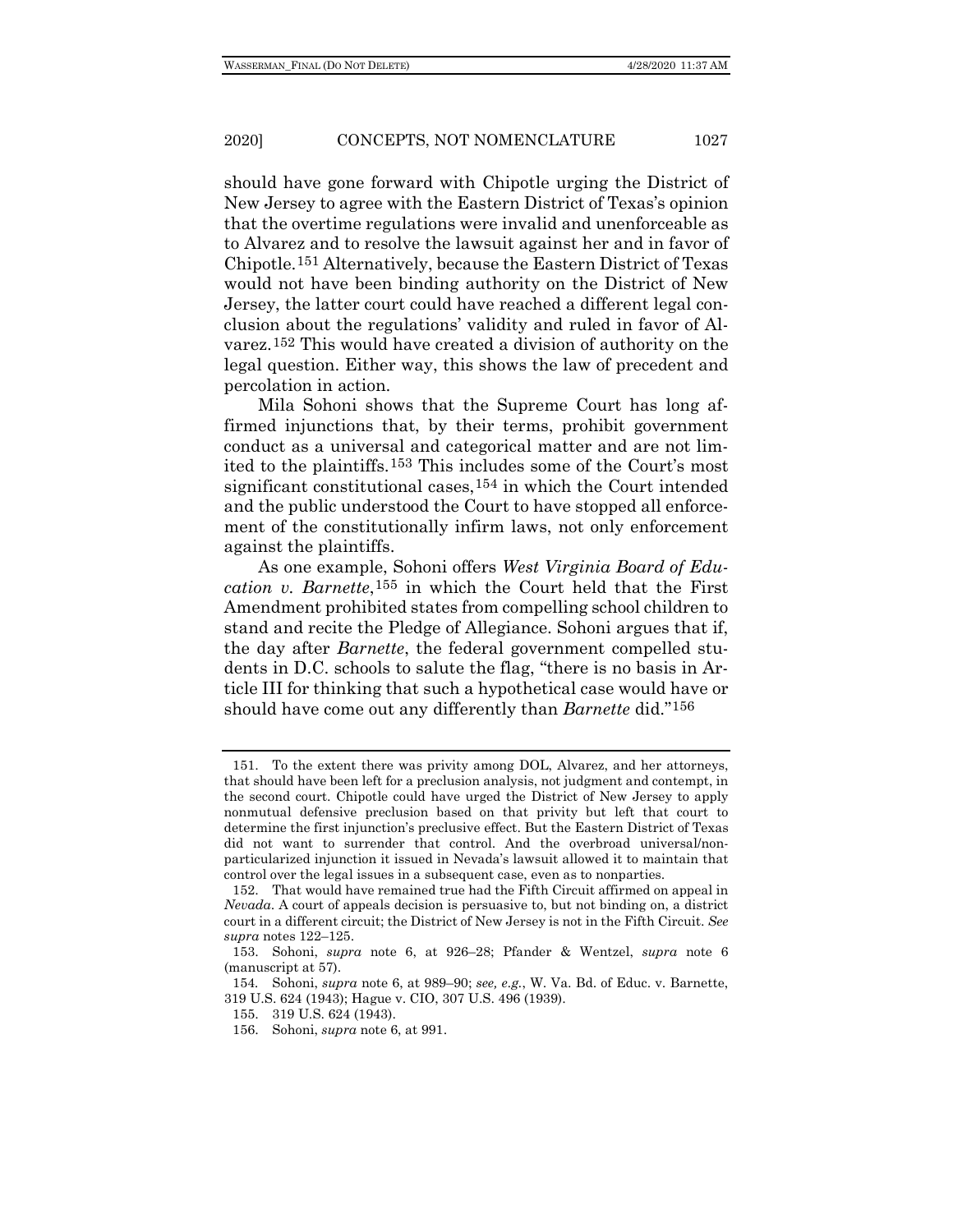Sohoni is correct that the subsequent court in this hypothetical case would have reached the same result as *Barnette*. But the reason would have been the law of precedent and the binding nature of Supreme Court opinions, not the scope of the injunction. The Court, having declared in *Barnette* that compulsory flag salutes violate the First Amendment, established binding precedent; that precedent required lower courts to declare invalid similar government attempts to compel the salute. The new dispute would have been litigated in the District of the District of Columbia, with that court resolving new litigation involving new parties based on binding precedent. The court would apply the binding precedent of the *Barnette* opinion and conclude that D.C.'s attempted compulsion violated the First Amendment.

In fact, however, the hypothetical D.C. case would have reached the same result had the *Barnette* injunction been nonuniversal/particularized. But this would have had nothing to do with the injunction and judgment in *Barnette* itself. The district court in West Virginia—which issued and must oversee and manage the injunction affirmed in *Barnette*—would play no role in the new D.C. dispute. The judgment and injunction from *Barnette* would be irrelevant to any subsequent litigation. The opinion and precedent do the work.

This distinction addresses Pedro's discussion of a real-world example, in which a district court in 1963 attempted to "redecide" *Brown v. Board of Education*.[157](#page-29-0) The Fifth Circuit quickly and forcefully reversed. The court of appeals stated that "the District Court was bound by the decision of the Supreme Court in *Brown*. We reiterate that no inferior federal court may refrain from acting as required by that decision even if such a court should conclude that the Supreme Court erred either as to its facts or as to the law."[158](#page-29-1) The court continued:

Thus was the Savannah case ended then, and there it must end now. We do not read the major premise of the decision of the Supreme Court in the first *Brown* case as being limited to the facts of the cases there presented. We read it as proscribing segregation in the public education process on the stated ground that separate but equal schools for the races were inherently unequal. This being our interpretation of the

<span id="page-29-1"></span><span id="page-29-0"></span><sup>157.</sup> Pedro, *supra* note [6,](#page-1-7) at 854; *see* Stell v. Savannah-Chatham Cty. Bd. of Educ., 220 F. Supp. 667 (S.D. Ga. 1963), *rev'd*, 333 F.2d 55 (5th Cir. 1964). 158*. Stell*, 333 F.2d at 61.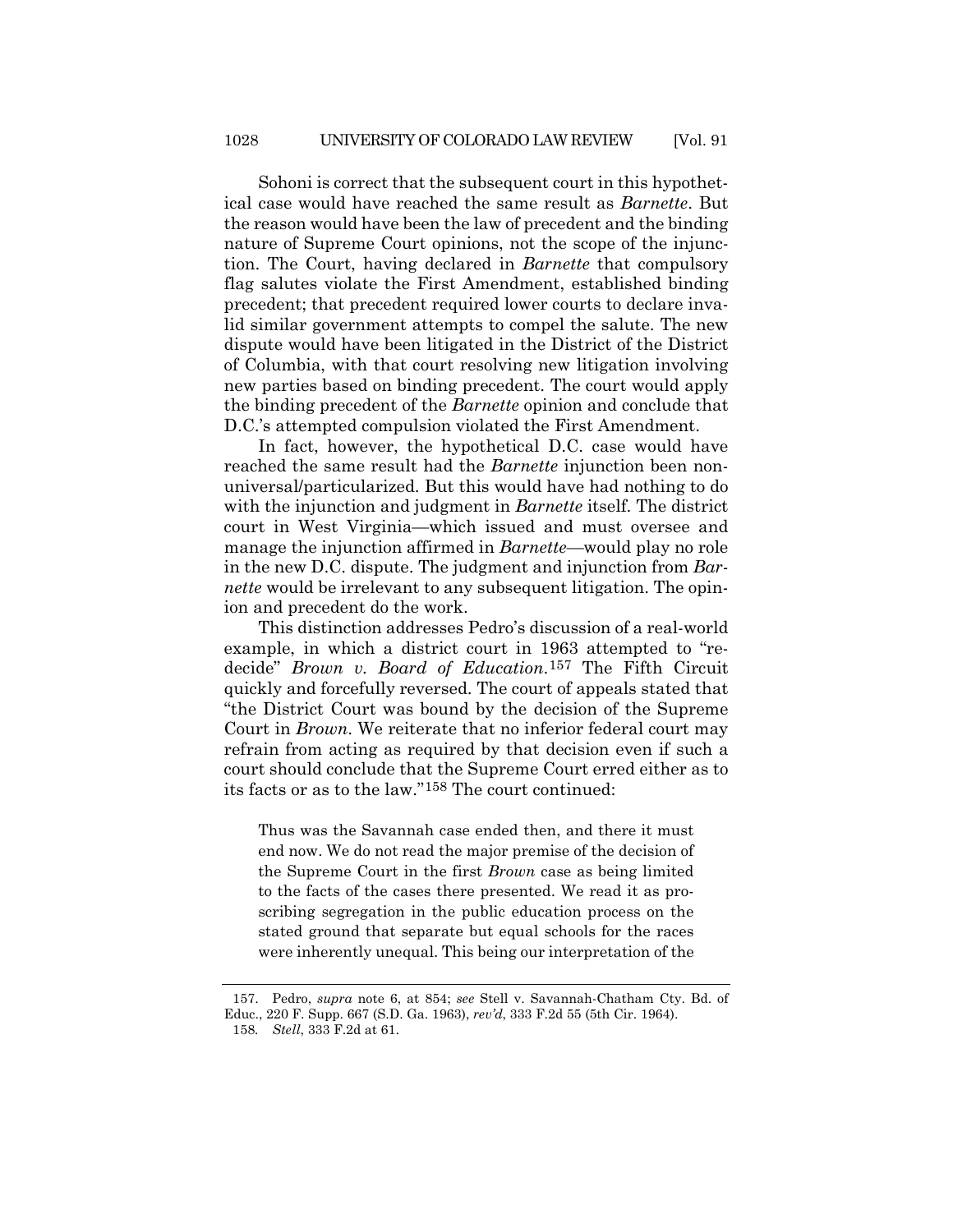teaching of that decision, it follows that it would be entirely inappropriate for it to be rejected or obviated by this court.[159](#page-30-0)

But, as with Sohoni's hypothetical reaction to *Barnette*, the Fifth Circuit's analysis sounds in precedent and the binding force of the *Brown* opinion on lower courts, not in judgment and the force of the injunction affirmed in *Brown*. The district court in *Stell* erred in allowing the parties to offer evidence and arguments showing the wrongness of *Brown*.[160](#page-30-1) The Fifth Circuit's point was that it and the district court were bound to follow and apply *Brown* to new litigation involving new parties and new facts, such that a new injunction against the Savannah-Chatham Board's actions was legally required. That court did not say that the Board was subject to, and thus in violation of, an existing injunction. Again, that would have been the bailiwick of the trial court in the District of Kansas overseeing the injunction against the Topeka Board that the Supreme Court affirmed in *Brown*.

#### IV. AN UNNECESSARY DISTRACTION

Universality/non-particularity ultimately represents an unnecessary and unfortunate distraction. Courts employ language weighted with rhetorical baggage and uncertain meaning<sup>[161](#page-30-2)</sup> when they label an injunction nationwide or universal but fail to recognize the consequences of that rhetoric. Accepting that the Supreme Court has been approving, on paper, universal injunctions for years,[162](#page-30-3) neither courts nor litigants have taken that universality seriously, then or now. Nor do they follow universality to its logical conclusion. The purportedly universal/nonparticularized scope of the injunction thus diverts attention from significant legal and constitutional issues while having no practical effect.

Litigation over Trump Administration regulations establishing a religious exemption from the Affordable Care Act's contraception mandate illustrates the problem. Two district courts agreed the regulations violated the Administrative Procedure Act and enjoined enforcement. The Eastern District of Pennsyl-

<span id="page-30-0"></span><sup>159</sup>*. Id.*

<span id="page-30-1"></span><sup>160</sup>*. Id.*

<span id="page-30-2"></span><sup>161.</sup> Pedro, *supra* note [6,](#page-1-7) at 870–71.

<span id="page-30-3"></span><sup>162.</sup> Sohoni, *supra* note [6,](#page-1-7) at 924–26.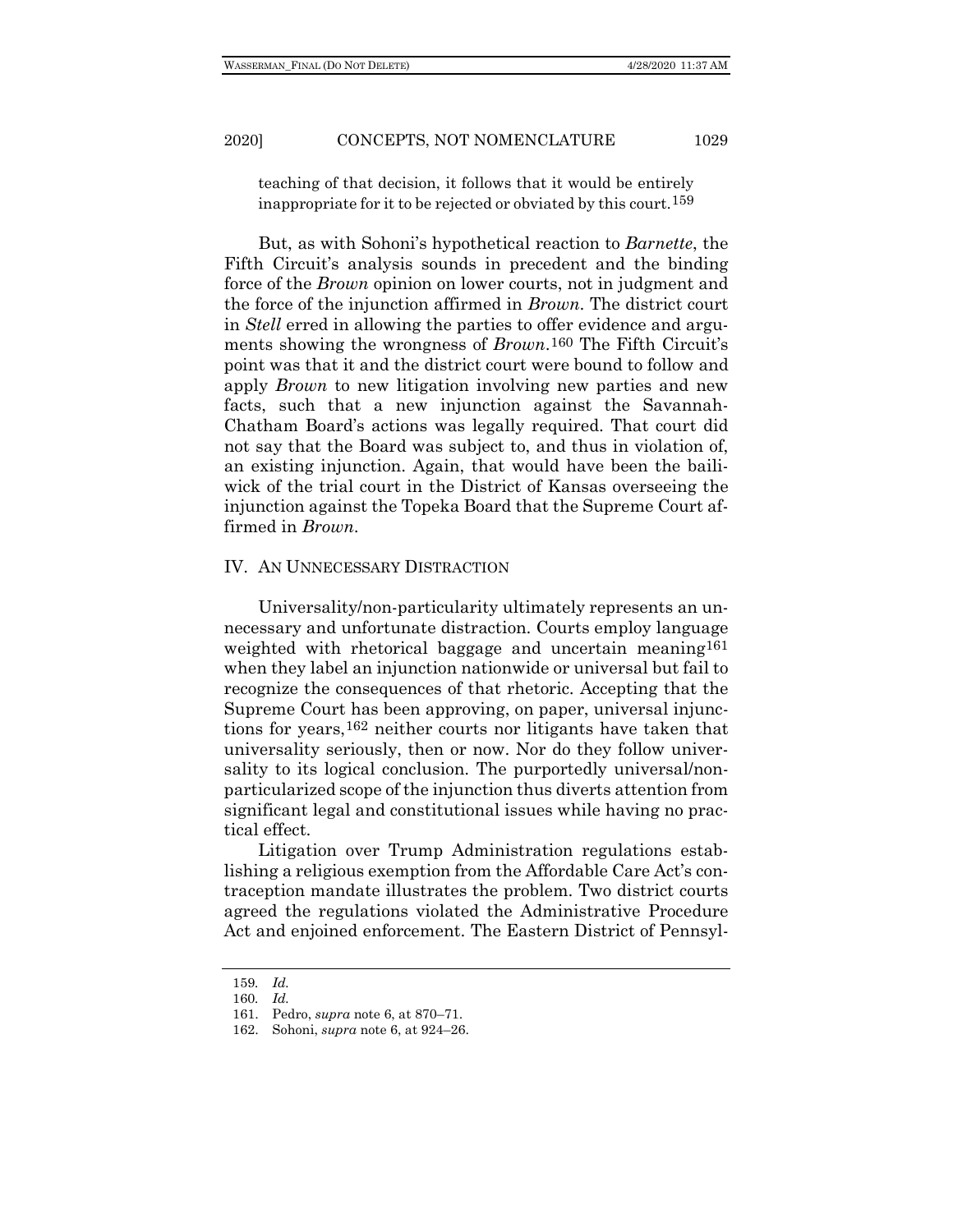vania made the injunction universal (while incorrectly labeling it "nationwide") and offered detailed justifications for that universality.[163](#page-31-0) The Third Circuit affirmed, including as to scope.[164](#page-31-1) The Northern District of California particularized its injunction to the plaintiff states.[165](#page-31-2)

On review of the California case, the Ninth Circuit ordered the parties to brief whether the Pennsylvania universal/non-particularized injunction mooted the California case and whether the mootness analysis changed because the universal injunction came from a district court in another regional circuit[.166](#page-31-3) The court of appeals divided on the answer; the majority held that the case was not moot.[167](#page-31-4) But the path to that result exposed the problems that arise when courts make their injunctions universal/non-particularized, fail to take non-particularity seriously, and misuse and confuse the nomenclature.

Dissenting in the Ninth Circuit, Judge Andrew Kleinfeld captured the real problem:

That nationwide injunction means that the preliminary injunction before us is entirely without effect. If we affirm, as the majority does, nothing is stopped that the Pennsylvania injunction has not already stopped. Were we to reverse, and direct that the district court injunction be vacated, the rule would still not go into effect, because of the Pennsylvania injunction. Nothing the district court in our case did, or that we do, matters. We are talking to the air, without practical consequence. Whatever differences there may be in the reasoning for our decision and the Third Circuit's have no material significance, because they do not change the outcome at all; the new regulation cannot come into effect.[168](#page-31-5)

The majority missed the point in several respects.

<sup>163.</sup> Pennsylvania v. Trump, 351 F. Supp. 3d 791, 830–35 (E.D. Pa. 2019).

<span id="page-31-1"></span><span id="page-31-0"></span><sup>164.</sup> Pennsylvania v. President of the United States, 930 F.3d 543, 575–76 (3d Cir. 2019).

<span id="page-31-2"></span><sup>165.</sup> California v. Health & Human Servs., 351 F. Supp. 3d 1267, 1300–01 (N.D. Cal. 2019).

<span id="page-31-5"></span><span id="page-31-4"></span><span id="page-31-3"></span><sup>166.</sup> California v. U.S. Dep't of Health & Human Servs., Order of Apr. 29, 2019. 167. California v. U.S. Dep't of Health & Human Servs., 941 F.3d 410, 422 (9th Cir. 2019).

<sup>168</sup>*. Id.* at 434 (Kleinfeld, J., dissenting).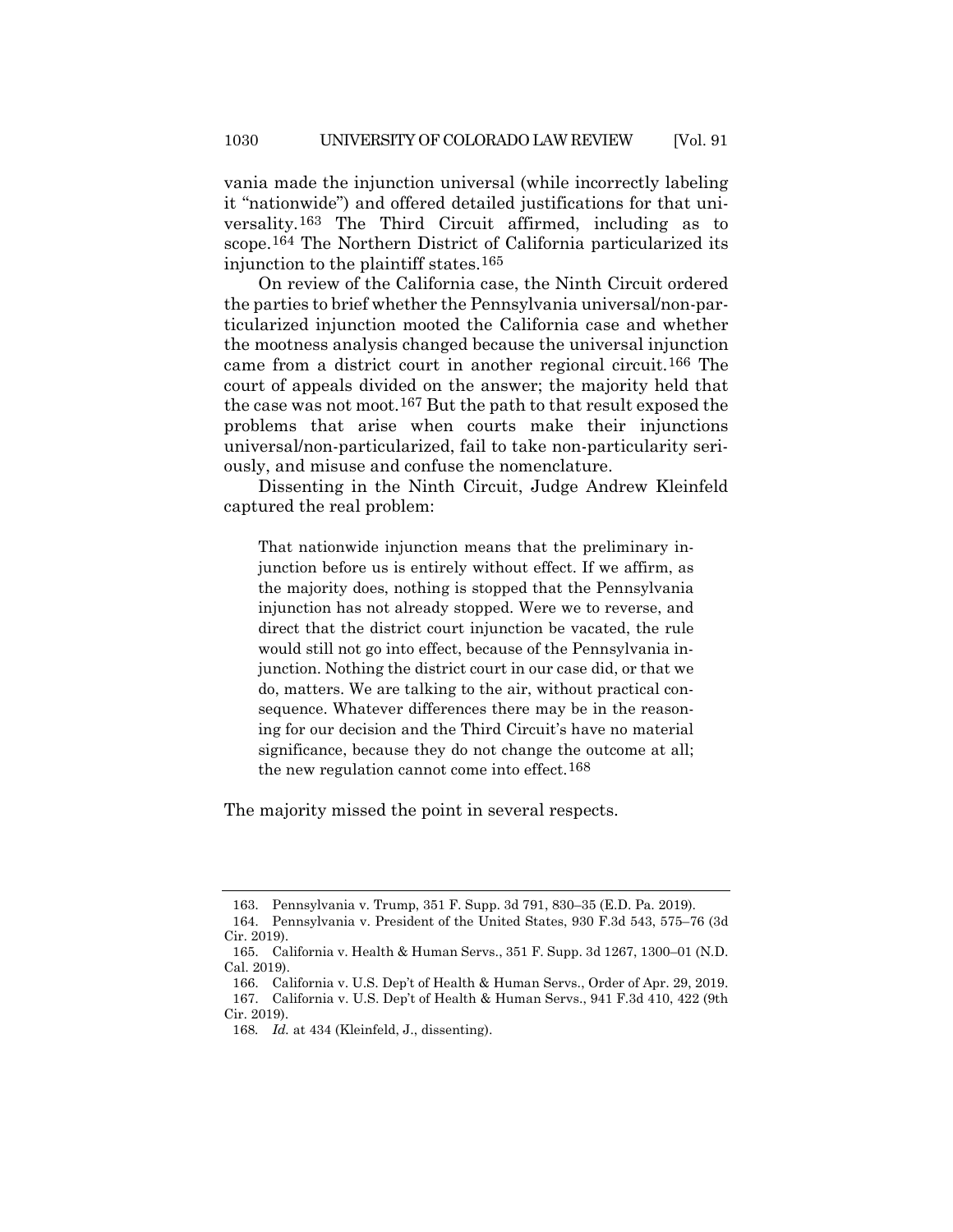First, it insisted that the California and Pennsylvania injunctions complemented rather than conflicted[.169](#page-32-0) The real problem, however, was that the injunctions duplicated: The universal Pennsylvania injunction, purporting to protect the California plaintiffs, rendered a California injunction superfluous. The California plaintiffs faced no real or imminent harm from the challenged regulations while the Pennsylvania injunction remained in effect. The United States could not and would not enforce the revised mandate against the California plaintiffs; any attempt to do so would violate that universal/nonparticularized injunction and could be halted with a motion asking the Eastern District of Pennsylvania to enforce its order.

Critics of universal/non-particularized injunctions invoke the risk of conflicting decisions—either plaintiffs jump from court to court until they find a judge who agrees the challenged law is constitutionally invalid and will universally enjoin enforcement[170](#page-32-1) (what Bray refers to as "shopping until the statute drops")[171](#page-32-2) or one court orders the government to take some action and another court orders the government to refrain from that action, placing the government in a position where it will violate a court order no matter what it does.[172](#page-32-3)

The contraception-mandate cases reveal a third problem. Because of the universal/non-particularized injunction, the rights of the California plaintiffs no longer were violated or at risk of being violated. And if they were, the Eastern District the court that issued the universal/non-particularized injunction—could protect those rights by enforcing its judgment. The litigation in the Ninth Circuit and the Northern District of California was superfluous because the relief in that case did not provide California with new legal protections that the existing overbroad Eastern District injunction did not provide.[173](#page-32-4)

<sup>169</sup>*. Id.* at 422.

<span id="page-32-1"></span><span id="page-32-0"></span><sup>170.</sup> Bray, *supra* note [79,](#page-14-0) at 460; Wasserman, "*Nationwide*", *supra* note [7,](#page-1-0) at 363–64.

<sup>171.</sup> Bray, *supra* note [79,](#page-14-0) at 460.

<sup>172</sup>*. Id.* at 362; Wasserman, "*Nationwide*", *supra* note [7,](#page-1-0) at 383–84.

<span id="page-32-4"></span><span id="page-32-3"></span><span id="page-32-2"></span><sup>173.</sup> The majority rejected mootness because the Eastern District injunction was preliminary and the subject of a Supreme Court petition for writ of certiorari. California v. U.S. Dep't of Health & Human Servs., 941 F.3d 410, 422–23 (9th Cir. 2019). Bray argues that the proper focus should have been not Article III mootness but equitable mootness and the lack of an equitable need for the court to address or resolve the issue. Samuel Bray, *National Injunctions and Equitable Mootness*, VOLOKH CONSPIRACY (Apr. 30, 2019), https://reason.com/2019/04/30/nationalinjunctions-and-equitable-mootness/ [https://perma.cc/V9AV-CLYN].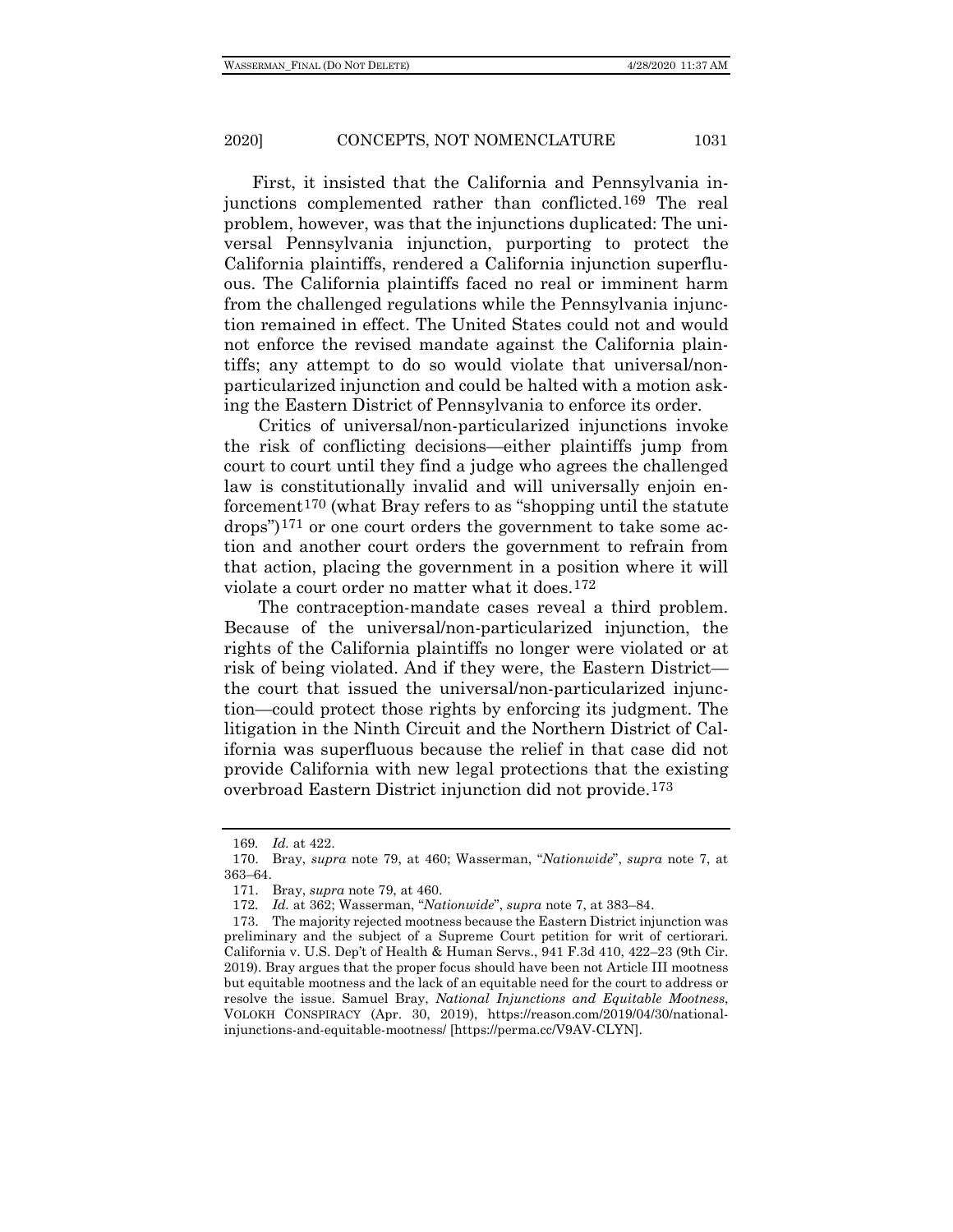Second, the Ninth Circuit majority declined to conclude that it lacked jurisdiction to issue an injunction affecting conduct covered by a prior injunction, because that would be akin to declaring that the Eastern District (and the affirming Third Circuit) "plainly acted beyond its jurisdiction" in issuing its universal injunction.[174](#page-33-0) The court preferred not to intrude on a sister federal court. The Ninth Circuit was correct in one respect: the Eastern District overstepped in issuing that broad injunction. But while the Eastern District and Third Circuit's error lies beyond the Ninth Circuit's corrective power, it should not provide a basis for that court to commit the distinct error of issuing an injunction lacking practical effect.

Third, the Ninth Circuit majority expressed concern that the Eastern District injunction might go away, either because it was reversed on appeal or because it was preliminary and might be superseded by denial of a permanent injunction.[175](#page-33-1) That would leave the California plaintiffs unprotected and in need of a new injunction. But the possibility of future need does not change present reality—at the time the Ninth Circuit was asked to rule, the California plaintiffs could not be the targets of enforcement, were not being injured or suffering violations of their rights, and did not need the new injunction. A properly scoped Pennsylvania injunction would not have affected the California plaintiffs (who were not party to that case), making it clear to the Ninth Circuit that they needed the California injunction to protect their rights.

Finally, although not discussed in the opinion, the Ninth Circuit suffered from nomenclature confusion when it questioned the effect of the competing injunction coming from a district court outside the circuit. All injunctions are (and should be) nationwide, in that they protect a protected party every-where he is or he may go.<sup>[176](#page-33-2)</sup> A plaintiff protected against enforcement of a law is protected against enforcement wherever she is, and the bound government is prohibited from enforcing wherever the target is. It follows that if a court has the power to protect nonparties (through universal/non-particularized injunctions), then it protects those nonparties everywhere they go. If the Eastern District had the power to issue this universal/nonparticularized injunction prohibiting enforcement against all po-

<span id="page-33-0"></span><sup>174</sup>*. California*, 941 F.3d at 422.

<span id="page-33-1"></span><sup>175</sup>*. Id.* at 423.

<span id="page-33-2"></span><sup>176</sup>*. See supra* Part I.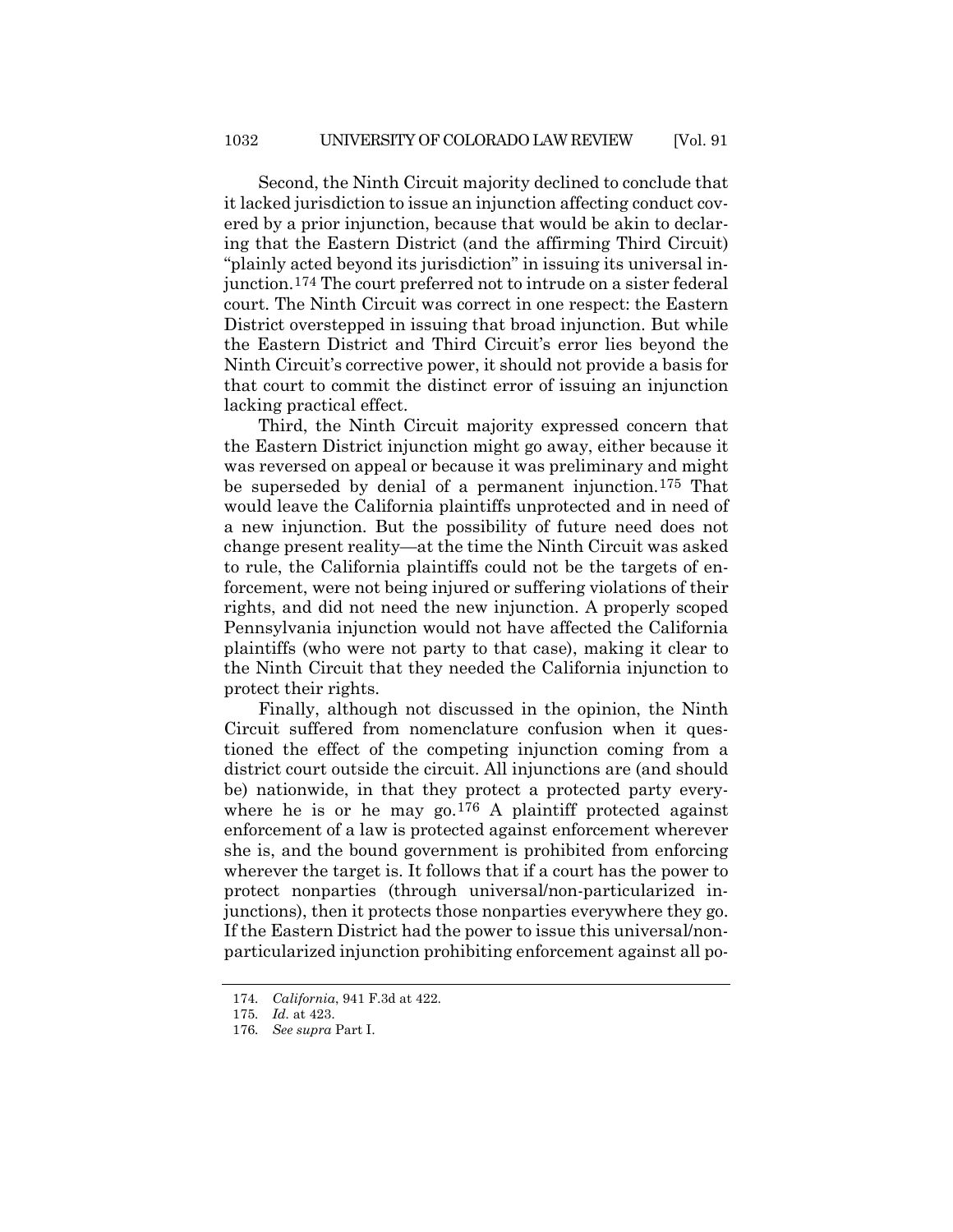tential targets of the regulations, that injunction protected those targets everywhere they might have gone, including within California and the Ninth Circuit.

The Ninth Circuit's consideration and resolution of this question exposes the emptiness of the scope-of-injunction debate. The practice of issuing universal/non-particularized injunctions has not produced a world in which one injunction ends all litigation by prohibiting enforcement of the challenged law as to all persons. There has been no loss of percolation, contrary to critics' fears—multiple plaintiffs continue to bring multiple actions, producing multiple court orders judging the constitutional validity and enforceability of the challenged laws.[177](#page-34-0)

That parties continue to pursue additional litigation and that courts continue to consider constitutional questions and to issue orders, however, reveals the real problem. No one is serious about purportedly universal/non-particularized injunctions and no one follows universality/non-particularity to its true conclusion. Not the courts issuing purportedly universal injunctions who choose not to wield their power to enforce their orders and hold government officials in contempt. Not the plaintiffs who continue pursuing separate litigation despite an existing universal/non-particularized injunction that by its terms protects them. And not the later courts who hear subsequent cases and issue subsequent injunctions that are, in practice, superfluous.

#### **CONCLUSION**

The real question becomes why courts should or do bother with universality or non-particularity. Courts and parties could avoid uncertainty and confusion—and end an academic and jurisprudential debate—by keeping their injunctions to themselves. Orders and judgments, whether injunctions or declaratory judgments, should be particularized to the parties before the court and protect those parties everywhere they are or might go. But those orders and judgments should not protect or purport to protect anyone else. They should be accompanied by an opinion having some precedential effect (depending on the court) on future litigation involving different persons in different courts.

<span id="page-34-0"></span><sup>177.</sup> Frost, *supra* note [6,](#page-1-7) at 1108–09; Spencer E. Amdur & David Hausman, *Nationwide Injunctions and Nationwide Harm*, 131 HARV. L. REV. F. 49, 53 (2017).